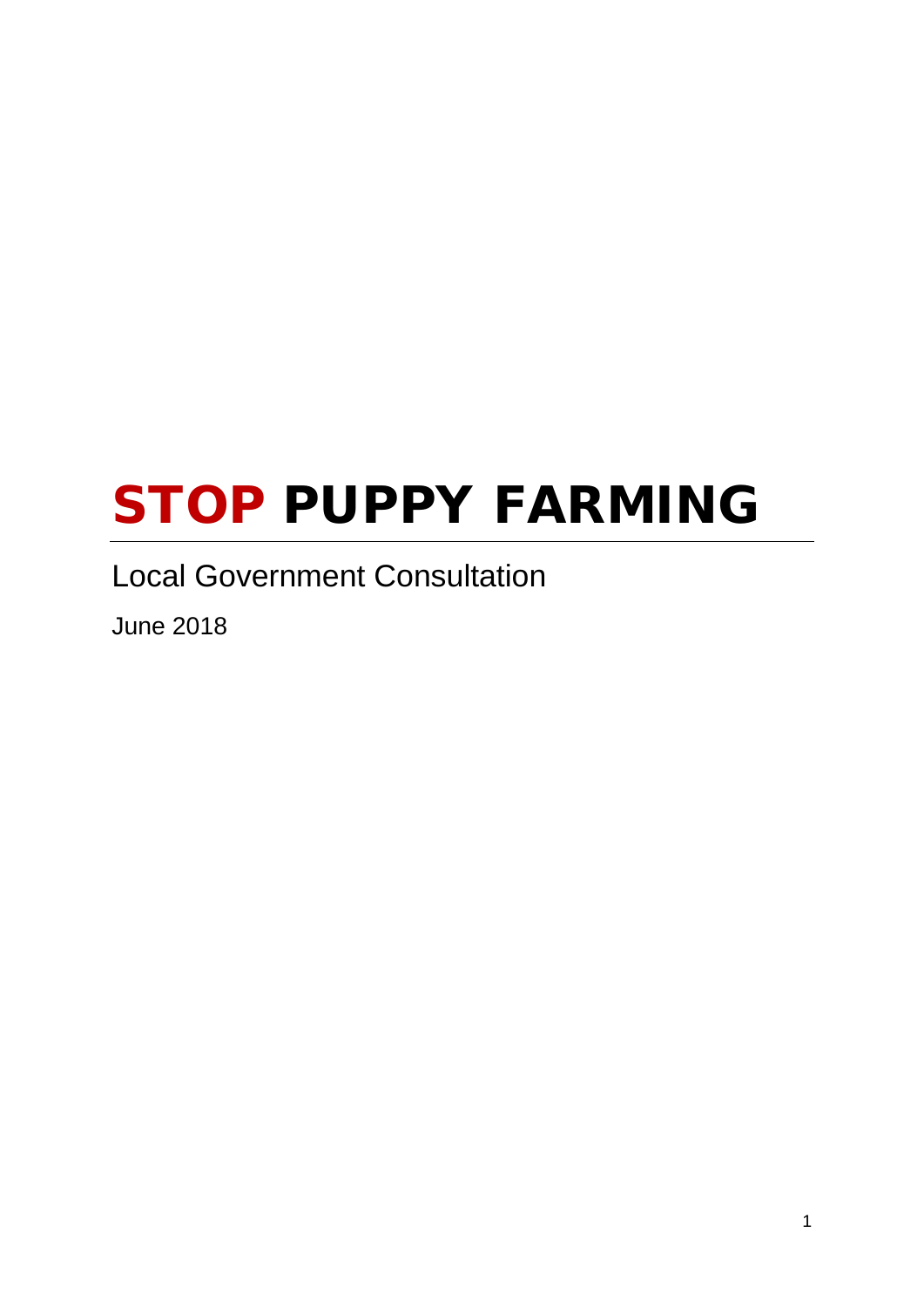# Table of Contents

| Having your say __________________                 |    |
|----------------------------------------------------|----|
| Stop Puppy Farming ______                          | -5 |
| Mandatory De-sexing for Non-Breeding Dogs          | 11 |
| <b>Centralised Registration System</b>             | 19 |
| <b>Transitioning Pet Shops to Adoption Centres</b> | 45 |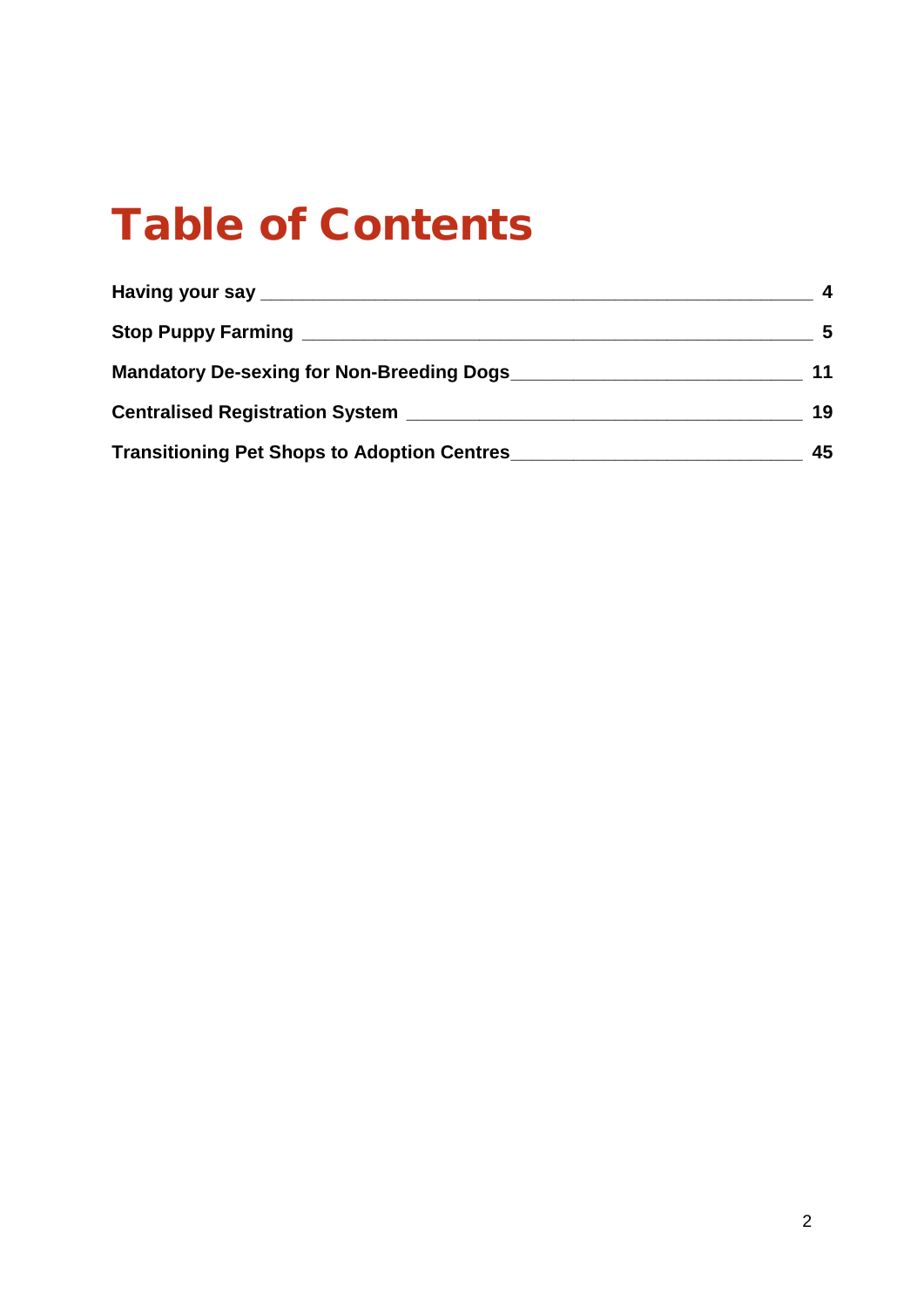June 2018

Department of Local Government, Sport and Cultural Industries Gordon Stephenson House, 140 William Street, Perth WA 6000 GPO Box R1250, Perth WA 6844 Telephone: (08) 6551 8700 Fax: (08) 6552 1555 Freecall: 1800 620 511 (Country only) Email: [puppyfarming@dlgsc.wa.gov.au](mailto:puppyfarming@dlgsc.wa.gov.au) Website: [www.dlgsc.wa.gov.au/](http://www.dlgsc.wa.gov.au/)stoppuppyfarming

Translating and Interpreting Service (TIS) – Telephone: 13 14 50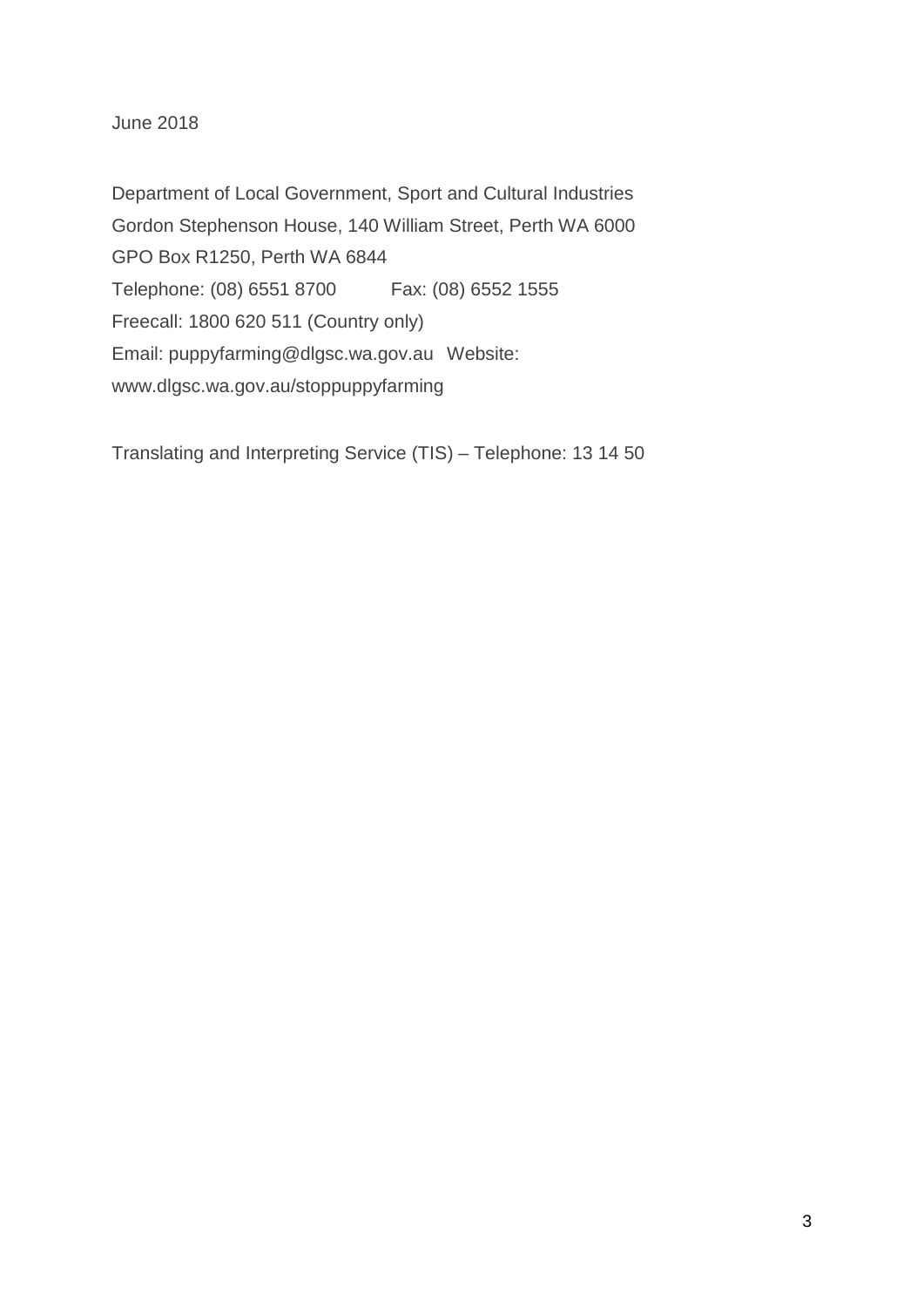## <span id="page-3-0"></span>Having your say

This paper is designed for local government to discuss the recommended actions and proposed implementation process of the stop puppy farming proposals.

The feedback provided will assist in informing the government on the role of local government in supporting the implementation of the stop puppy farming provisions and identify the resource requirements.

The Department is committed to working with local government to stop puppy farming.

We are working with WALGA and Local Government Professionals to ensure this discussion paper reflects the information you need to make a considered response and tell us what these initiatives mean for the business of local government.

The review of the Cat and Dog Act is likely to commence in the next financial year, which presents an opportunity for us to start thinking about our 'companion animals' and how they should be managed, and the process costed. Given the Stop Puppy Farming initiatives will require an amendment to the Dog Act it's timely to turn our minds to what this may look like.

As such, the Department is partnering with WALGA and Local Government Professionals to develop a cost modelling project. The purpose of this project will be to collect current information about the costs to your council to implement the Dog Act and what you believe may be the costs to implement the Stop Puppy Farming initiatives.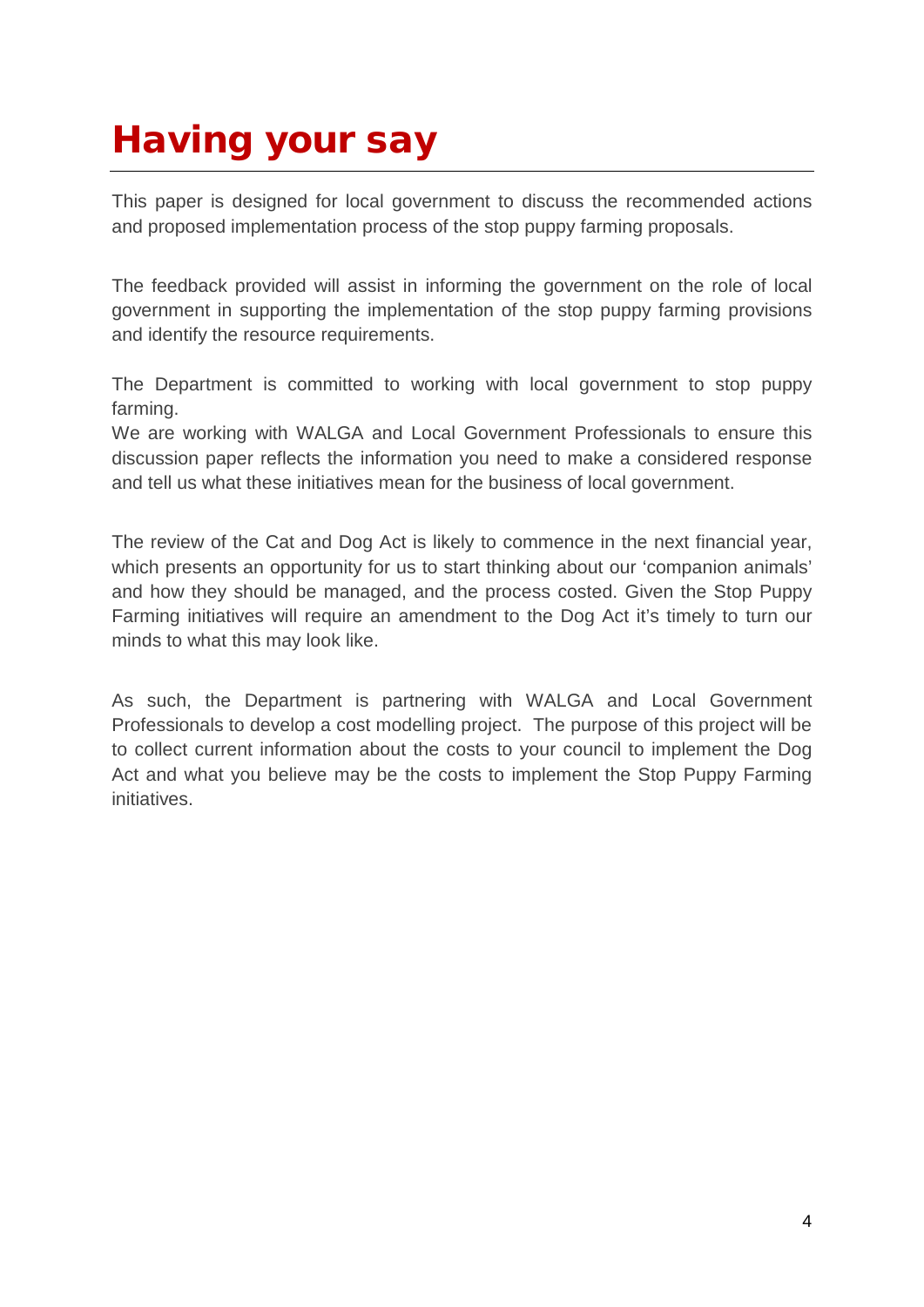# <span id="page-4-0"></span>Stop Puppy Farming

### **1.1 Introduction**

The Western Australian Minister for Local Government has committed to introducing the necessary legislative provisions to stop puppy farming and improve the health and wellbeing of all dogs in Western Australia.

While there are already legislative powers to investigate and prosecute those who mistreat their animals, legislation relevant to puppy farming is needed to facilitate the investigation and prosecution of puppy farming in WA.

The RSPCA defines 'puppy farming' as intensively breeding dogs under inadequate conditions that fail to meet the dogs' behavioural, social and/or physiological needs[.1](#page-4-1) The issue with puppy farming is that dogs bred in inadequate conditions, or used for breeding in inadequate conditions, can suffer from a range of health and behavioural issues. The other issue is that puppy farming is resulting in too many dogs being bred that do not have homes.

Currently, the management of puppy farms is through a two-pronged approach.

The *Dog Act 1976* provides for the responsible management of all dogs in Western Australia. The Act is administered and enforced by local governments and provides for the control and registration of dogs, the ownership and keeping of dogs and the obligation and rights of dog owners. The Dog Act requires that all dogs are registered and places certain limits on the number of dogs a person can have at any property. This Act therefore impacts on puppy farming by limiting dog numbers.

The other legislation used to manage puppy farms is the *Animal Welfare Act 2002* (Animal Welfare Act) which provides for the protection of animals from cruelty. This piece of legislation covers the treatment of the animals on a puppy farm.

There is currently no legislation which deals specifically with the overbreeding of dogs in Western Australia or encourages responsible breeding.

In May 2016, the WA Labor Government released its Stop Puppy Farming Policy. The Policy outlines a number of measures to stop the overbreeding of dogs, covering changes to both the Animal Welfare Act (mandatory standards) and to the Dog Act (other initiatives).

These measures include:

<span id="page-4-1"></span> <sup>1</sup> RSPCA, What is a puppy farm[? http://kb.rspca.org.au/What-is-a-puppy-farm\\_322.html](http://kb.rspca.org.au/What-is-a-puppy-farm_322.html)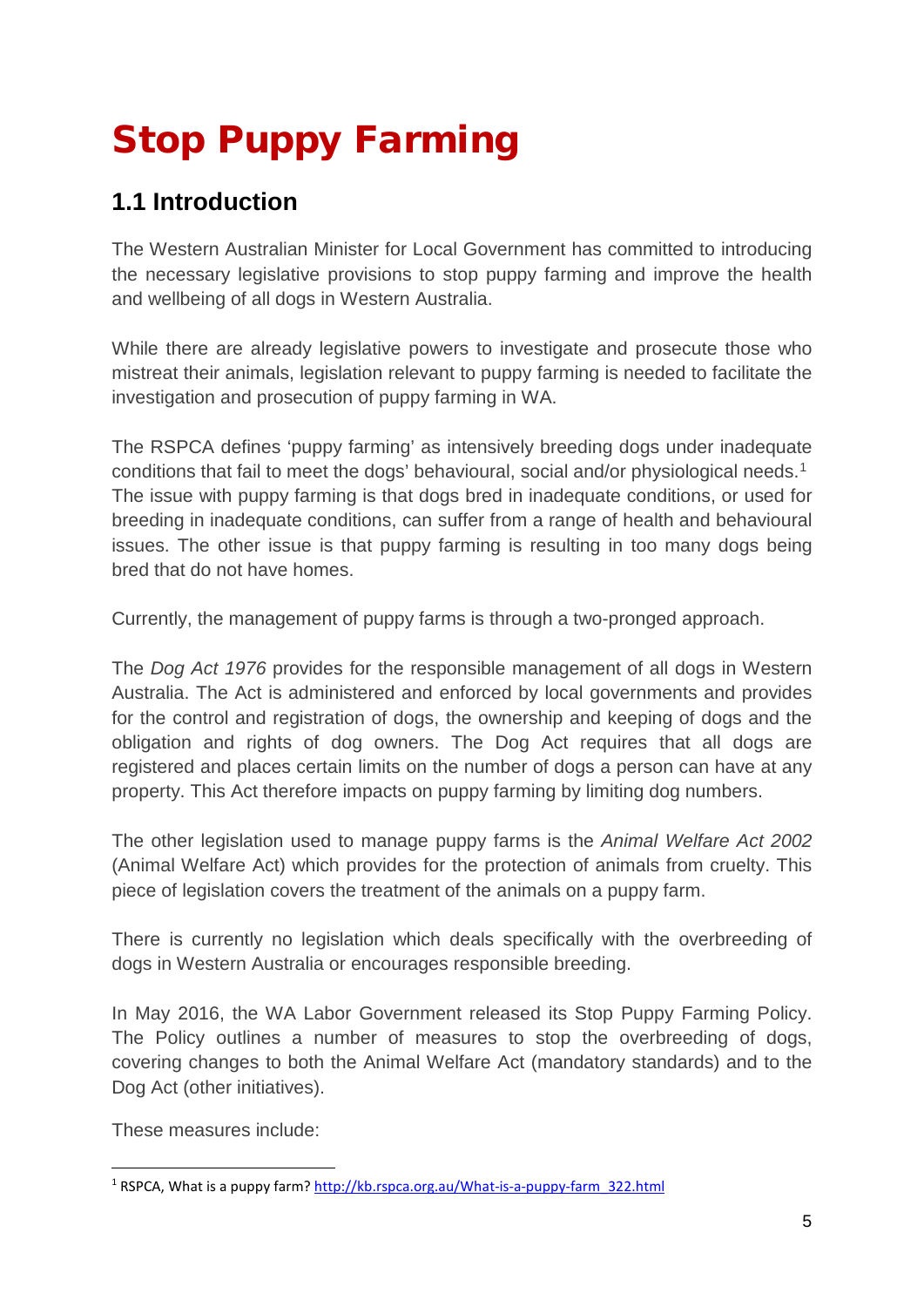- the transition of pet shops into adoption centres that will only sell puppies and dogs from approved rescue organisations and animal shelters;
- mandatory de-sexing of dogs unless an exemption is requested for breeding purposes or for reasons stated by a registered veterinarian;
- a centralised registration system to ensure every dog and puppy can be identified at the point of sale or adoption, including in advertisements for sale; and
- mandatory standards for dog breeding, housing, husbandry, transport and sale.

Consultation with the community on the impact and implementation of these measures is currently being undertaken. Community members can provide their feedback through a variety of means including undertaking an online survey, submitting a written response, or attending a community workshop.

Consultation with the local government sector is being undertaken in a separate process. The Department is working with WALGA to consult with the sector on how these measures can be implemented and what the impact will be on local governments.

### **1.2 Local Government's Role**

Recent publicly available research indicates that between 34%-42% of households in Western Australia own a dog which compares to the national average of 38%[2](#page-5-0)[3](#page-5-1). With the number of households in Western Australia estimated to be 938,000, this suggests there are in the range of 320-390,000 dogs in the State. A survey of local governments conducted by the Department of Local Government, Sport and Cultural Industries has indicated that approximately 345,000 dogs are registered with local governments in Western Australia. Averaging these estimates provides a dog population of around 350,000.

The Government has commissioned research and consulted on ways to prevent puppy farming, and reduce the number of unwanted dogs that are either euthanised, surrendered or abandoned. The most pragmatic approach to achieve the key objectives is to amend to the Dog Act.

Currently, Local Governments are responsible for administering and enforcing the provisions of the Dog Act in their district.

<span id="page-5-0"></span><sup>&</sup>lt;sup>2</sup> Animal Medicines Australia, Pet Ownership in Australia 2016. Note that the sample size for this report is small and, therefore, the results may not be accurate.

<span id="page-5-1"></span><sup>3</sup> Doggone it: pet ownership in Australia, Roy Morgan Research 2014.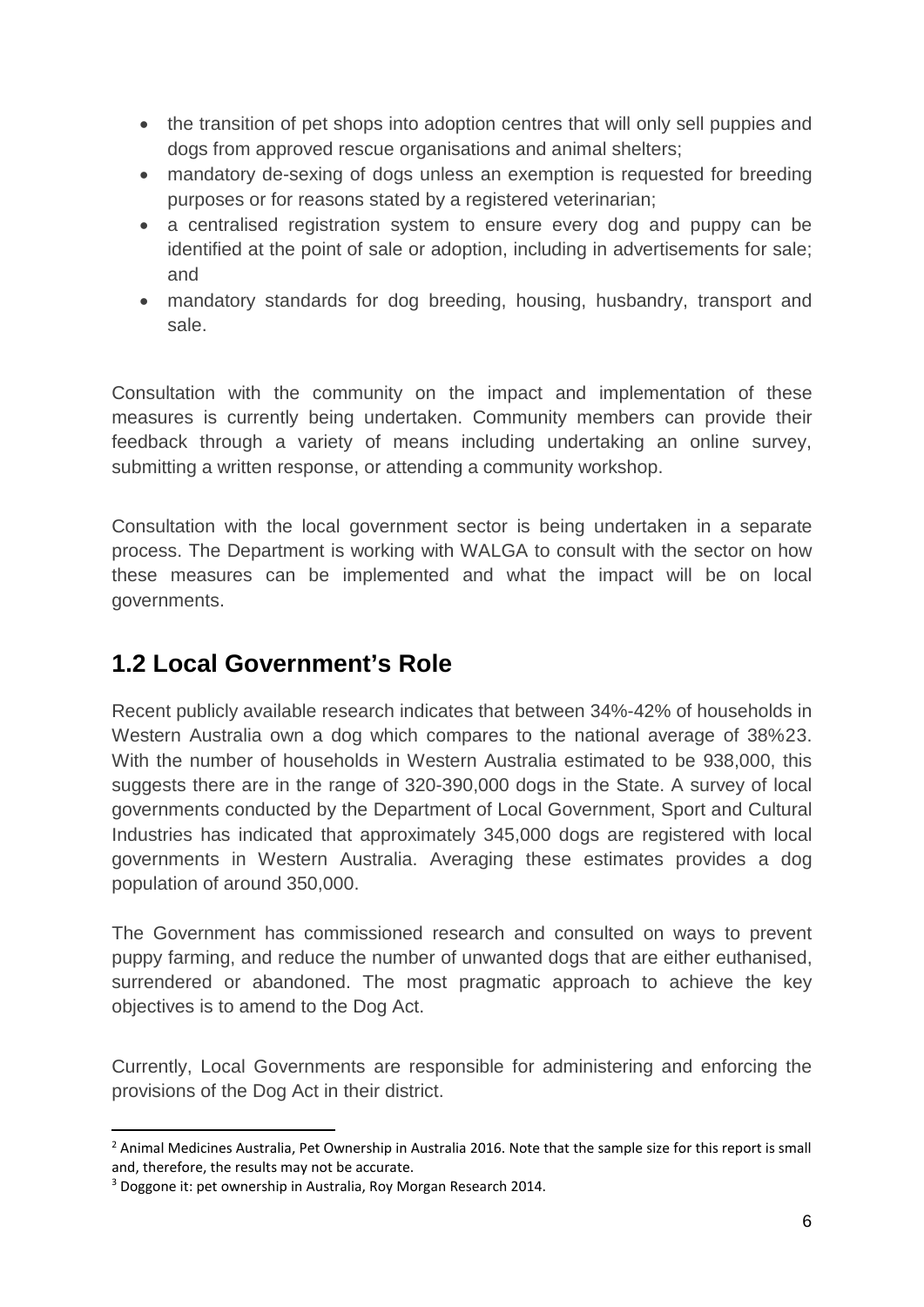Amendments to the Dog Act are being considered that would impose additional responsibilities on local government authorities, including:

- enforcing the mandatory dog de-sexing requirement (by taking action against owners when this comes to the local government's attention);
- processing dog breeder applications;
- enforcing the dog breeder registration requirement;
- inputting information into a centralised registration system, as opposed to the local government's own dog register.

It is proposed that the State will develop a centralised registration system that is used by all local governments. For local government this means instead of maintaining individual dog registration databases, local government will continue to be responsible for processing of dog registrations and uploading the registrations to a centralised system. We are working with the local government sector to undertake economic modelling to anticipate what these costs may look like.

The costs that will be evaluated include:

- costs associated with enforcing the provisions (as itemised above);
- costs associated with transitioning local governments to a centralised registration system;
- costs involved with assisting communities to comply with the new provisions, for example, assisting remote communities to access veterinary services to de-sex dogs by the mandatory age;
- costs of prosecution and defending appeals to prosecution; and
- scoping the capacity and costs of local governments being the agency responsible for enforcing the requirement that pet shops only source dogs from accredited rescues and shelters.

### **1.3 Other Enforcement Agencies**

Consideration is being given to which authority or agency should be responsible for enforcing other aspects of these proposals, such as:

- the requirement that pet shops only source and sell dogs from accredited rescue organisations or shelters;
- the requirement to provide particular information when advertising and/or transferring a dog.

The Government's commitment to introduce mandatory standards for dog breeding, housing, husbandry, transport and sale (the standards) is being progressed by the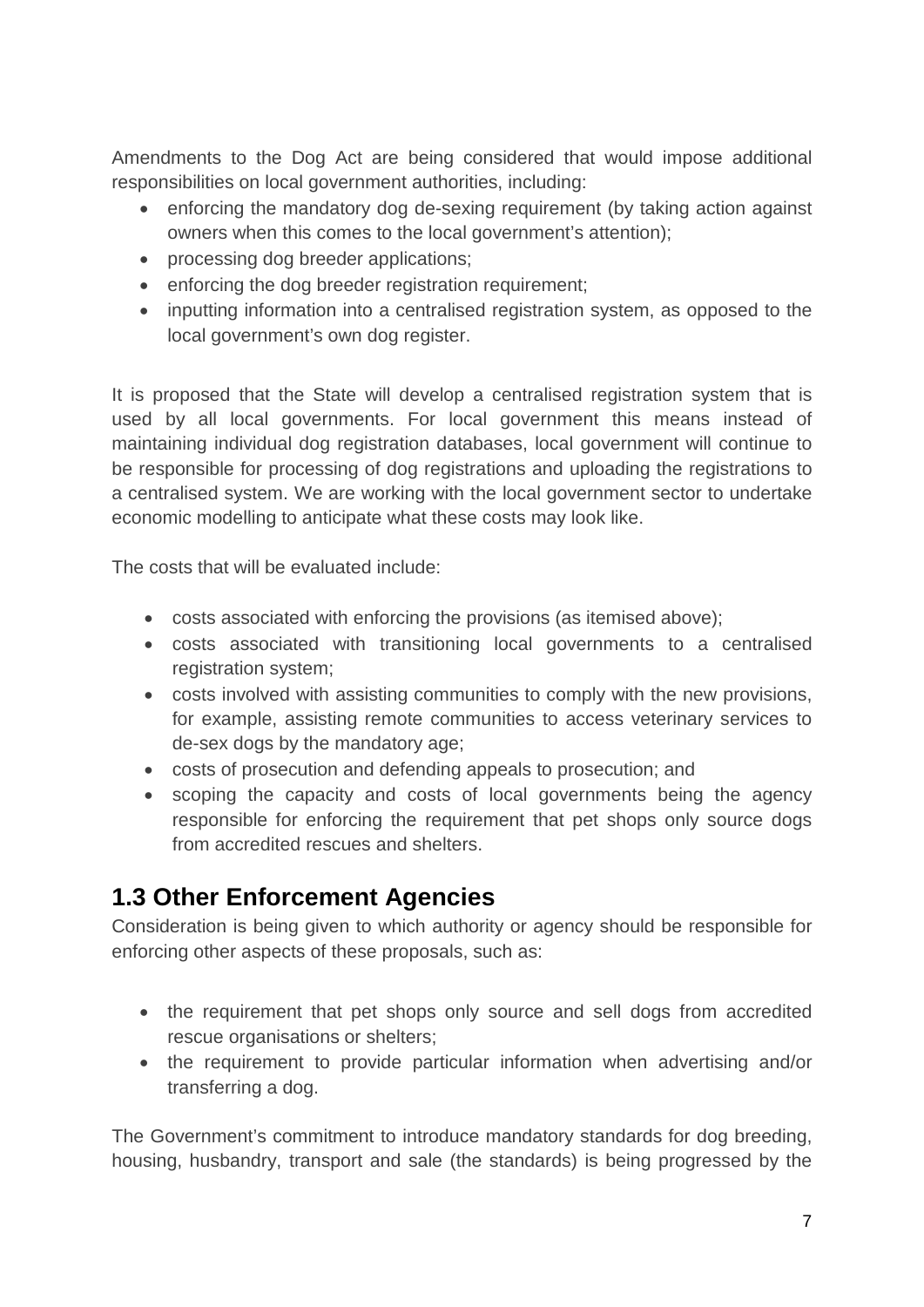Department of Primary Industries and Regional Development (DPIRD) the agency responsible for administering the *Animal Welfare Act 2002*.

Amendments to the Animal Welfare Act are currently before Parliament. If these amendments are adopted, animal standards will be able to be adopted under the Animal Welfare Act, including the mandatory standards for dog breeding, housing, husbandry, transport and sale.

DPIRD will undertake consultation on the standards once they have been drafted. Their enforcement will be a matter to be determined at that stage.

Currently the Animal Welfare Act is enforced by inspectors appointed under the Animal Welfare Act. Local governments therefore do not have the power to enforce the standards unless they have employees who are inspectors appointed under the Animal Welfare Act.

The local government will be able to refuse or cancel dog breeder registrations where a breach of the Animal Welfare Act or the standards is found. At this stage, local governments will not be responsible for determining if a breeder is compliant with the standards when approving dog breeder registrations, but will need to ensure the owner has made a declaration that they are compliant with the standards.

### **1.4 Cost Recovery**

The proposed initiatives are also about working towards improving services to the community. While efficiencies will be realised, local governments may incur costs in undertaking these additional responsibilities. The Department is working with WALGA and LG Professionals to develop a cost recovery methodology to ensure appropriate fees can be set for local governments to recover these costs.

Currently, local government collect dog registration fees that contribute to local government costs. The State Government is responsible for setting dog registration fees which apply to all local government jurisdictions – these have been set after surveying local governments as to their costs.

It is proposed that local governments could recover costs through the following fees:

- dog registration fees;
- dog breeder registration fees;
- kennel establishment fees.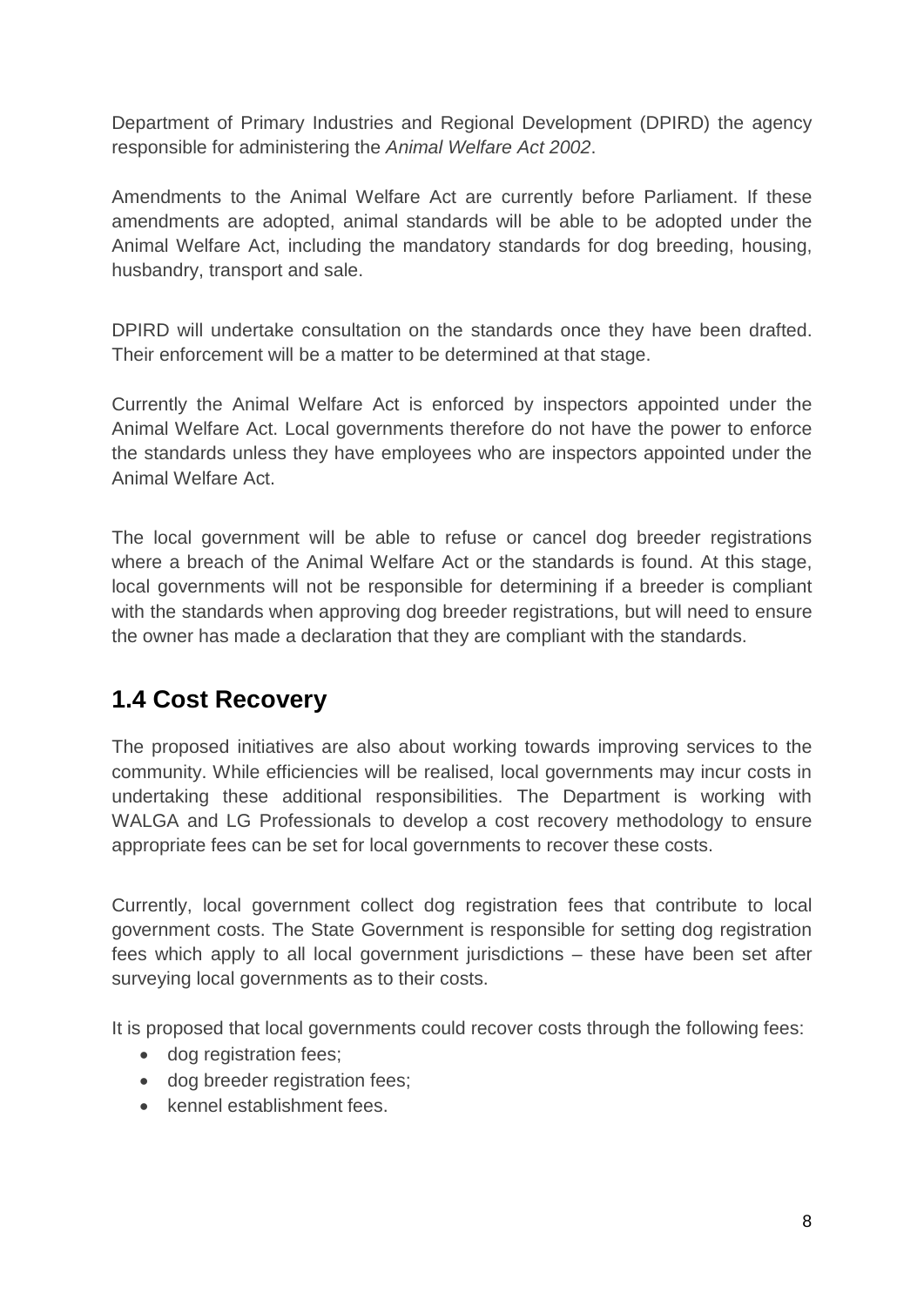The amount of these fees would be based on recovering costs for local governments.

### **Questions**

1. What mechanisms should local governments use to collect funds to cover the costs associated with enforcing the new provisions under the Dog Act? (multiple options can be selected):

 $\Box$  By charging cost-recoverable dog registration and dog breeder registration fees to cover all costs

 $\boxtimes$  By charging dog registration and dog breeder registration fees at a level to recover these costs and increasing fines to recover enforcement costs

 $\Box$  Other – please specify:

- 2. Should fees used to cover the costs incurred by local governments to enforce the Dog Act be consistent across the State, or should local governments be able to set their own fees?
	- $<sup>8</sup>$  Fees should be consistent across the State</sup>
	- $\Box$  Fees should be set by the individual local government and apply to their district only
	- ☐ Unsure
	- $\Box$  Other please specify:
- 3. Is charging cost recovery likely to have any adverse impacts for your community?
	- ☐ No
	- ☒ Yes
	- ☐ Unsure

☐If yes, please provide details: **As any increase in fees and charges would have an impact, however it is thought the impact would be minimal.**

- 4. Are there benefits in your local government subsidising registration costs?
	- ☒ No
	- ☐ Yes
	- □ Unsure
	- $\Box$ If yes, please provide details: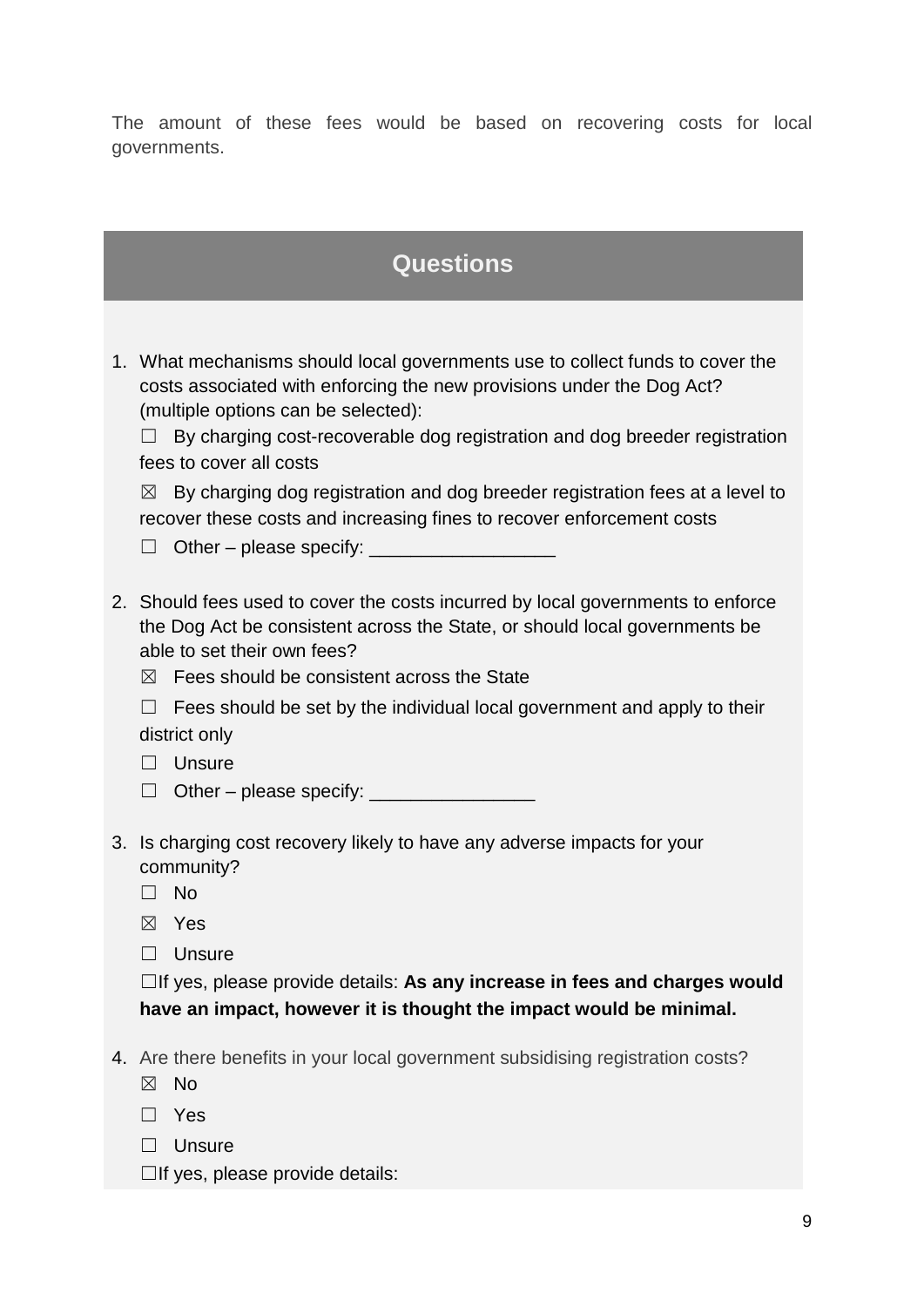**Dogs are not an essential item, if you chose to own a dog you have to bear the costs. Dog ownership should not be subsidised by the general ratepayers.**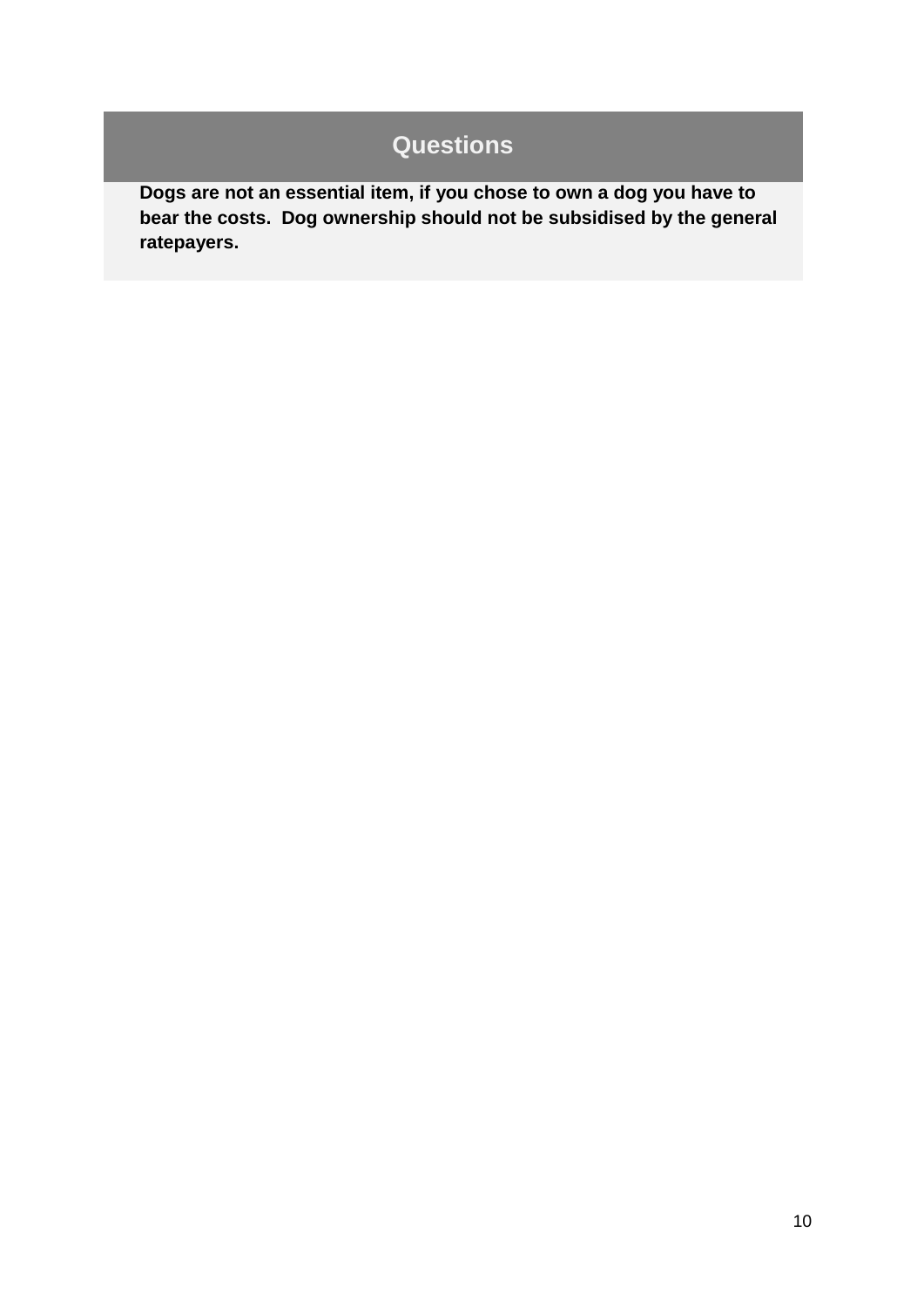# <span id="page-10-0"></span>Mandatory De-sexing for Non-Breeding Dogs

### **3.1 Introduction**

Currently, dogs are not required to be de-sexed in Western Australia. Owners are encouraged to de-sex their dogs, and owners of de-sexed dogs pay a lower dog registration fee than owners of other dogs.

A recent survey of Western Australian local governments, with 43 out of 137 local governments responding, found that 82% of registered dogs were de-sexed.

The additional consultation in this document focuses on the following elements of implementation:

- Age of mandatory de-sexing
- Age for registration and microchipping
- Additional exemptions
- De-sexing vouchers
- Enforcement

### **3.2 Objective**

The objective of mandatory dog de-sexing is two-fold:

- to prevent unwanted litters being bred
- to prevent puppy farmers from breeding dogs unless they are registered breeders.

The primary objective of mandatory dog de-sexing is to reduce the number of unwanted dogs being born that are then either euthanised, abandoned, or surrendered to dog rescues or shelters.

Uncontrolled and unrestricted breeding of dogs can lead to dogs being overbred and contribute to the unwanted dog population. Mandatory de-sexing will help to ensure there is no unintended breeding of dogs.

Dog owners will be required to de-sex their dog unless they register as a dog breeder.

The objective is to stop indiscriminate breeding, and only allow people that are registered breeders to breed dogs, so they can be identified and traced.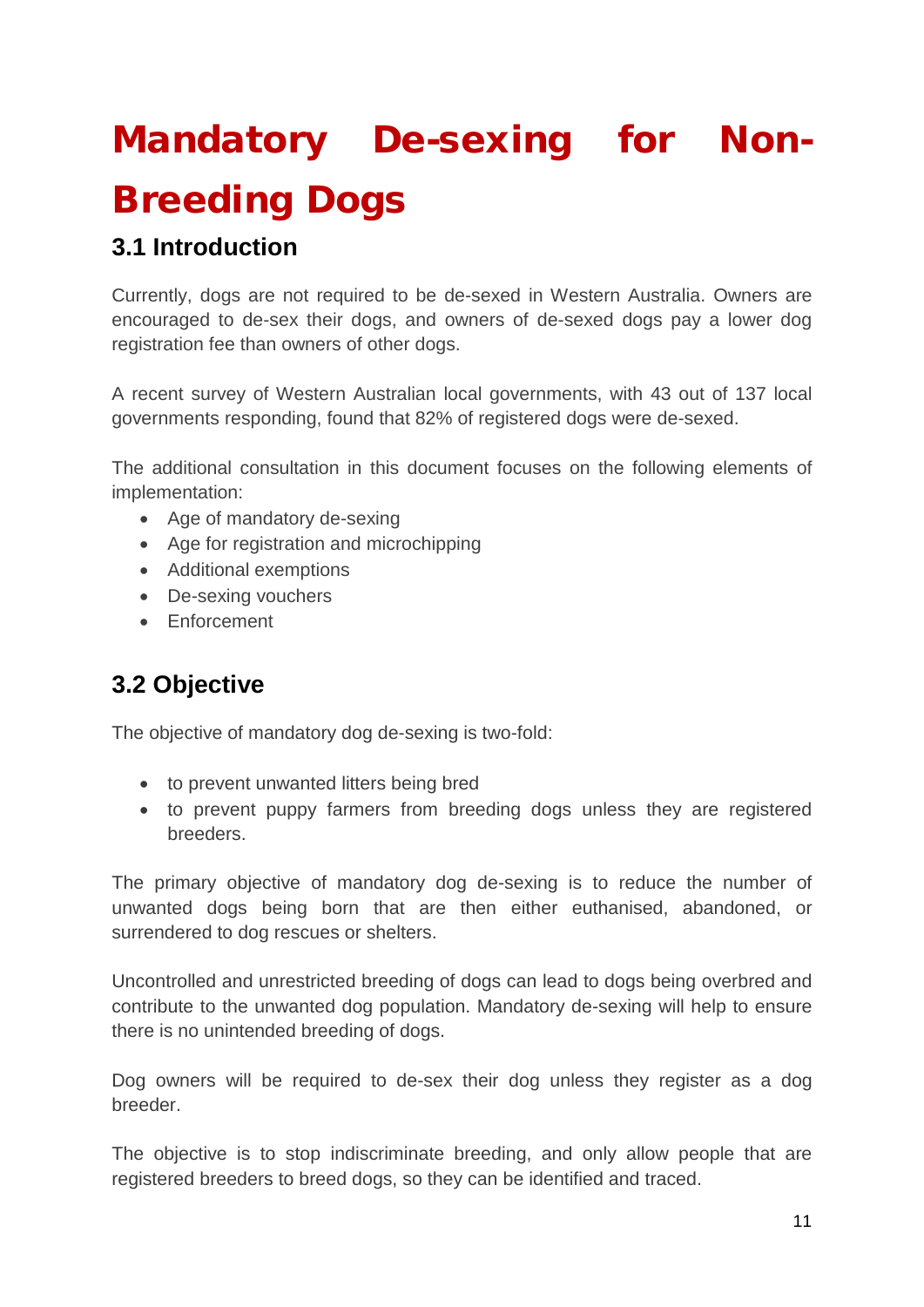### **3.3 Age of mandatory de-sexing**

The Dog Act will be amended to require all dogs to be de-sexed by the time they reach a particular age. This age is yet to be determined.

#### **Option 1: Mandatory dog de-sexing by three months of age**

One option is to require all dogs to be de-sexed by three months of age. This would be consistent with the current requirement for registration and microchipping and with the age for de-sexing dangerous (restricted breed) dogs. Dogs are generally unable to breed before the age of three months so this age eliminates the risk of unwanted puppies being born.

Exemptions issued by veterinarians are proposed for dogs that are too young to be de-sexed. Dogs to be used for breeding would also be exempt.

#### **Option 2: Mandatory dog de-sexing by six months of age**

Another option is to require all dogs to be de-sexed by six months of age.

Opinions differ on the best age for de-sexing with many veterinarians preferring not to de-sex a dog until it is close to six months old.

Both male and female dogs are generally able to breed by six months, with the females of smaller breeds becoming sexually mature by four months. Larger breeds may not be sexually mature for a year or more.

South Australia and the Australian Capital Territory have introduced mandatory dog de-sexing by six months old.

### **Questions**

1. Should mandatory dog de-sexing apply to all dogs, including existing dogs, or just dogs born after a particular date?

 $\Box$  All existing dogs, with a phase in period for when existing dogs must be desexed

 $\boxtimes$  Only dogs born after a particular date

☐ Unsure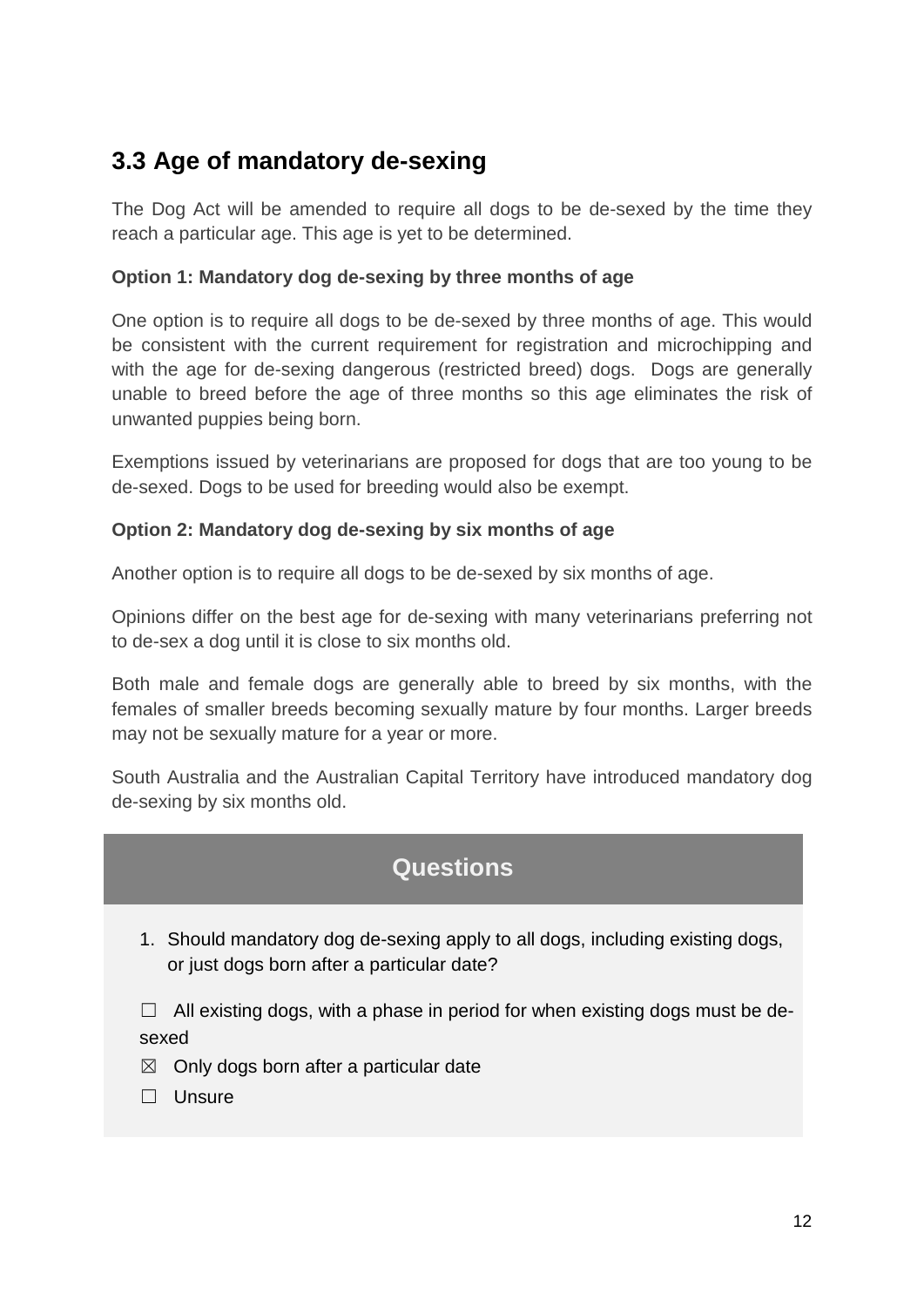### **3.4 Age for registration, microchipping and de-sexing**

Currently dogs are required to be registered and microchipped by the time they are three months old.

The following addresses possible ways to deal with registration and microchipping if the requirement for de-sexing is set at six months or an age that is greater than three months.

#### **Option 1 – Registration, microchipping and de-sexing by six months**

Under this option, the Dog Act would be amended so that registration, microchipping and de-sexing must be completed by the time a dog reaches six months of age.

The benefits include:

- enabling local governments to sight evidence of microchipping and de-sexing at the time of registration
- administrative efficiency for local governments
- less confusion for owners, which would increase compliance
- convenience for dog owners in being able to have their dog microchipped and de-sexed in the same veterinarian visit.

The key disadvantage is the inability to identify dogs (either by registration records or microchips) before six months. This may result in dogs not being returned to owners and being sent to the pound and/or a dog rescue or shelter. This would also result in a three month delay in revenue collection for local governments.

#### **Option 2 – Limited registration at three months; full registration on de-sexing**

This option proposes the following:

- the retention of the current provisions under the Dog Act requiring dogs to be registered and microchipped by three months of age, and
- a short-term registration (three months) for dog owners registering a dog that has not been de-sexed.

This allows dogs to be identified from three months of age but provides an additional administrative burden on both the owner and the local government in having to register a dog twice. Furthermore, local governments would need to follow up when people do not re-register their dogs at 6 months incurring further costs to local governments.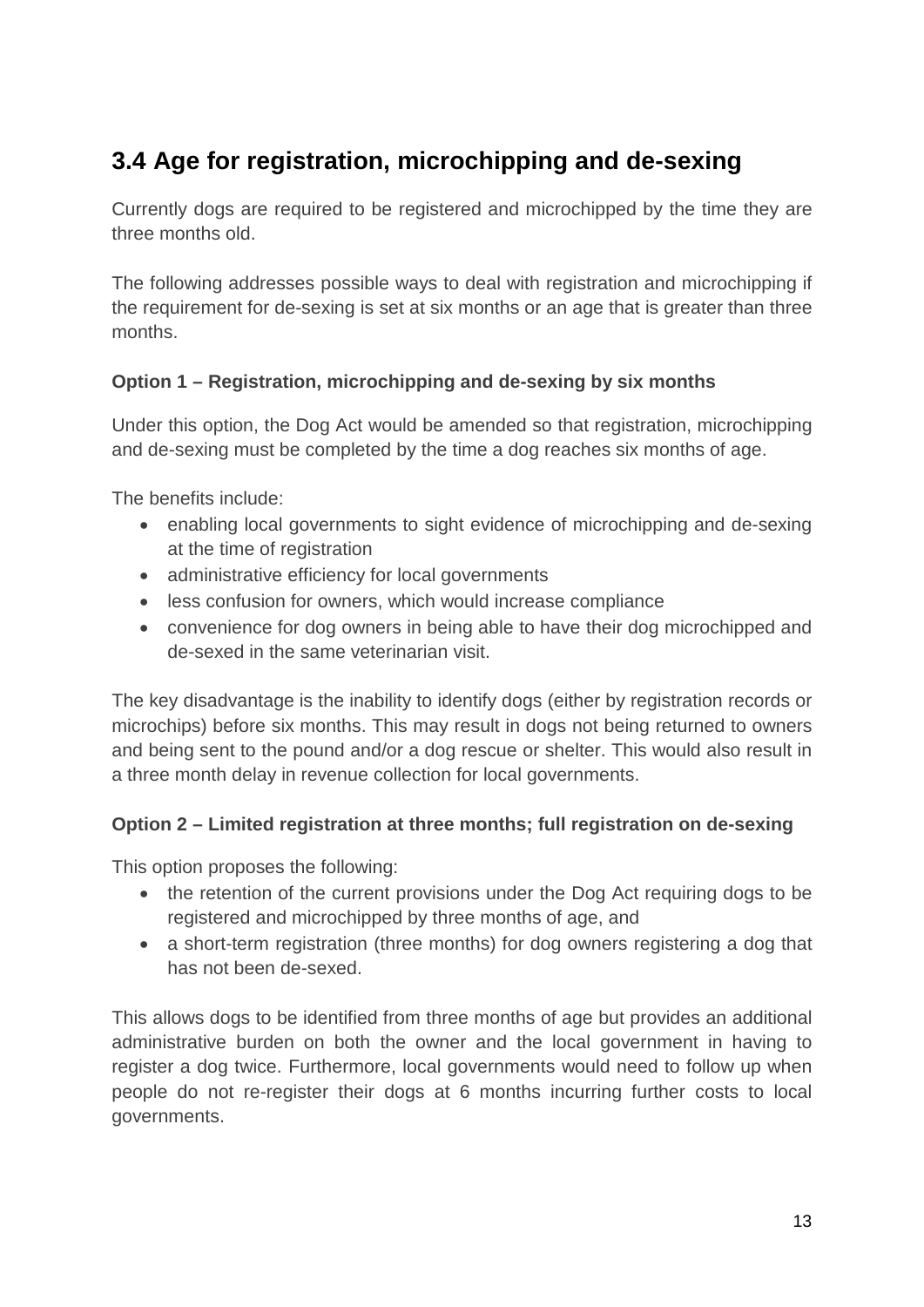#### **Option 3 – Registration at three months; onus on owner to advise when dog de-sexed**

Under this option, the owner would be responsible for notifying the relevant local government once their dog was de-sexed. The owner would need to provide a copy of the sterilisation certification to the local government – this could be done by email or attached to an electronic form.

The local government would then update the registration database. This would create an additional administrative burden on local governments.

Owners of dogs that had their dog de-sexed after registering their dog would be eligible for a refund of a portion of their dog's registration fee, to account for the fact that the dog is now de-sexed. This would create an additional administrative burden on local governments in having to conduct refunds.

### **Questions**

- 2. Please indicate your preference for the following:
	- $\boxtimes$  Option 1 registration, microchipping and de-sexing by six months
	- $\Box$  Option 2 limited registration at three months; full registration on de-sexing

 $\Box$  Option 3 – registration at three months; onus on owner to advise when dog de-sexed

Please provide reasons for your preference: **Ease of process for both Shire and dog owners. Option 2 and 3 is thought to cause confusion and additional follow up work for council.** 

From 1 July 2018 South Australian veterinarian practices will be responsible for updating a centralised dog registration database when a dog is de-sexed. This would replace the need to issue a sterilisation certificate.

- 3. Would you support this approach?
	- ☒ Yes
	- ☐ No
	- ☐ Unsure

Please provide reasons for your response: **Takes responsibility away from dog owners and ensures correct records.**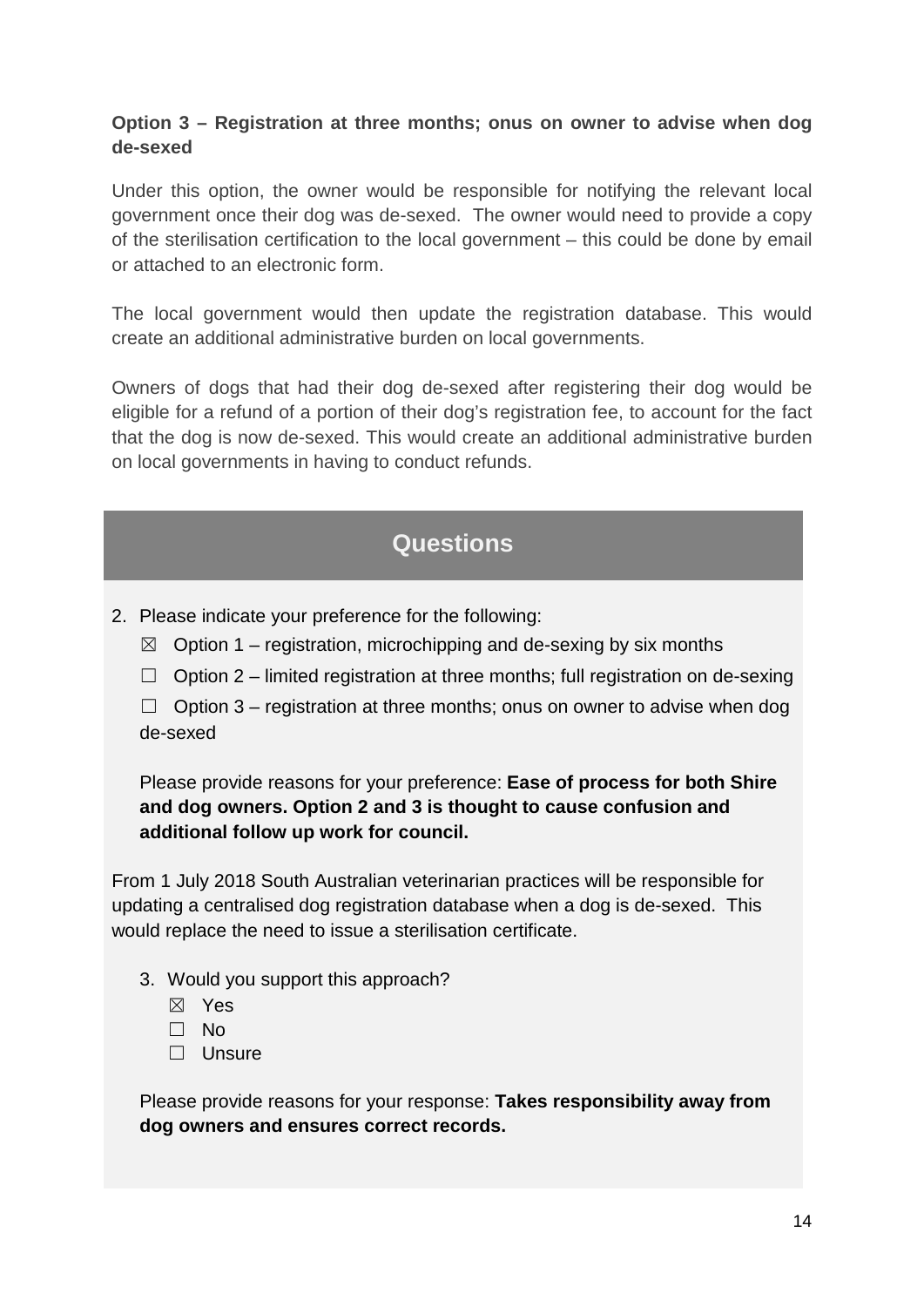### **3.5 Additional possible exemptions from de-sexing**

Exemptions from mandatory de-sexing will apply for health and welfare reasons as assessed by a veterinarian, and if the dog owner is a registered dog breeder.

Dog breeders will be required to register with their local government. Dog breeder registration is discussed in more detail in the Centralised Registration System section of this paper.

#### **Livestock working dogs**

Livestock working dogs require particular traits, with dogs that demonstrate these traits being bred to ensure that future working dogs also have these particular traits. Livestock working dogs are generally only used for breeding once the dog has a proven ability as a working dog, usually by two to three years of age.

If a primary producer is required to de-sex their dog at an early age, they will not be able to assess whether a dog has the desirable traits and should be used for breeding. Mandatory de-sexing could reduce the working dog gene pool.

On the other hand, unintended breeding could result in unwanted dogs.

| <b>Questions</b>                                                                                                                                                                                                                                        |
|---------------------------------------------------------------------------------------------------------------------------------------------------------------------------------------------------------------------------------------------------------|
| 4. Should livestock working dogs be exempt as a class from mandatory dog<br>de-sexing?<br>Yes<br>$\boxtimes$<br>No.<br>Unsure                                                                                                                           |
| Please provide reasons for your preference: <b>Could affect their working</b><br>ability and the ability to breed those traits once working life ceases.<br>Would need to be registered as a working dog, possibly some form of<br>acceptance criteria. |
| 5. If working dogs are required to be de-sexed by a particular age, at what age<br>should working dogs be required to be de-sexed? No, too hard to police<br>when a dog has stopped working.                                                            |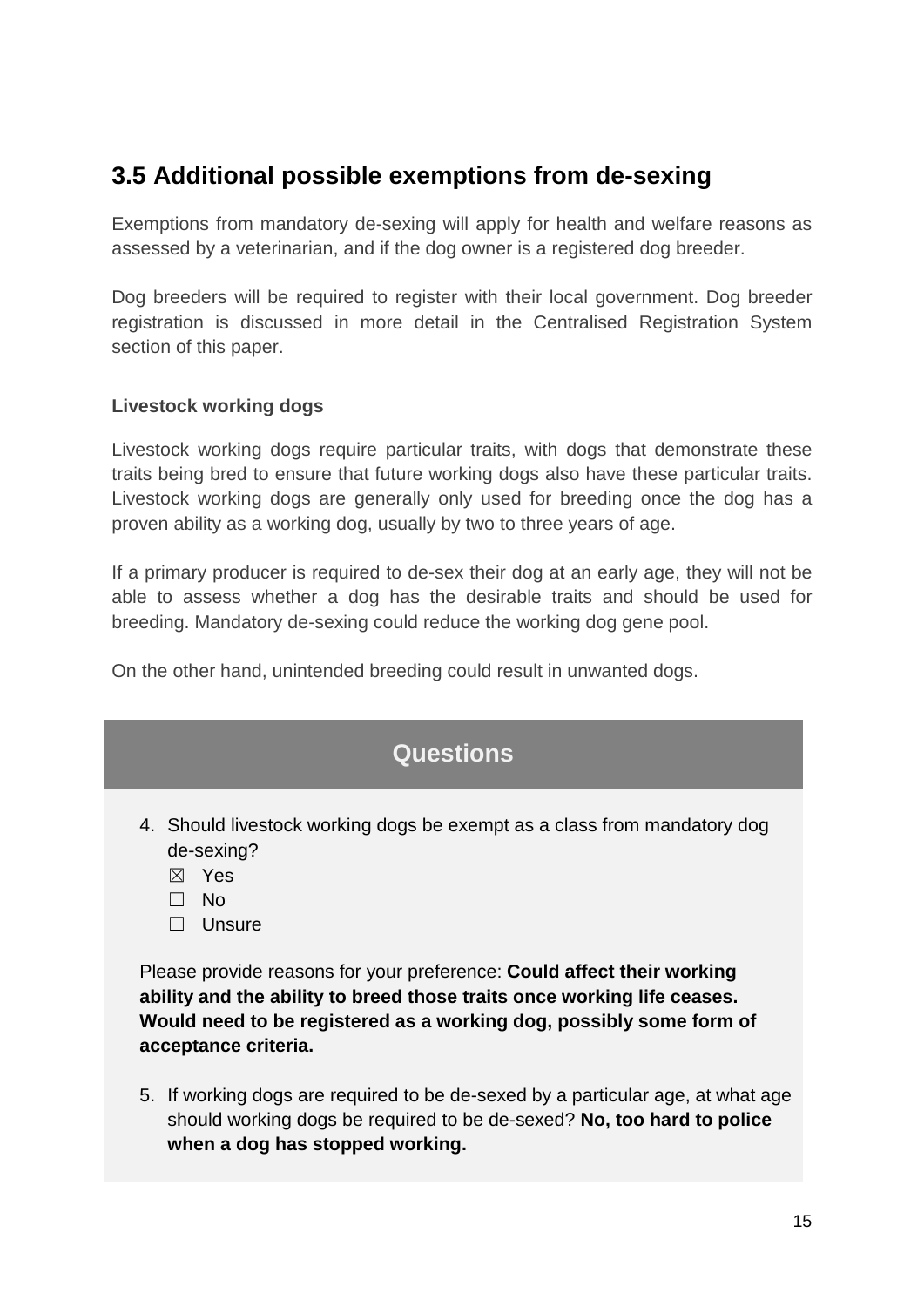6. How could this be enforced?

#### **Dogs held by persons registered with recognised breeding associations**

Consideration is being given to exempting members of recognised dog breeding associations from having to de-sex their dogs.

### **3.6 Transferring dogs**

Dog breeders and dog owners will be required to de-sex any dog transferred to another person unless:

- the new owner is a registered breeder
- the new owner is a member of a recognised association or organisation that is exempt from the mandatory de-sexing requirement
- the dog is exempt by a veterinarian from being de-sexed on health grounds (unless the exemption is because the dog is too young to be de-sexed)
- the dog is too young to be de-sexed and is accompanied by a prepaid desexing voucher.

Requiring dog owners and breeders to de-sex a dog before it is transferred will ensure there is compliance with the de-sexing requirements.

In cases where a dog is too young to be de-sexed, it is proposed that a breeder or owner transferring a dog provide the new owner with a pre-paid voucher that will at least partially cover the cost of de-sexing. This aligns with the requirements in the Cat Act.

The cost of having a dog de-sexed varies greatly, depending on such factors as the age and weight of the dog. The voucher could be set at a particular amount with the new owner paying any additional amount.

One of the matters to be considered is how these vouchers could be used at veterinarian practices other than the issuing one. This is important for owners who source their dogs from places far from their homes.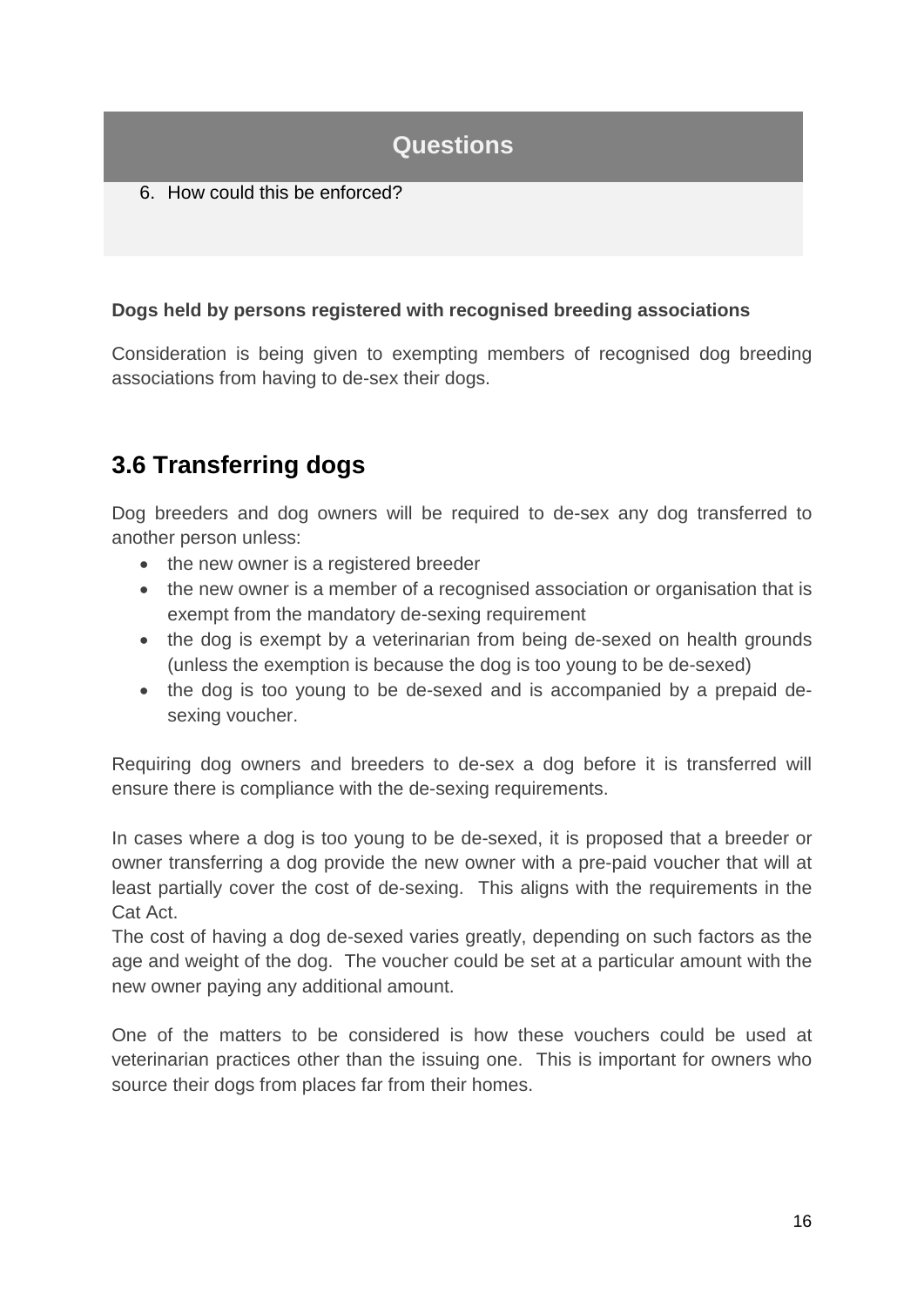### **3.7 Enforcement**

It is necessary to consider how mandatory dog de-sexing will operate alongside the current requirements under the Dog Act; and how local governments can efficiently monitor compliance.

Currently, local governments are responsible for monitoring and enforcing compliance with the following requirements under the Dog Act:

- dogs to be registered with the local government by the age of three months
- dogs to be microchipped by the age of three months.

Local governments check compliance with the microchipping requirement at the point of registration. A local government can refuse to register a dog that is not microchipped and it is an offence for a person to keep a dog over the age of three months if it is not registered. Effectively, an owner must have their dog microchipped before they can register a dog with their local government.

Owners of certain dangerous dogs are currently required to de-sex their dogs. A dog owner is required to provide a dog sterilisation certificate issued by a veterinarian as evidence that the dog is de-sexed. Alternatively, a dog's de-sexed status can be checked by the local government by viewing a sterilisation tattoo on the dog's ear, although this method of marking a dog is now rare.

Local governments would appear to be the relevant authority responsible for monitoring and enforcing the compliance of mandatory dog de-sexing, especially at the point of registration.

Local governments would be responsible for:

- checking a dog's de-sexed status when processing dog registrations;
- enforcing the mandatory dog de-sexing requirement against non-compliant owners.

Currently, owners who register de-sexed dogs with their local government pay a lower registration fee than owners of dogs that are not de-sexed, creating an incentive for owners to de-sex their dog. It is proposed to maintain a lower registration fee for de-sexed dogs to further incentivise de-sexing.

Economic modelling will be undertaken to assess the costs that local governments will incur as a result of enforcing these requirements.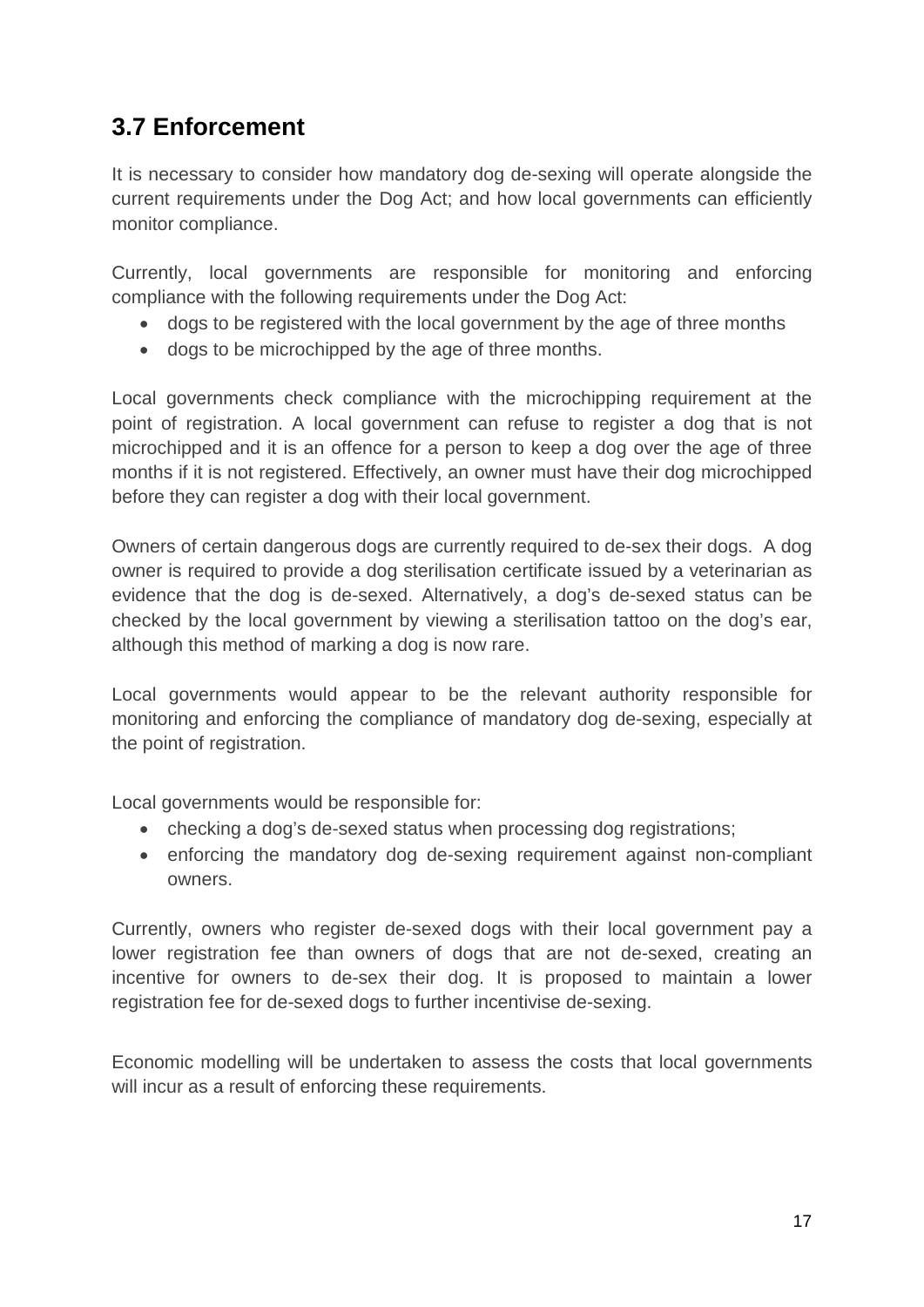- 7. Who do you believe is best placed to monitor compliance with de-sexing?
- ☒ Local Governments
- ☐ Other please specify: **Veterinarians**

Please provide reasons for your preference: **Our Shire is already undertaking registration checks, it would just be included in these checks. Adding vets to the list would enable them to identify unsterilised dogs**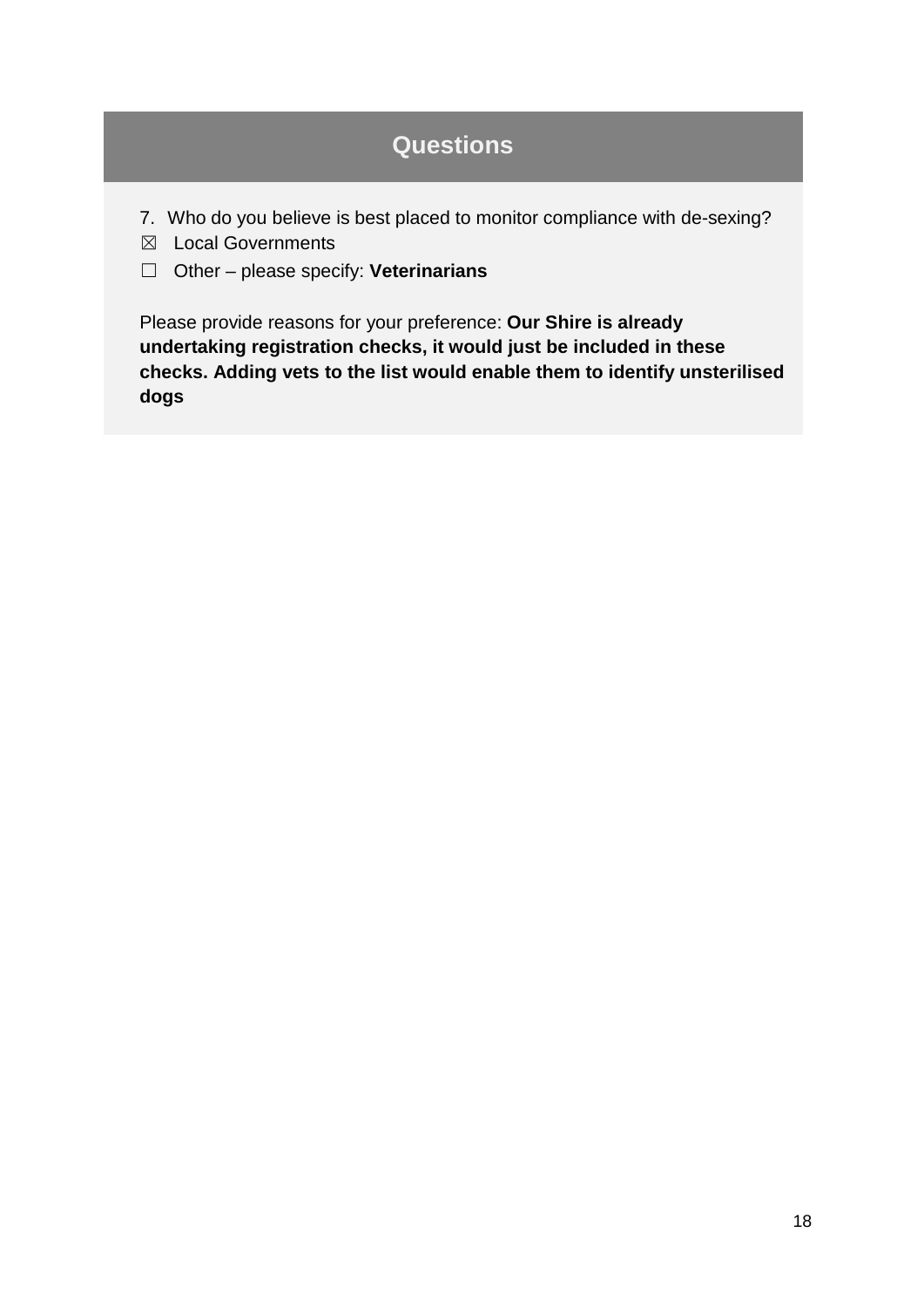# <span id="page-18-0"></span>Centralised Registration System

### **4.1 Introduction**

A key element of the McGowan Government's Stop Puppy Farming commitment is the introduction of an online centralised dog registration system in Western Australia.

The centralised registration system will be used to identify every dog or puppy by recording:

- dog registrations
- dog breeder registrations
- any change in ownership of dogs or puppies.

The Dog Act will be amended to make it a requirement to register on the system and update particular information on the system within seven days of the change occurring.

The additional consultation in this document focuses on the following elements of implementation:

- General
	- o Access to the system
	- o Additional information to be included in the system
- Dog Registrations
	- o Dog registration information to be included in the system
	- o Updating dog registration information in the system
	- o Transitioning existing dog registers
- Dog Breeder Registrations
	- o Application and approval of dog breeder registrations
	- o Conditions of dog breeder registration
	- o Exemptions
- Transferring a dog

### **4.2 Current situation**

#### **Local Governments**

Currently under the Dog Act, the local government is responsible for keeping a record of dogs registered in their district. The dog register is specific only to that local government district (unless two or more local governments work together to maintain a joint system). This can create difficulties in identifying lost dogs from different local government districts, particularly if a dog's microchip information has not been updated with the current owner's details.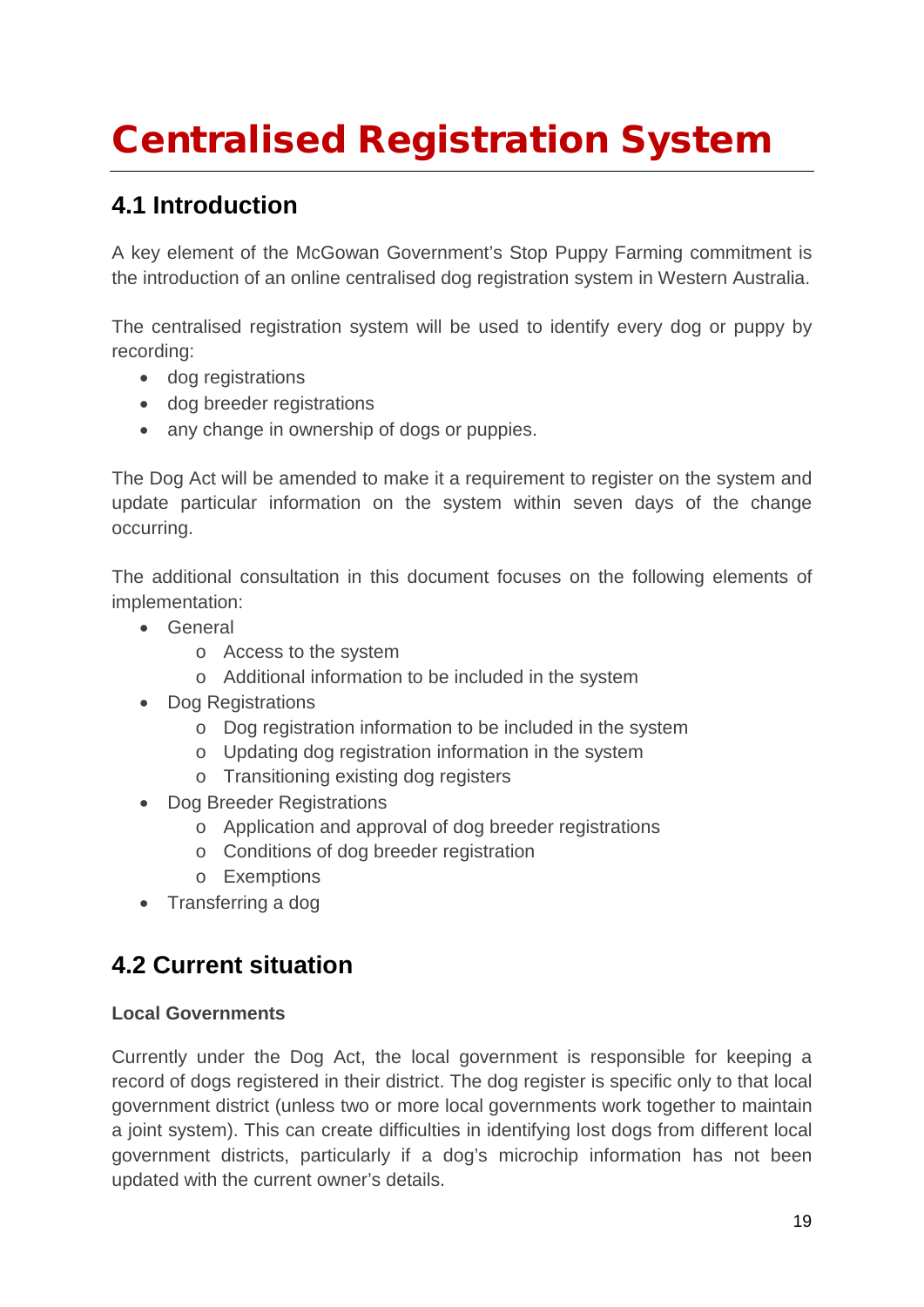The local government is responsible for processing dog registration applications and can refuse to register a dog on specific grounds, such as when a dog is not microchipped.

The local government issues each dog registered in their district with a registration number and a registration tag.

#### **Dog breeders**

Dog breeders in Western Australia are not currently required to register as 'dog breeders'. They are, like all dog owners, required to register their dogs with their local government. They are also required to obtain an exemption or kennel establishment licence if they keep more dogs on any one premises than is permitted.

### **4.3 Objective**

Currently, the difficulty in identifying puppy farms hinders the enforcement and prosecution of relevant legislation against puppy farmers.

#### **Centralised Registration System**

The centralised registration system is a tool which will allow authorities to identify and monitor all dog breeders and dog owners for compliance with legislative requirements.

Members of the public will be educated about sourcing their new dog or puppy from breeders who are registered and who supply the dog's microchip number and the seller's dog owner number. The centralised registration system is the tool that will allow members of the public to verify if a dog breeder is registered, to allow them to source dogs and puppies from registered dog owners and dog breeders.

#### **Dog Breeder Registration**

Dog breeder registration will allow authorities to identify dog breeders so they can be monitored for compliance with legislative requirements. If a dog breeder is not breeding dogs in accordance with the Dog Act, any relevant Dog Local Law, the Animal Welfare Act or the mandatory standards for dog breeding, housing, husbandry, transport and sale, the local government will be able to cancel the dog breeder registration and require that their dogs be sterilised in accordance with the Dog Act to ensure they can no longer breed dogs.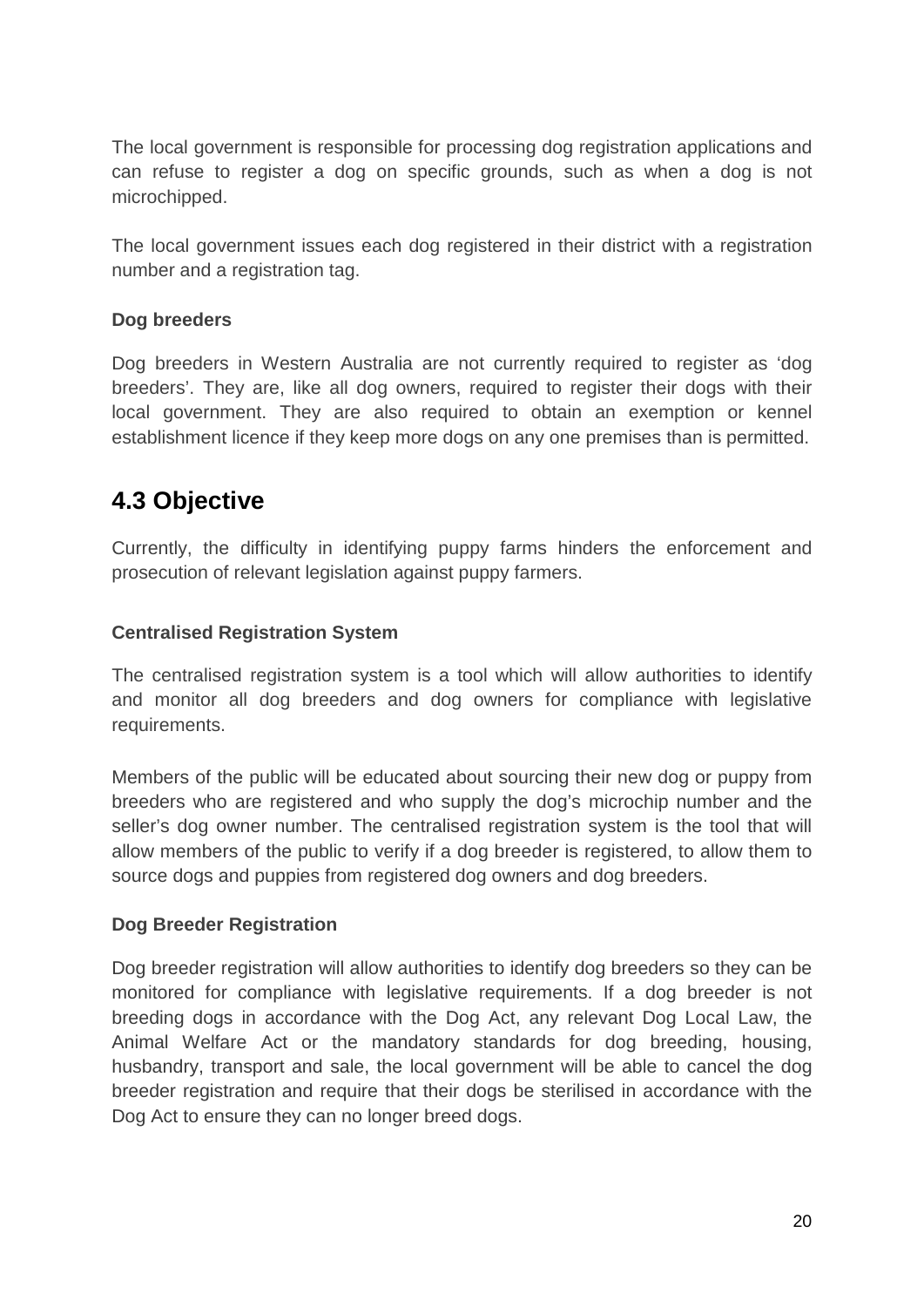Breaches of the standards would be pursued under the Animal Welfare Act, with breeders' subject to prosecution and fines under that Act. Only an animal welfare inspector can determine if a standard has been breached.

Recording the breeder's dog owner number on a dog's microchip database will allow authorities to trace a dog back to its breeder if issues with puppies or dogs are identified, such as genetic health concerns.

|                                                                                  | View and<br>update own<br>information* | View and<br>update all<br>information | Limited dog<br>breeder<br>verification<br>information** | Search for<br>dogs on the<br>system |
|----------------------------------------------------------------------------------|----------------------------------------|---------------------------------------|---------------------------------------------------------|-------------------------------------|
| Dog owners                                                                       | X                                      |                                       |                                                         |                                     |
| Dog breeders                                                                     | X                                      |                                       |                                                         |                                     |
| Local<br>governments<br>and State<br>government<br>authorities                   | X                                      | X                                     | X                                                       | X                                   |
| Members of the<br>public                                                         |                                        |                                       | X                                                       |                                     |
| Dog<br>management<br>facilities and<br>recognised dog<br>shelters and<br>rescues | X                                      |                                       | X                                                       | X                                   |

### **4.4 Access to the System**

\*Dog owners would be able to update certain information (not all information) of their registration such as a change of address or changes to other contact details. Dog owners could also update the status of their dog, including updating its status to 'missing' or 'deceased'.

\*\*As a minimum, the information on the dog owner that will be shown to a member of the public will include:

- their name:
- their postcode;
- their unique dog owner number; and
- their dog breeder registration status.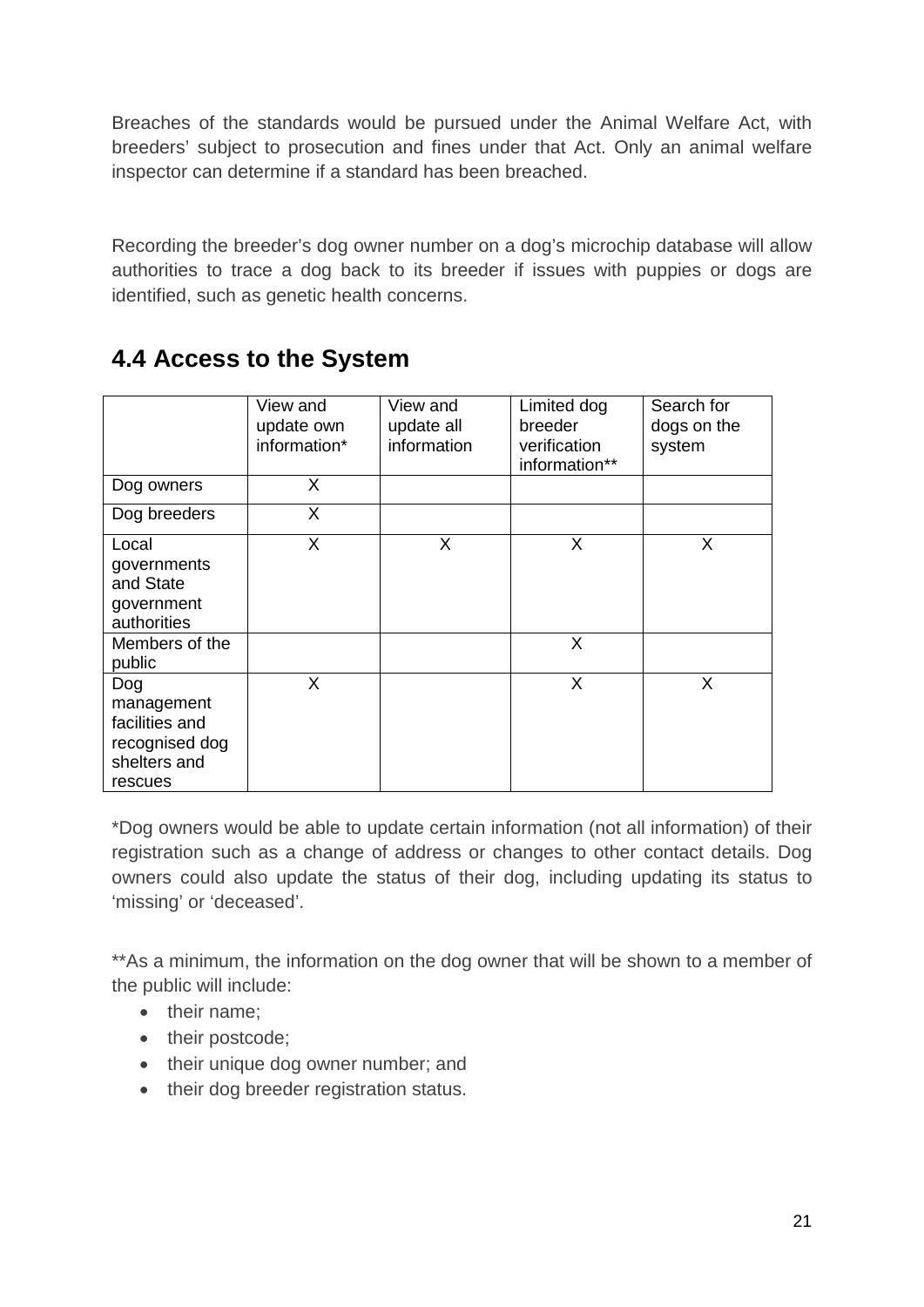- 1. Are any other authorities or groups that should have access to the system?
- $\boxtimes$  Yes please specify below.
- ☐ No
- □ Unsure

Please specify: **Contract Ranger services, police if they see a benefit.**

- 2. What type of access should they have?
- ☐ View their own records
- □ Update their own records
- $\boxtimes$  View all records
- □ Update all records
- ☐ Approve changes to records
- 3. What information on a dog owner should a member of the public be able to view to ascertain if the dog owner is a registered dog breeder? (more than one option can be selected)
- $\boxtimes$  A dog owner's name
- $\boxtimes$  A dog owner's postcode
- □ A dog owner's number
- $\boxtimes$  Whether the dog owner is a registered dog breeder
- $\Box$  Other please specify:  $\Box$

### **4.5 Additional information**

The breadth of information recorded on the centralised registration system will affect how it can be used, and by whom it can be used. It is also likely to affect the cost.

There is the potential to record additional information on the centralised registration system, including the following:

- A register of approved kennel establishments in Western Australia (including the ability to apply for a kennel establishment licence on the system)
- A register of dog management facilities in Western Australia
- A register of pet shops transferring and selling dogs in Western Australia
- A register of dangerous dogs (declared and restricted breed)
- Information on particular dog owners, such as dog owners that are subject to a court order or have been convicted of offences under: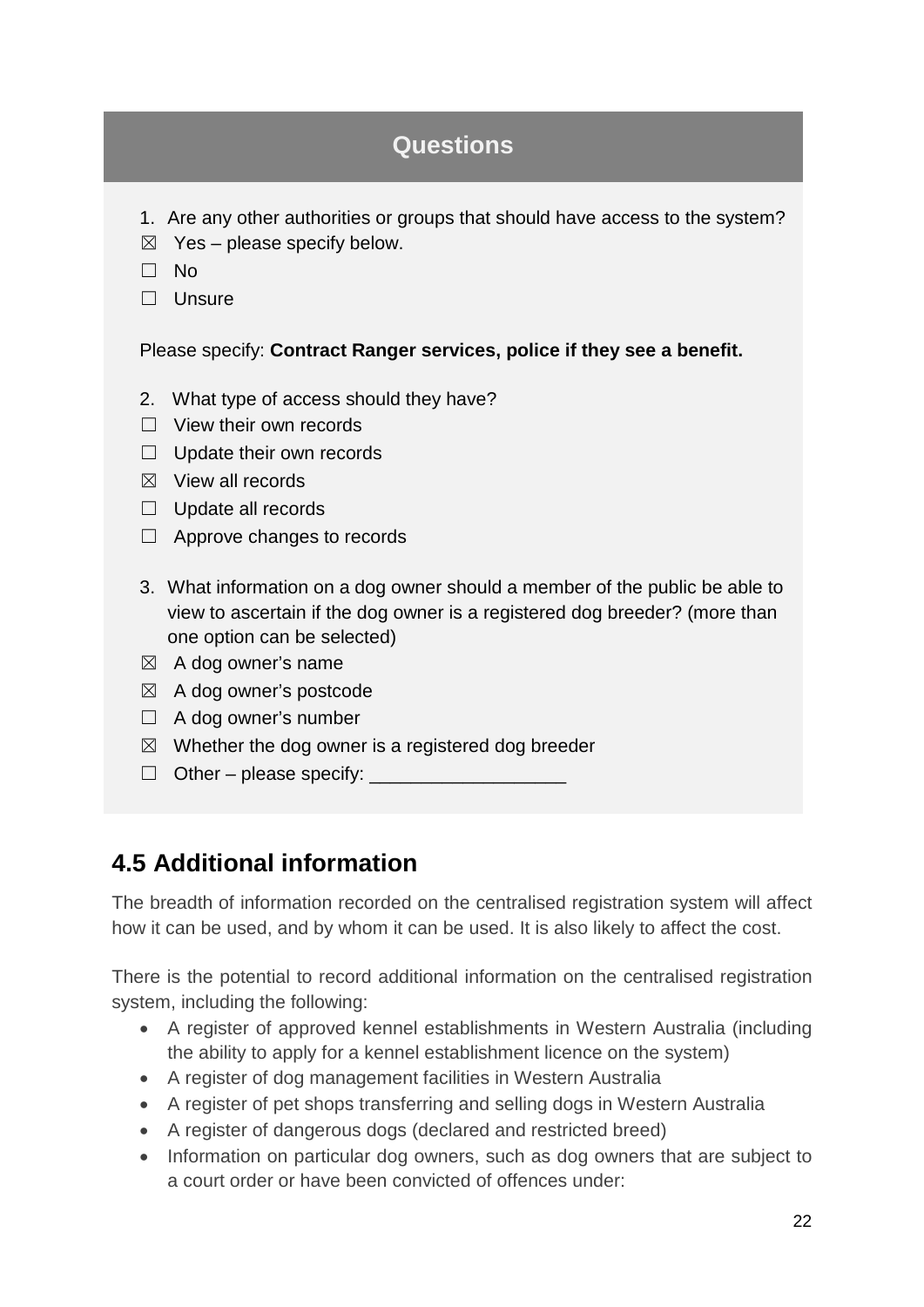- o the Dog Act
- o a dog local law or by-law
- o the Animal Welfare Act
- Information on dogs:
	- o that have been seized by the local government at any time
	- o that have been involved in a dog attack
	- o that have not been controlled by their owner in accordance with the Dog Act
	- o that have caused a nuisance or are subject to a nuisance complaint
	- o that are subject to a destruction order
- Information to inform compliance with the standards for dog breeding, housing, husbandry, transport and sale.

The benefit of keeping this information is that these facilities, businesses, dogs and dog owners could be more readily identified and monitored by relevant authorities.

The inclusion of this additional information could result in additional costs, including:

- costs associated with creating a system that included and stored this additional information
- costs to particular stakeholders who would be responsible for uploading this information
- costs to local governments in processing this information
- costs to relevant enforcement authorities in monitoring this information.

Dog registration fees, and dog breeder registration fees would need to accommodate these costs.

#### **Cat Registration**

Currently under the *Cat Act 2011*, local governments are responsible for:

- processing cat registration applications;
- approving cat breeder applications; and
- maintaining a register of cats in their district.

As with dog registers, cat registers are specific only to that local government district (unless two or more local governments work together to maintain a joint system).

### **Questions**

4. Would it be beneficial for your local government if cat and cat breeder registrations were also transitioned to the centralised registration system?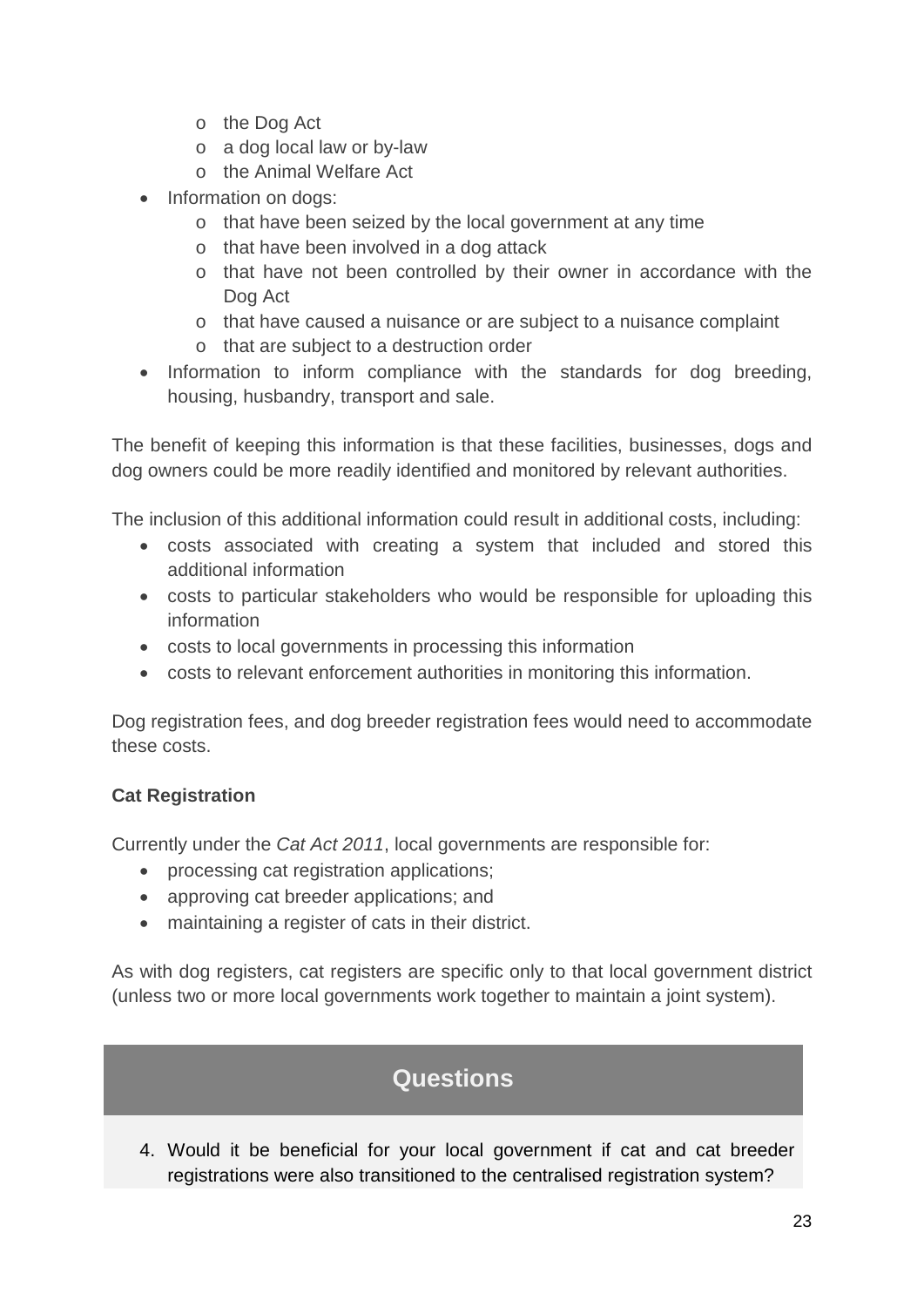- ☒ Yes
- ☐ No
- □ Unsure
- 5. How would transitioning cat and cat breeder registrations to a centralised registration system be beneficial to your local government?  $\boxtimes$  Administrative efficiency
	- $\boxtimes$  Consistency with centralised dog registrations
	- $\boxtimes$  No requirement to maintain own register
	- $\Box$  Other please specify:
	- $\Box$  It would not be beneficial please specify:  $\Box$
- 6. Would any of the following additional information be useful for your local government?
	- ☐ Approved kennel establishments
	- $\Box$  Dog management facilities
	- $\boxtimes$  Pet shops that sell or transfer dogs
	- ☒ Dangerous dogs
	- $\boxtimes$  Dog owner's subject to Court orders or convicted of particular offences
	- $\Box$  Dogs that have been seized by the local government
	- $\boxtimes$  Dogs involved in a dog attack
	- $\boxtimes$  Dogs that have not been controlled by the owner
	- $\boxtimes$  Dogs that have caused a nuisance or are subject to a nuisance complaint
	- $\Box$  Dogs that are subject to a destruction order
	- $\Box$  Other information please specify:  $\Box$

Please indicate why you think it would be useful: **This information would help assist our rangers in undertaking their duties and would also assist if a nuisance dog was brought into our Shire.**

- 7. What additional costs would including this information in the system create for your local government?
	- $\boxtimes$  Processing the additional information  $*$
	- $\Box$  Monitoring the additional information
	- ☐ Other:

#### \***Costs would be minimal**

8. Would it be easier for your local government to process and record kennel establishment licences through the system?

☐ Yes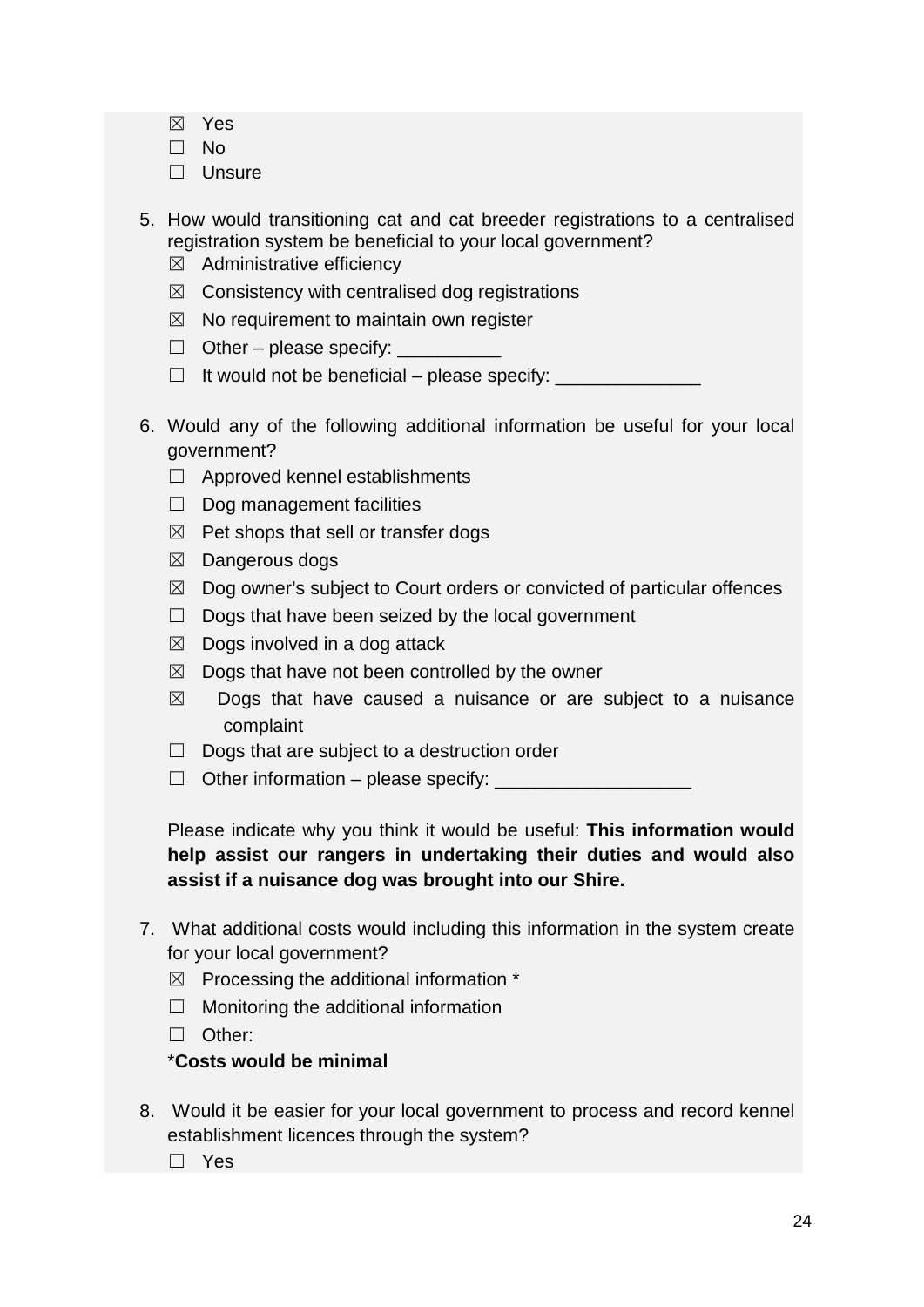| $\Box$      | No.    |
|-------------|--------|
| $\boxtimes$ | Unsure |

Please give your reasons: **Do not currently have any kennels establishments and not something that comes up very often.**

### **4.6 Dog registration information**

The breadth of information recorded on the centralised registration system will affect how it can be used, and by whom it can be used. It is also likely to affect the cost.

#### **General information**

Dog registration information that will be kept on the centralised registration system will include:

- Current information requirements: the information a dog owner must currently provide to register a dog in Western Australia is set out under Form 4 of Schedule 1 of the *Dog Regulations 2013*. This includes information on the following:
	- o dog owner details, including their address and contact details
	- o whether the dog can be effectively confined to the premises
	- o dog details, including age, breed, microchip details, whether the dog is a commercial security dog or a dangerous dog
	- o the number of dogs on the premises
	- o information on any previous convictions for offences against the Dog Act, Cat Act or Animal Welfare Act
	- o a declaration that the information in the application is true and correct
- In addition, dog owners will be required to provide:
	- o further information on their dog's sterilisation status
	- o their unique dog owner number (if known, otherwise they will be issued with one)
	- o the dog owner number of the dog's breeder (if known).

This is the minimum level of dog registration information that will be stored on the centralised registration system.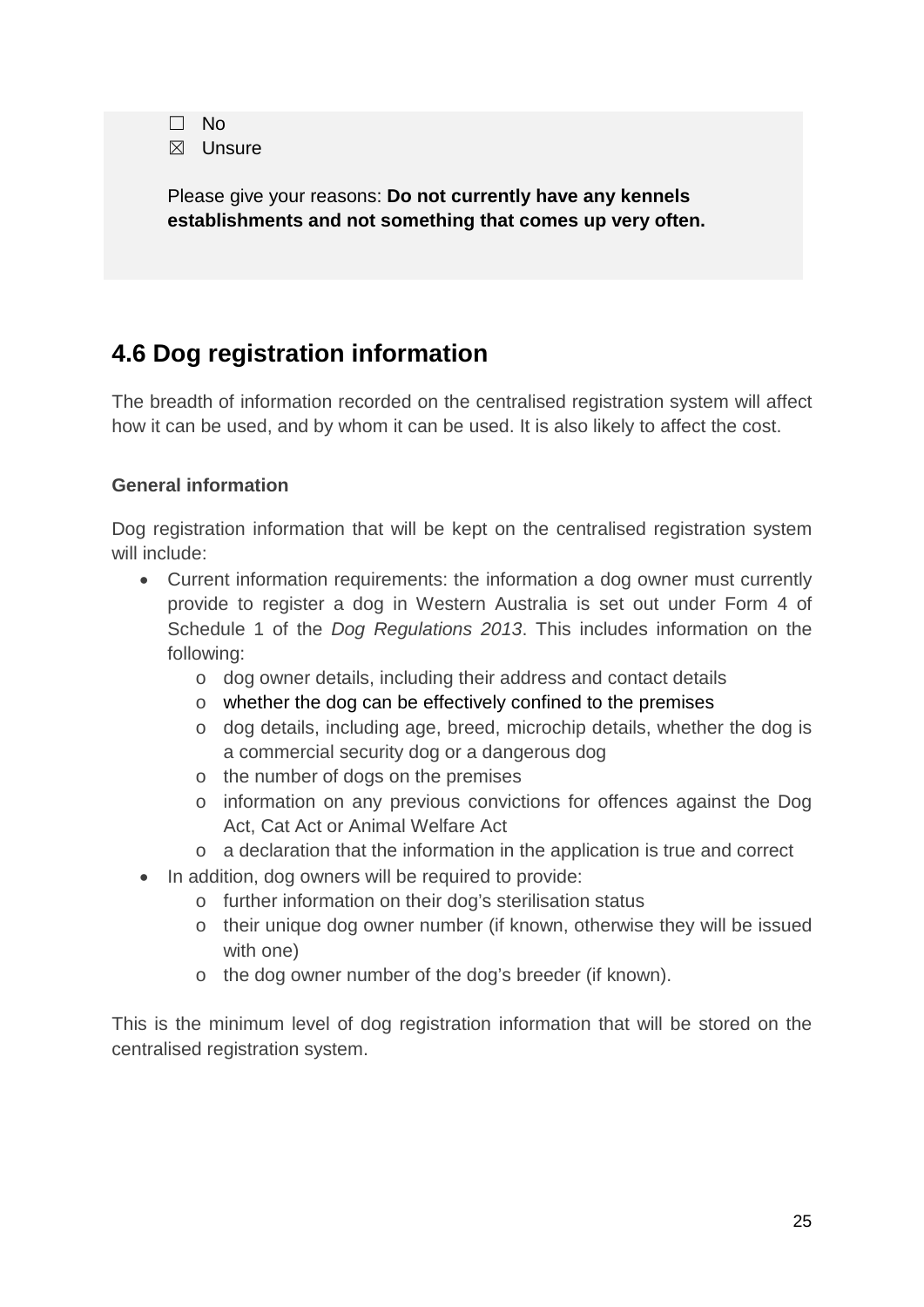### **Questions – All**

- 9. Please indicate if you think any of the additional information should be included on a dog's registration:
	- $\boxtimes$  information on whether the dog is used as a livestock working dog
	- $\Box$  information on whether the dog is used as an assistance dog

Please indicate why you think this information will be beneficial: **As these dogs may have exemptions for certain requirements this information should be known to councils. However not relevant if dog is an assistance dog for our purposes.**

### **4.7 Updating dog registration information**

The online centralised registration system will have the capacity to allow a range of users to register and update information recorded on the system in Western Australia.

Verification of some of the information recorded on the system will need to be undertaken to ensure the information is accurate, such as the sterilisation status of a dog.

The following users will be able to register a dog on the centralised registration system:

- dog owners
- local governments on behalf of dog owners (registrations made in person or hard copy form)
- dog shelters and rescue organisations
- dog management facilities.

The following stakeholders will be able to use the system to register as a dog breeder on the centralised registration system:

- dog owners (who wish to breed from their dog)
- local governments on behalf of dog breeders (registrations made in person or hard copy form)
- dog shelters and rescue organisations
- dog management facilities.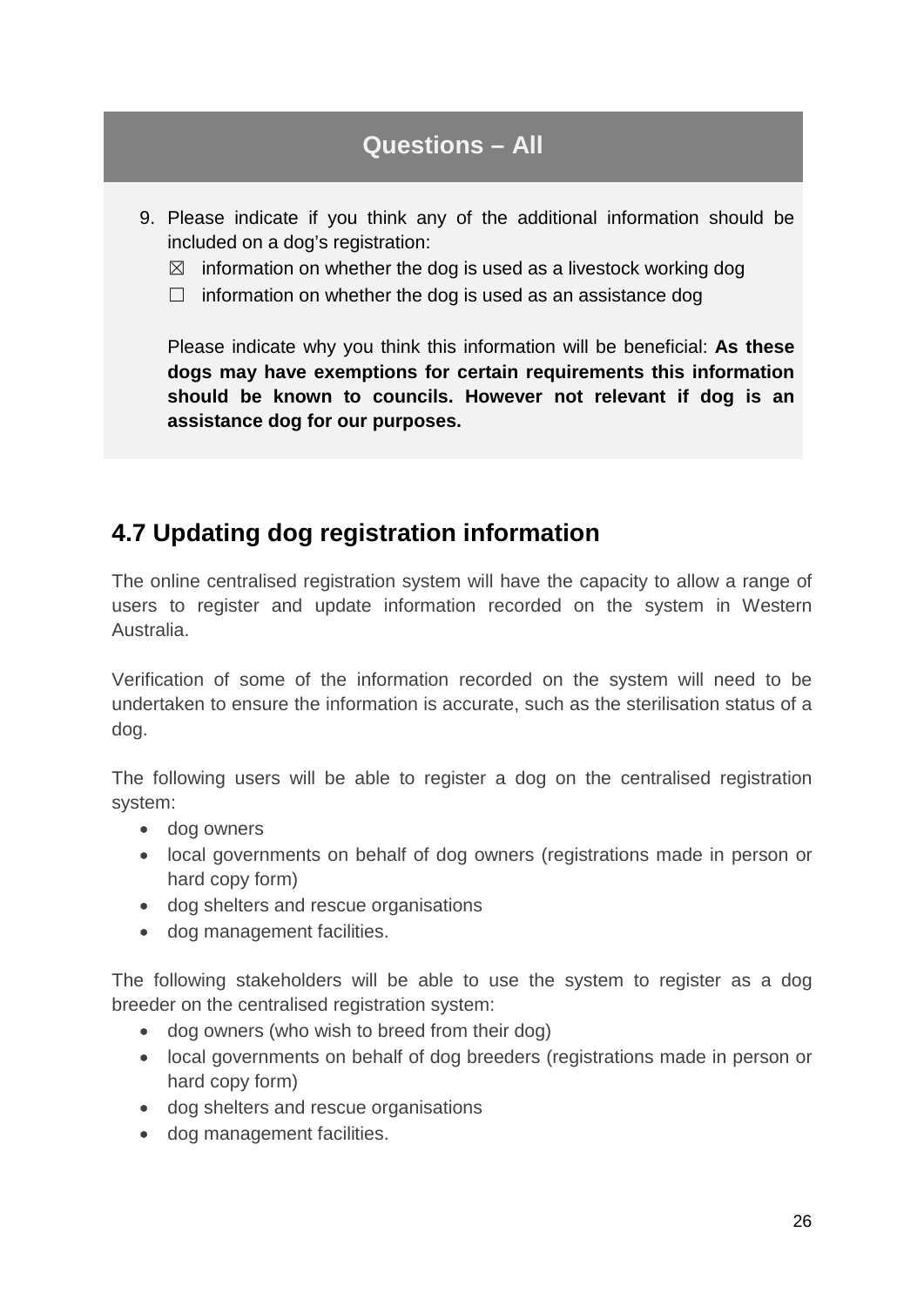Local governments will be responsible for approving dog and breeder registrations in their district. The registration will not be complete until approved by the local government. In the process of approving dog registration applications, local governments can verify the microchip and de-sexing details through, for example, examining the dog's sterilisation certificate.

#### **Potential Role for Veterinarians**

Another possible option is that veterinarians be required to update the system with a dog's de-sexed and microchip information. In South Australia and New South Wales, veterinarians are able to update their centralised system with a dog's microchip details. The advantages of this are:

- a veterinarian can verify the de-sexing and microchipping of the dog without a local government having to examine a sterilisation certificate
- this is likely to be a more accurate and reliable method
- local governments can quickly process dog registrations as they do not have to confirm the microchip and de-sexing details (unless not already entered)
- the information is verified and entered in the system at the point of microchipping and de-sexing, meaning there is no delay in updating this information.

This will create a cost to veterinarian practices who will need to expend time and resources on undertaking this function.

Veterinarians will not be responsible for ensuring dog owners comply with the microchipping and de-sexing requirements. They will also not be obliged to notify a local government of a dog owner's non-compliance with the requirements.

Under this proposal, a veterinarian will be able to update a registered dog's details. If the dog is not registered prior to the veterinarian undertaking the microchipping and/or de-sexing, the veterinarian will still be able to enter the dog's microchip details and sterilisation status into the centralised registration system.

Owners will then be responsible for searching the system for the microchip details of their dog, and completing their registration.

Reports could be generated to show dogs that have been entered in the system by veterinarians, but have not been registered by their owner. Local governments would then be able to identify dog owners that have not registered their dog in accordance with the Dog Act.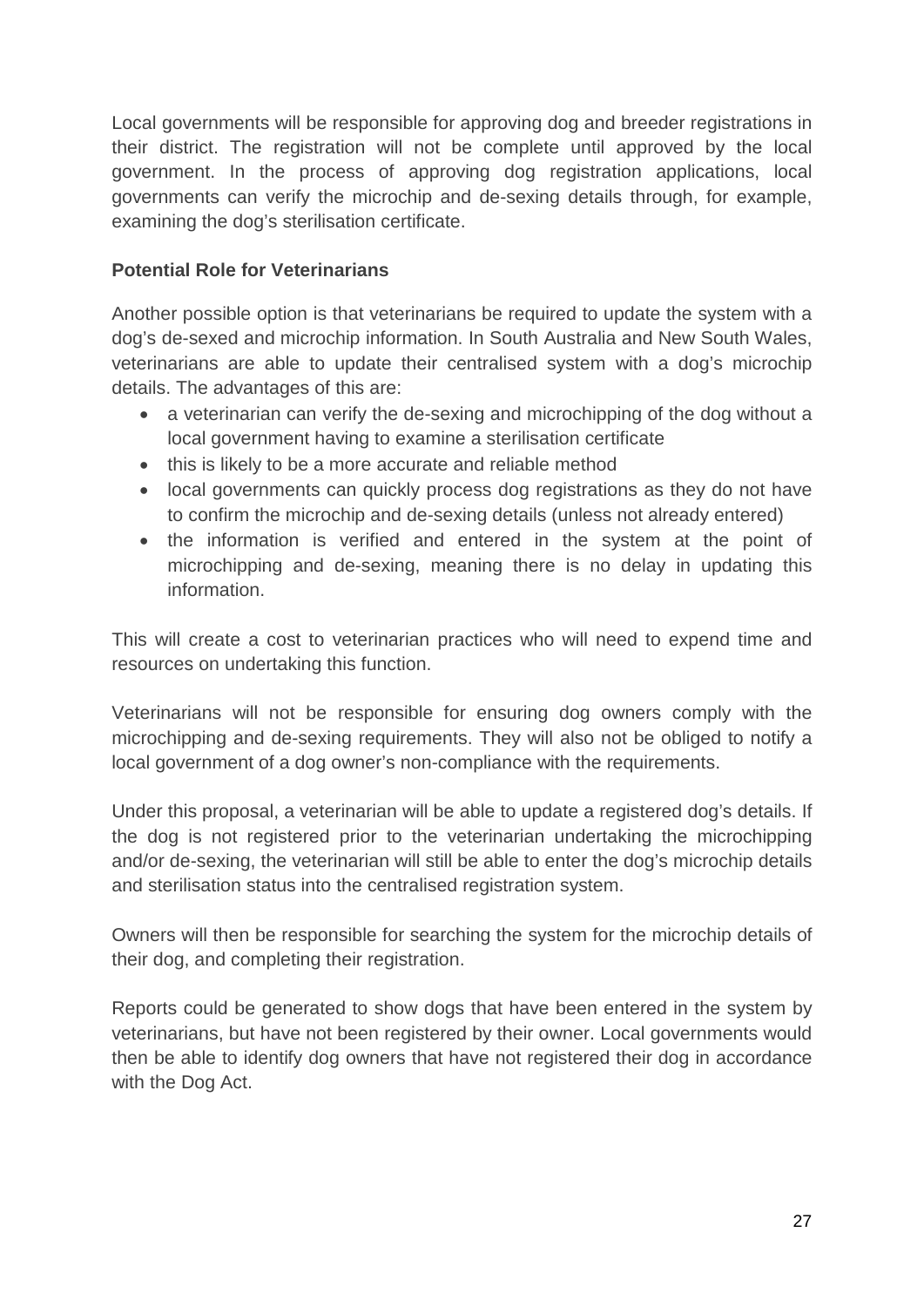- 10.Do you think veterinarians should be able to update and input dog's microchip and sterilisation details into the system?
	- ☒ Yes
	- ☐ No
	- ☐ Unsure

Please indicate why it would be useful: **Takes responsibility off owners to update or inform Council. Best means of up to date information. However will need to watch if fees are charged for the vets to do so, ensuring it is fair for dog owners.**

- 11. Should it be a mandatory requirement for veterinarians to input this information into the system, or optional for veterinarians to input this information?
	- □ Mandatory
	- ☒ Optional
	- $\Box$  Not applicable

Please provide reasons for your preference: **If they are charging a fee, gives owner option to undertake themselves.**

- 12.Do you perceive any benefits in veterinarians undertaking this role? **Up to date information, less reliance on owner. Vets will likely be familiar with system as opposed to owners who would use sparingly, therefore less chance of misinformation being put into system.**
- 13. Please indicate what other information you think veterinarians should be able to update or access on the system?
	- $\Box$  Enter a dog registration on an owner's behalf
	- $\boxtimes$  Search for the identity of a dog and its owner
	- $\boxtimes$  Enter vet specific information on any registered animal
	- $\boxtimes$  Report and enter details of animal incidents such as dog attacks
	- $\boxtimes$  Report dog deaths
	- ☐ Other please specify: \_\_\_\_\_\_\_\_\_\_\_\_\_\_\_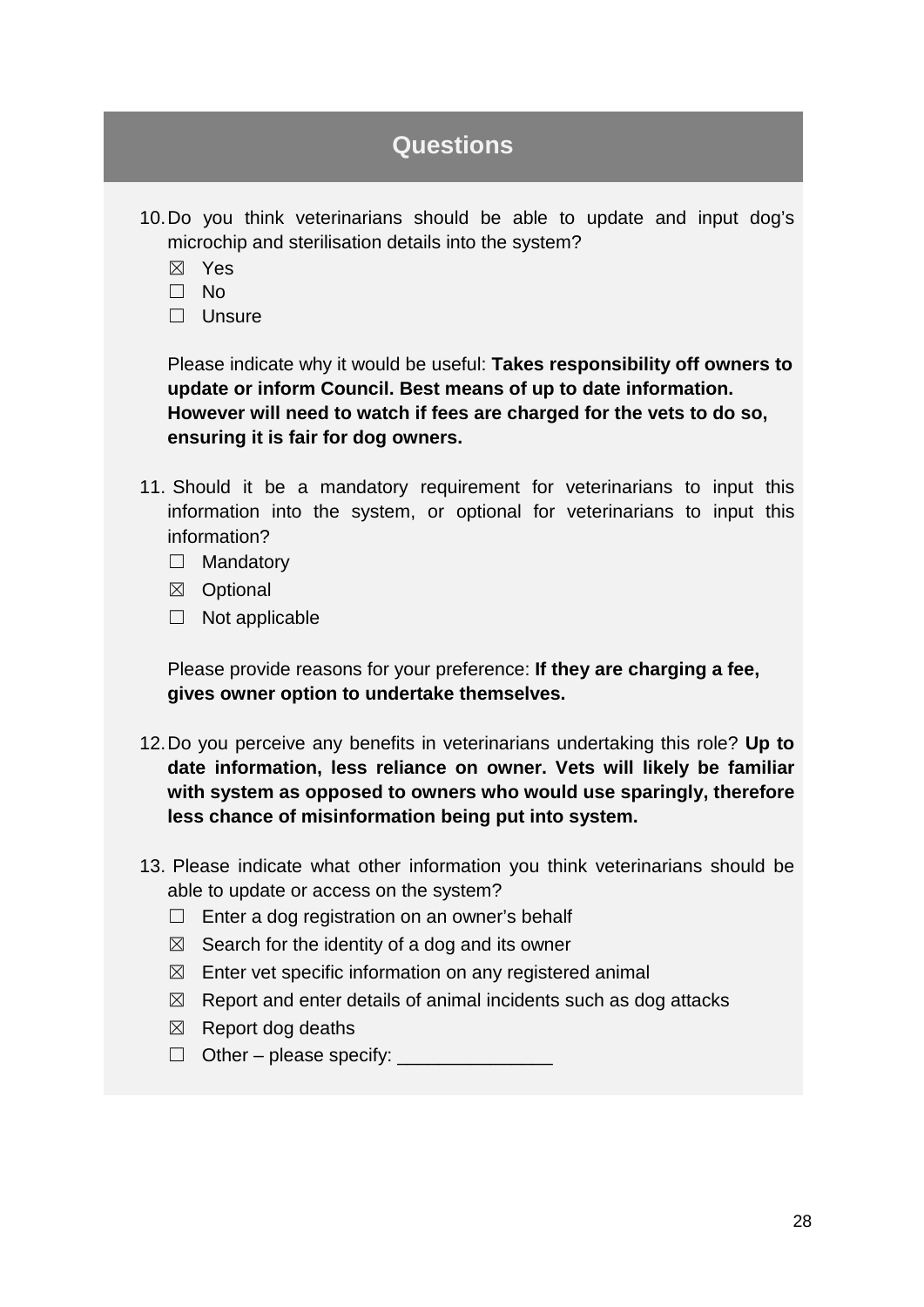### **4.8 Transition existing dog registers**

Introducing a centralised registration system will mean the information in the existing local government dog registers will need to be transferred to the central register. This could be phased in over a number of years.

Local governments currently use at least five different registration systems, ranging from a sophisticated purpose-built database to a spreadsheet. A survey of local governments, with 53 local government respondents, found that 68% used Synergy, 13% used Civica, 8% used TechnologyOne, 8% used Pathway and 2% used an Excel spreadsheet.

#### **Annual dog registrations**

It is proposed that annual dog registrations will be transferred to the centralised system from the local government systems on renewal. Under the Dog Act, annual dog registrations expire on 1 November of every year.

Once the centralised registration system is developed and launched, annual dog registrations will be incorporated into the centralised registration system by requiring dog owners to renew their annual dog registration through the centralised system.

Essentially, dog owners that have registered their dogs annually will be captured when they renew their dog registration.

#### **Three year dog registrations**

Similar to annual dog registrations, owners that have registered their dog for a period of three years will be transferred to the centralised system when they renew their dog's registration. As for annual registrations it will be the owner's responsibility to enter their data into the new system at the time of re-registration.

This means that it will take the centralised system three years to incorporate the three-year period dog registrations.

#### **Lifetime dog registrations**

Lifetime dog registration means the owner never has to renew their dog's registration. As such, their dog's registration cannot be recorded on the centralised dog registration system through the renewal of the registration.

There are three options to capture lifetime dog registrations on the centralised system: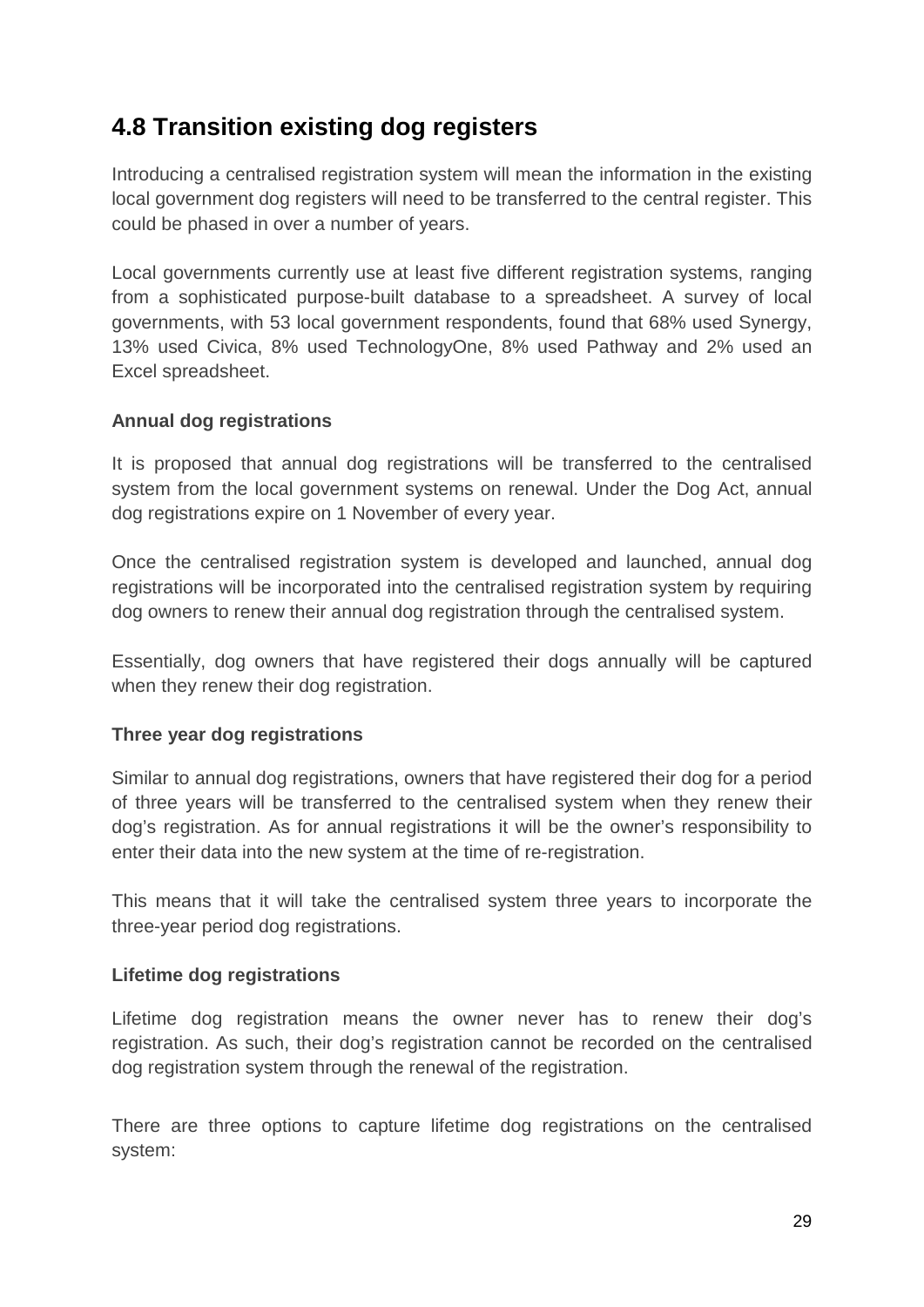#### **Option 1: Software**

Data migration software could be created to transfer the information in each local government's register to the centralised system.

Software created to transfer dog registration information from local government systems to the centralised system would need to be specific to each type of software system the local governments currently use. It is not known if local governments using the same registration system have it configured in the same way. The expense of creating data migration software for each system would be significant, and adequate time would be needed to develop the data migration software for each type of registered software used by local governments.

Dog registration fees would potentially have to increase to cover the costs of funding the data migration software or a one-off registration charge apply for registrations on the new system. The disadvantage with this option is that the cost is also borne by new dog owners, as opposed to just the existing dog owners whose data is being migrated. Owners with life-time registration would bear none of the costs.

#### **Option 2: Manual entry**

Another option is to manually transfer the lifetime dog registrations to the centralised system. This would require local government staff to enter the information.

It would also mean that local government resources would be used on transferring information as opposed to undertaking other local government duties. It would, however, mean that local governments would no longer have to manage a dual system of registrations so there would be time and cost savings in the medium and longer term.

Sufficient time would also need to be provided to allow local governments to transfer the information – this could be three years in line with the transition of the three-year registrations.

#### **Option 3: Owner's responsibility**

Another option is to make it the responsibility of existing owners to re-register under the new centralised system.

Local governments could identify lifetime registrations on their system and send letters and information to owners with lifetime dog registrations instructing them to re-register their dog on the centralised system. There would be no charge for this process.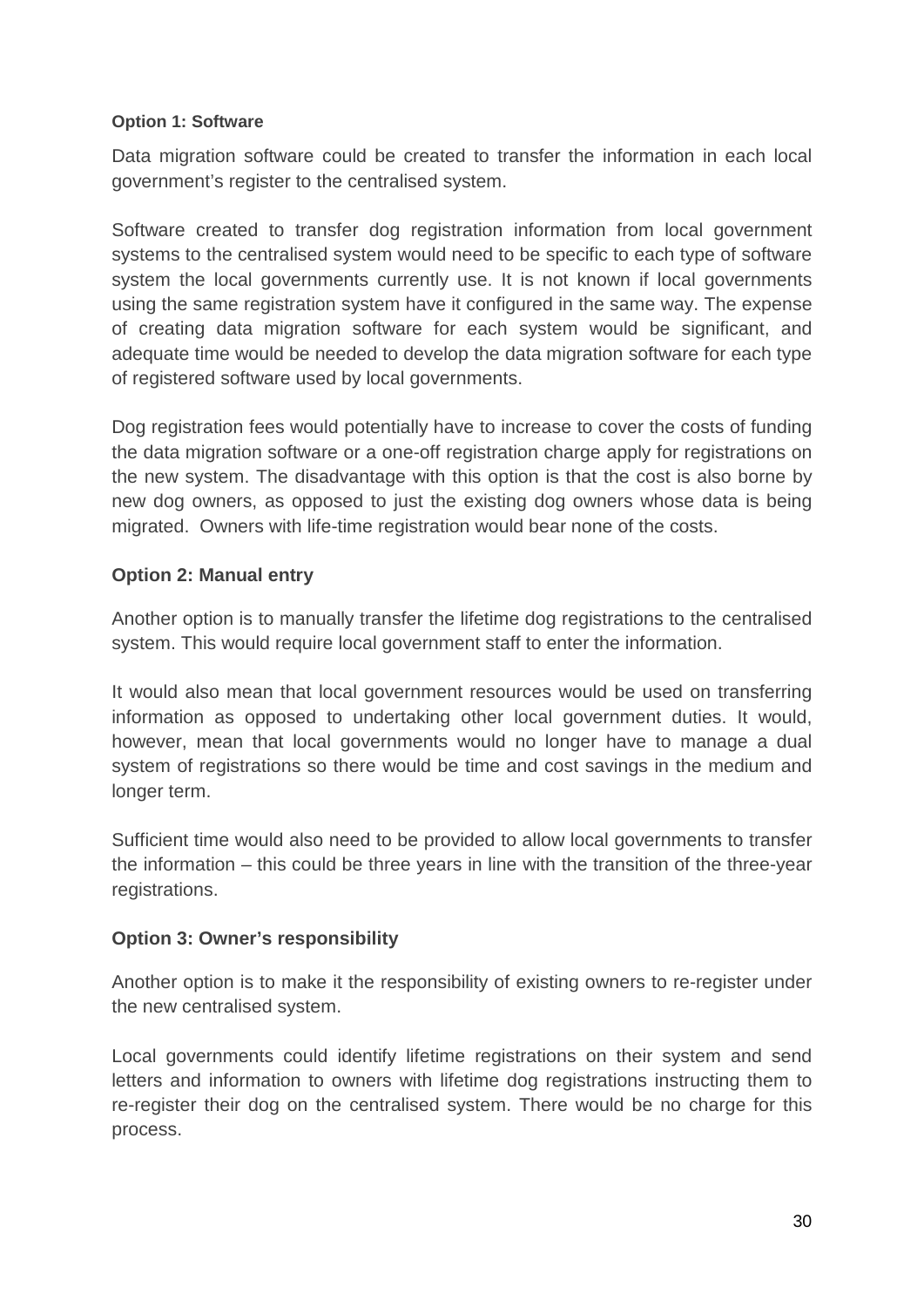Upon re-registering online, owners would complete a specific registration form identifying them as a dog owner with an existing lifetime dog registration. Local governments could confirm this against their existing register and waive the registration fee.

If a person does not have online access, the local government could process the reregistration on the owner's behalf.

Currently, owners with a lifetime dog registration are not required to update a local government when their dog dies. Local governments are likely to therefore have active registrations for dogs that have passed away. One advantage of owners reregistering their lifetime dog registrations is that the register will not be updated with deceased dogs.

There is a risk that owners will not undertake the re-registration and may not reregister their dog.

### **Questions**

14.Please indicate your preference for the following:

 $\Box$  Option 1 – Develop and provide data migration software to transfer lifetime dog registrations to the centralised registration system.

 $\boxtimes$  Option 2 – Local governments manually enter lifetime dog registrations into the centralised registration system.

 $\Box$  Option 3 – Owners re-register their lifetime dog registration on the centralised registration system.

Please indicate reasons for your preference: **We don't have a large number of dogs so this task would not be too onerous, however I would image it would be different for large councils.**

- 15.Are there other options for transferring existing dogs onto the centralised system?
- 16.Which of the following would you support to cover the costs of migrating existing data?
	- $\boxtimes$  an increase in the registration fee
	- $\Box$  a one-off payment by dog owners
	- ☐ other
	- ☐ none

One option is that existing lifetime dog registrations are not transferred to the new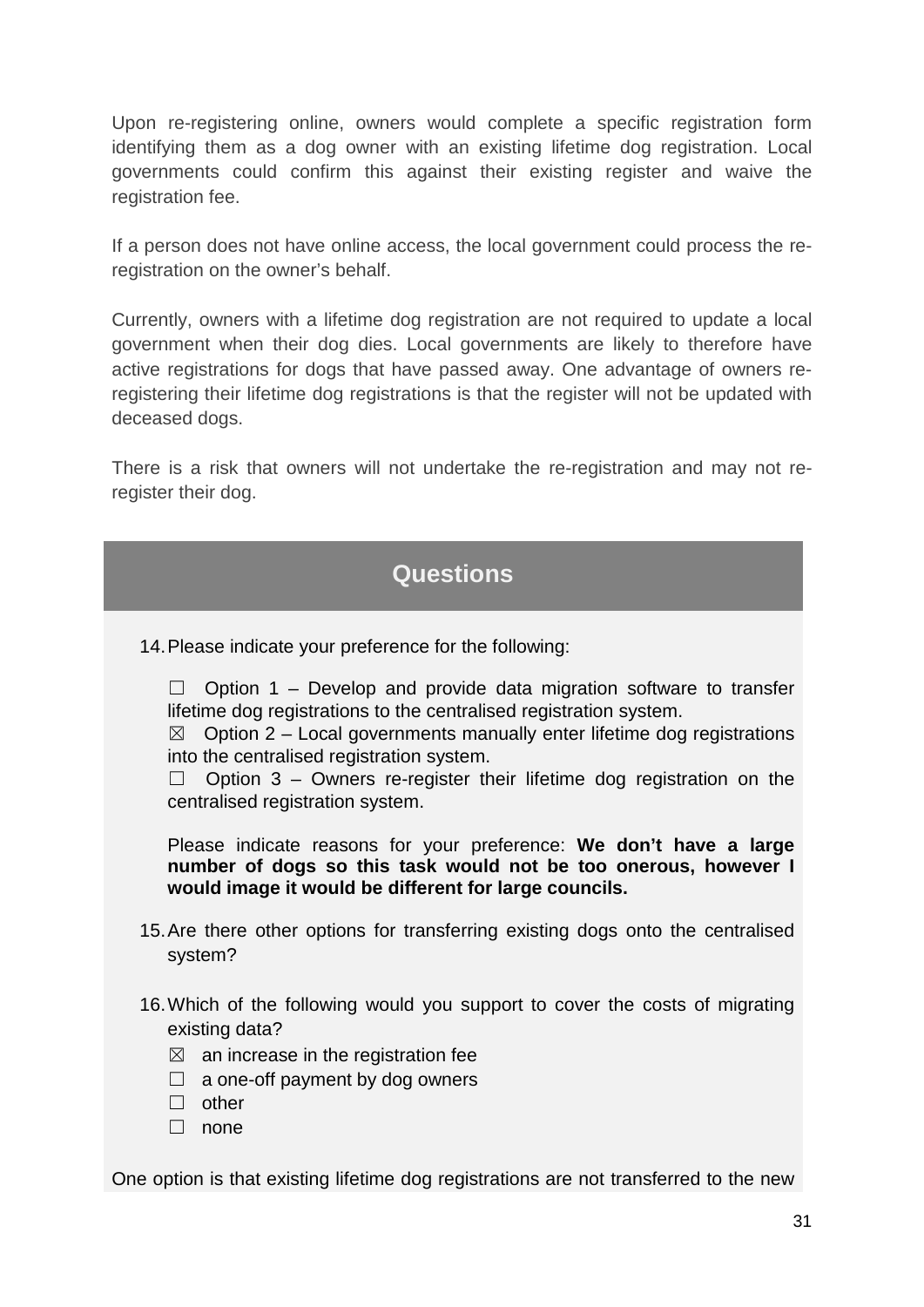system and local government registers would need to be retained for at least a 15 year period following the launch of the centralised system and authorities would have to refer to both the centralised system and individual local government dog registers.

17. Should lifetime dog registrations be transferred to the new system?

- ☒ Yes
- ☐ No
- □ Unsure
- 18.Please indicate your local government district and the software you currently use for your dog register:
	- a) Local government district: **Yilgarn**
	- b) Dog register software: **Synergy**
- 19. Please indicate if the software used for your local government dog register is the same as the software used for your local government's cat register:
	- ☒ Yes
	- $\Box$  No
	- □ Unsure

20. Have you modified the software you currently use?

- ☐ Yes
- ☒ No
- ☐ Unsure
- 21. Is your local government easily able to identify lifetime dog registrations in your dog register?
	- ☒ Yes
	- ☐ No
	- ☐ Unsure
- 22. How many lifetime dog registrations does your local government currently have? **79**
- 23. Does your local government have the capacity to extract data from your dog register software and provide the extracted data in an Excel spreadsheet?
	- ☒ Yes
	- ☐ No
	- ☐ Unsure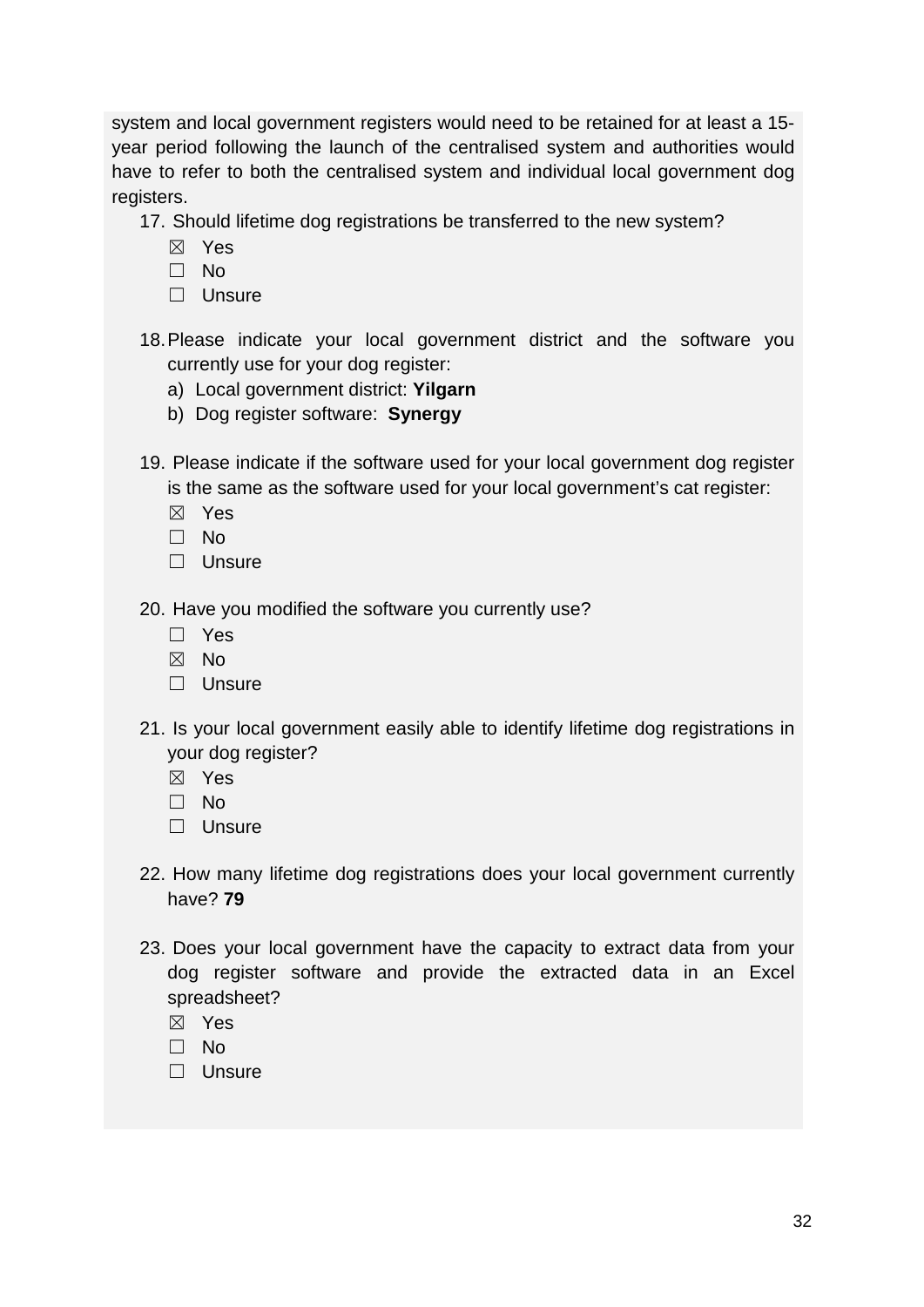### **4.9 Application and approval – dog breeder registration**

A dog breeder will be broadly defined under the Dog Act, and will include any owner who has a dog that is not de-sexed, except if the dog is not de-sexed on health grounds.

The requirement to register as a dog breeder will come into effect once the centralised registration system is operational.

While it is envisaged that a majority of breeders will be registered prior to their dog having puppies, dog owners that are not registered will need to register as a breeder within seven days of the birth of puppies and/ or before the puppies are transferred to another person. This will ensure the local government has adequate time to process and approve the dog breeder registration application before the puppies are potentially transferred to another owner.

The information supplied by dog breeders at registration will impact the ability of the local governments to make an informed decision on approval of dog breeder registration.

The information cat breeders must provide when applying for approval to breed cats includes:

- the breeder's details, including address and contact details
- the cat's details, including microchip details
- questions in relation to the breeding of the cat, including the number of cats being kept on the premises, a description of the facilities, and whether they are a member of one of the listed organisations
- the requirement to provide details of any previous convictions against the Cat Act, Dog Act or Animal Welfare Act
- a declaration that the information provided is true and correct.

It is proposed that similar information is provided when dog breeders apply for dog breeder registration. Instead of providing information on the premises and facilities, it is proposed that dog breeders would need to indicate and certify that they were compliant with any minimum standards for dog breeding, housing and husbandry (once they came into effect).

Breeders will be required to renew their dog breeder registrations annually. Registered breeders will also be required to update any change to their information within seven days.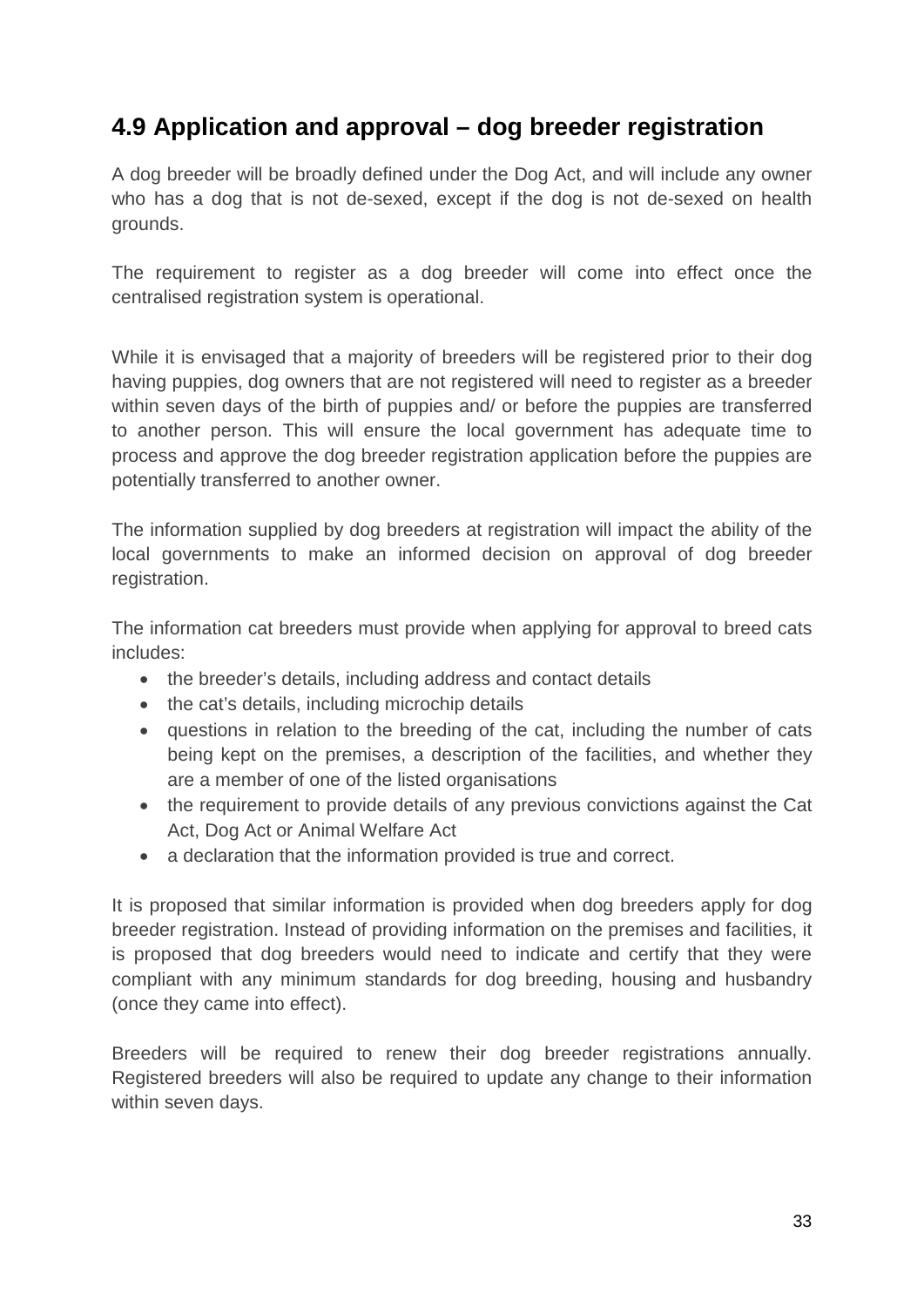- 1. What information do you think a dog breeder should provide when applying for breeder registration or renewal?
	- $\boxtimes$  The number of dogs being kept on the premises
	- $\boxtimes$  A description of the premises where the dogs are being kept
	- $\boxtimes$  A description of the facilities
	- $\boxtimes$  The breed of dogs
	- $\boxtimes$  Whether a person has been convicted of an offence under the Dog Act,

Cat Act, Animal Welfare Act or a dog or cat local law.

 $\boxtimes$  Certification that they comply and will continue to comply with animal

breeding, housing and husbandry standards

 $\Box$  Other – please specify:

- 2. What do you think local governments should take into account when considering a dog breeder application or renewal?
	- $\boxtimes$  The number of dogs being kept on the premises
	- $\boxtimes$  The breed of dogs

 $\boxtimes$  Convictions under the Dog Act, Cat Act, Animal Welfare Act, or a dog or cat local law

☒ Other – please specify: **Size of premises and location (ie for nuisances)**

The Dog Act allows a dog registration officer from the local government, with the consent of the owner or occupier, to enter and inspect premises to ascertain whether a dog will be effectively confined on the premises. It is a condition of dog registration that a dog must be effectively confined to the premises in which it is kept.

- 3. Should local governments have the power to enter and inspect premises of a dog breeder, or premises that are subject to a dog breeder application or renewal?
	- ☒ Yes
	- ☐ No
	- ☐ Unsure
- 4. In what situations should a local government be able to enter and inspect premises of a dog breeder of that are subject to a dog breeder application or renewal?
	- ☐ Where the dog breeder owns more than a certain number of dogs, or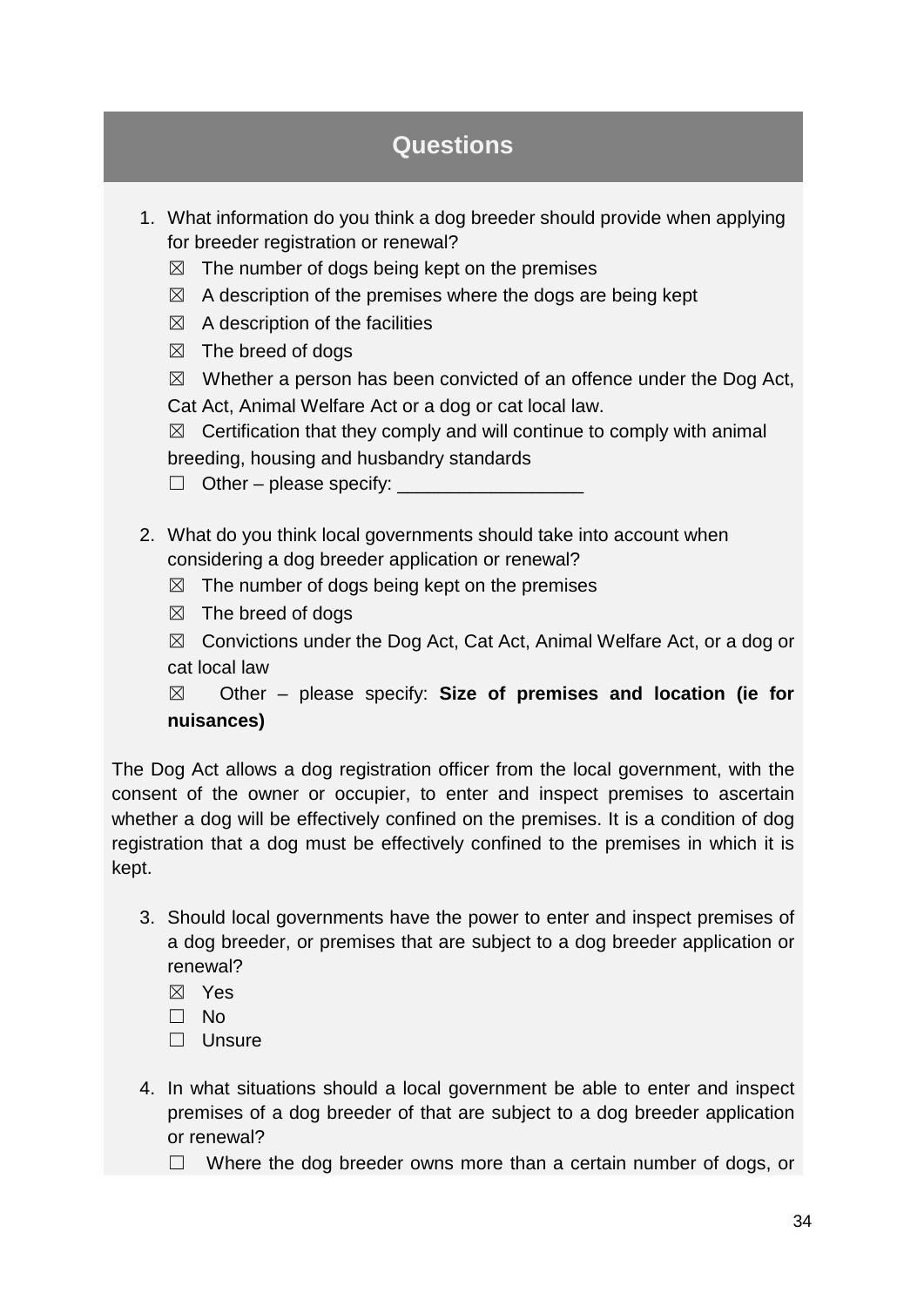owns a kennel establishment If yes, how many?

☐ No

☒ Unsure

**It is my opinion that dog breeder registrations should be issued by a centralised organisation (like a similar organisation to Dogs SA). Otherwise there is no limit to the number of breeders that can exist across the state, and in larger councils where staffing may be an issue, these operations may be able to operate without monitoring.**

### **4.10 Conditions – dog breeder registration**

Dog breeders registered with the government will be required to comply with particular conditions. This will include legislative requirements relating to information that must be provided when transferring a dog and the requirement to update a dog's microchip database details with the breeder's dog owner number.

Dog breeders will also be required to comply with the requirements under the Dog Act, Cat Act and Animal Welfare Act and the mandatory dog breeding standards and guidelines when they are introduced under the Animal Welfare Act.

Registered dog breeders will also be required to notify the local government if any details of their dog registration changes.

#### **Dog numbers**

The number of dogs a dog breeder can keep on their premises will remain consistent with the current requirements under the Dog Act.

Currently local governments, through the adoption of local laws, can limit the number of dogs ordinarily kept on premises that are aged over three months to any number between two and six. If a person would like to keep more than the permitted number of dogs, they must apply for a kennel licence from their local government.

Under the Cat (Uniform Local Provisions) Regulations, members of certain cat associations are allowed to have three times the number of cats allowed on premises. This provision was introduced for cats as there were no existing limits on cat numbers before the introduction of the Cat Act. Dog breeders who are members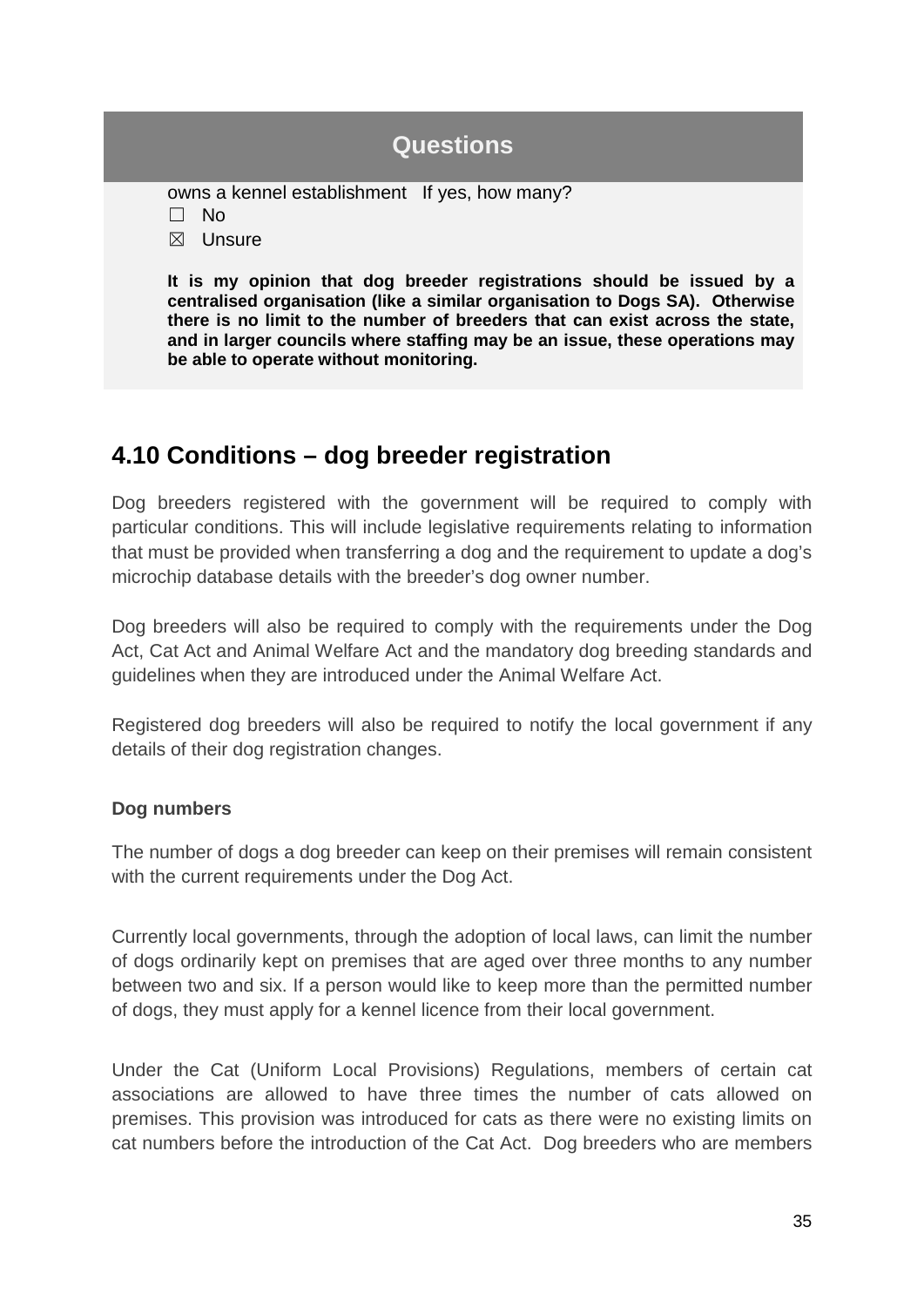of certain dog associations will not be able to keep more dogs than the limits set by their local government.

It is possible that the standards for dog breeding, housing, husbandry, transport and sale will consider setting limits on the number of breeding dogs a person can own. This will be considered during consultation on the standards.

### **Questions**

- 5. Please specify any additional conditions with which dog breeders should comply:
- 6. On what grounds do you believe a local government could cancel a dog breeder registration?

 $\boxtimes$  The dog breeder is convicted of an offence under the Dog Act, Cat Act, Animal Welfare Act, or a dog or cat local law

 $\boxtimes$  The dog breeder is convicted of an offence under Australian Consumer Law in relation to dogs they have sold or transferred

 $\boxtimes$  Failing to provide their dog owner number on the microchips of the puppies that they breed

 $\boxtimes$  Failing to provide their dog owner number when advertising or transferring a dog

 $\boxtimes$  Keeping more than the approved number of dogs on the premises

☐ Other – please specify: **Failing comply with any related legislation, or for any relevant reason as seen fit by authorised officer.**

### **4.11 Exemptions – dog breeder registration**

#### **Livestock working dogs**

In Queensland, primary producers that own and breed livestock working dogs are exempt from registering as dog breeders where they sell or transfer puppies they have bred to other primary producers.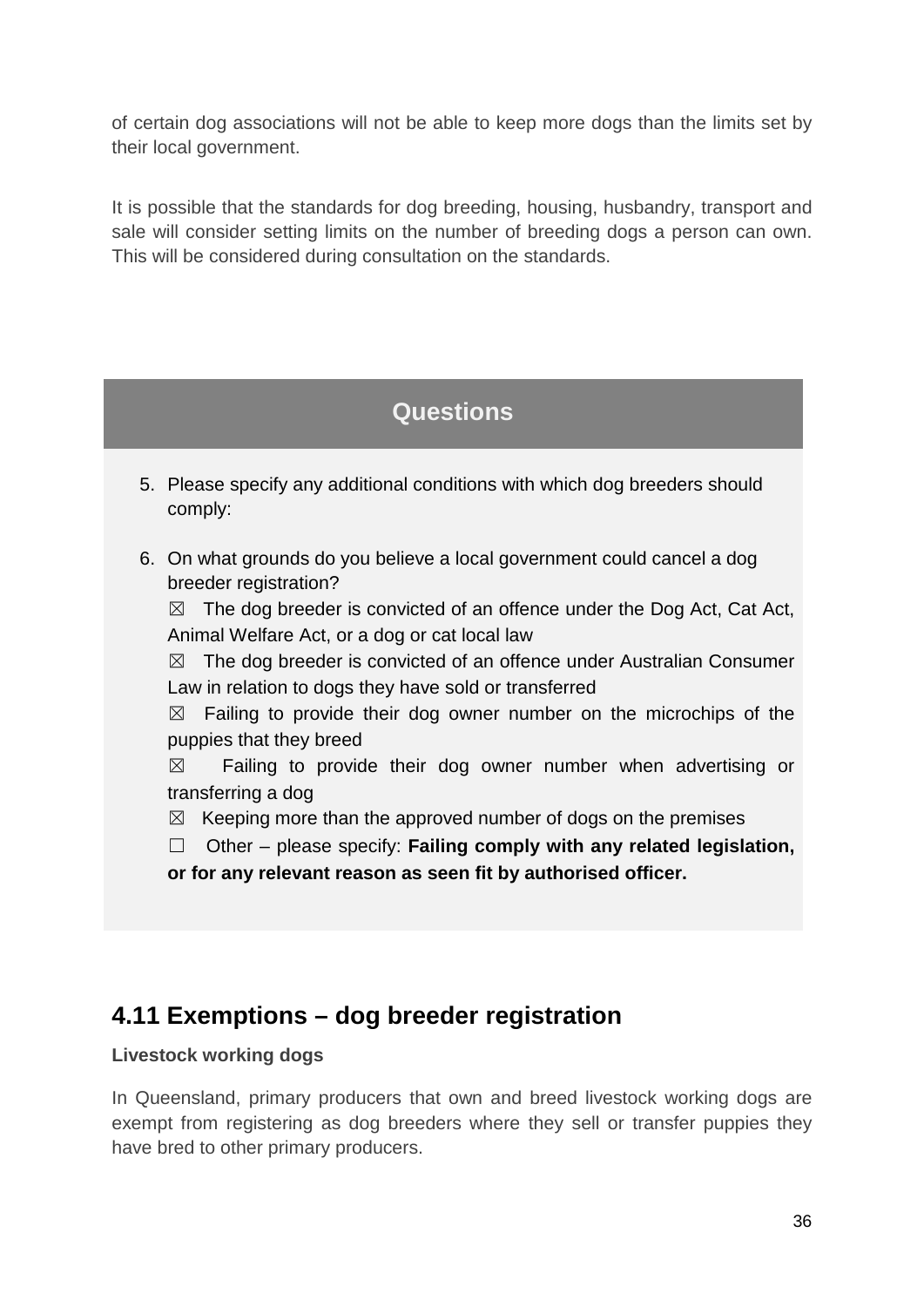If a primary producer sells or transfers a puppy they have bred to someone who is not a primary producer, then they are required to register as a dog breeder, and supply their dog breeder registration number.

Queensland legislation defines a *primary producer* as meaning a person who is primarily engaged in the occupation of a –

- (i) dairy farmer; or
- (ii) wheat, maize, or cereal grower; or
- (iii) cane grower; or
- (iv) fruit grower; or
- (v) grazier; or
- (vi) farmer, whether engaged in general or mixed farming, cotton, potato, or vegetable growing, or poultry or pig raising; and

includes a person engaged in primary production.

A *working dog* is defined as meaning a dog that is usually kept or proposed to be kept on rural land by an [owner](http://www5.austlii.edu.au/au/legis/qld/consol_act/amada2008244/s9.html#owner) who is a primary producer, or a person engaged or employed by a primary producer; and is used primarily for the purpose of—

- (i) droving, protecting, tending, or working, stock; or
- (ii) being trained in droving, protecting, tending, or working, stock.

| <b>Questions</b> |
|------------------|
|------------------|

- 7. Should primary producers in WA be exempt from registering as dog breeders where they breed and transfer livestock working dogs to other primary producers?
	- ☐ Yes
	- ☐ No
	- ☒ Unsure

Please provide reasons for your response: **There should be some method of tracking their activities and dog numbers.**

- 8. Should primary producers in WA be exempt from registering as dog breeders where they breed and transfer livestock working dogs to any person?
	- ☐ Yes
	- ☒ No
	- □ Unsure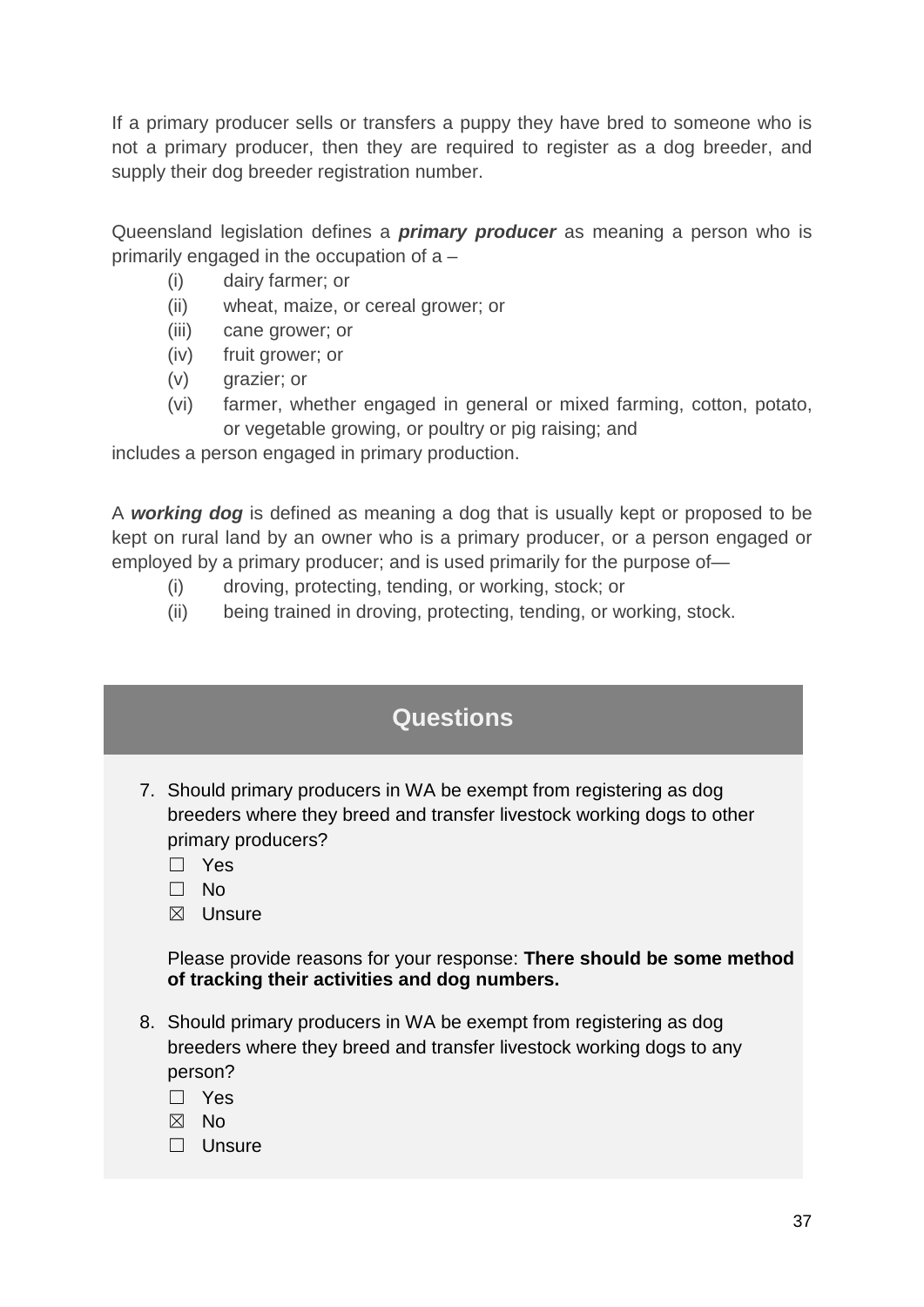Please provide reasons for your response: **Not within the purpose of proposed exemption.**

#### **Dog breeders registered with recognised breeding associations**

There are dog breeders in WA that are members of non-Government dog breeding organisations and associations.

Dogs West, as an example, is a pedigree breeding association in Western Australia whose members are required to abide by a Code of Ethics.

Following the introduction of the centralised registration system, members of Dogs West will be required to register as a dog breeder with the Government.

### **Questions**

- 9. Should particular dog breeders that are members of particular dog breeding associations be exempt from registering with the Government as dog breeders?
	- ☐ Yes
	- ☒ No
	- ☐ Unsure

Please provide reasons for your response: **Brings in confusion, should be uniform across all breeders.**

In South Australia, dog breeder registration has recently been introduced.

Members of Dogs SA (the Dogs West equivalent) are not exempt from registering as dog breeders, but Dogs SA are responsible for inputting and maintaining their member's details into the dog breeder register.

The membership number issued by Dogs SA is also used as the Government dog breeder registration number.

10.Should recognised dog breeder associations in WA be responsible for inputting the details of their members into the Government's dog breeder register on the centralised registration system?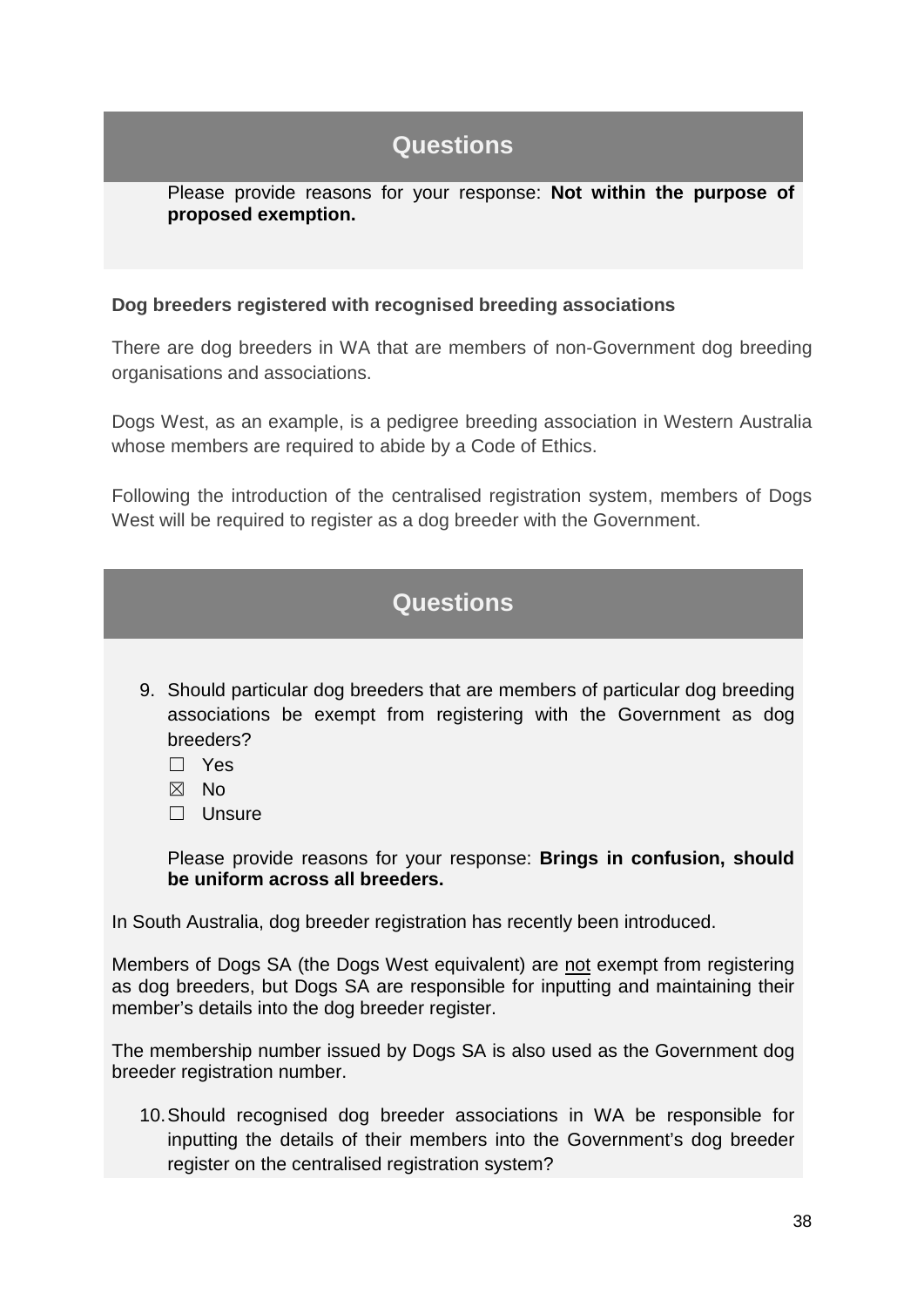- ☒ No
- □ Unsure

Please provide reasons for your response: **Keep onus on individual dog owners for continuity.**

- 11.What do you perceive to be the benefits of recognised dog breeder associations inputting their members details into the Government's dog breeder register? (You may select more than one option)
	- ☐ Creates consistency between registers

☐ Avoids duplication for dog breeders who would otherwise need to register with both associations

 $\Box$  Potentially lessens the administrative burden on local governments

 $\Box$  Ensures that dog breeders registered with dog breeder associations are also registered with the Government and can be traced on the Government system

 $\Box$  Other – please specify:  $\Box$ 

12.What obligations should there be on recognised dog breeder associations that input their members details into the Government's dog breeder register? (you may select more than one option)

 $\Box$  Recognised dog breeder associations must update any change of their member's details within seven days of being notified of the change

 $\Box$  Recognised dog breeder associations must notify the relevant local government when a dog breeder is no longer a member of their association

□ Recognised dog breeder associations must notify the relevant local government if a member's membership of their association is cancelled by the association

 $\Box$  Recognised dog breeder associations must notify relevant enforcement agencies where they find evidence that one of their members is not complying with the requirements under the Dog Act, Animal Welfare Act or a relevant dog local law

 $\Box$  Other – please specify:  $\Box$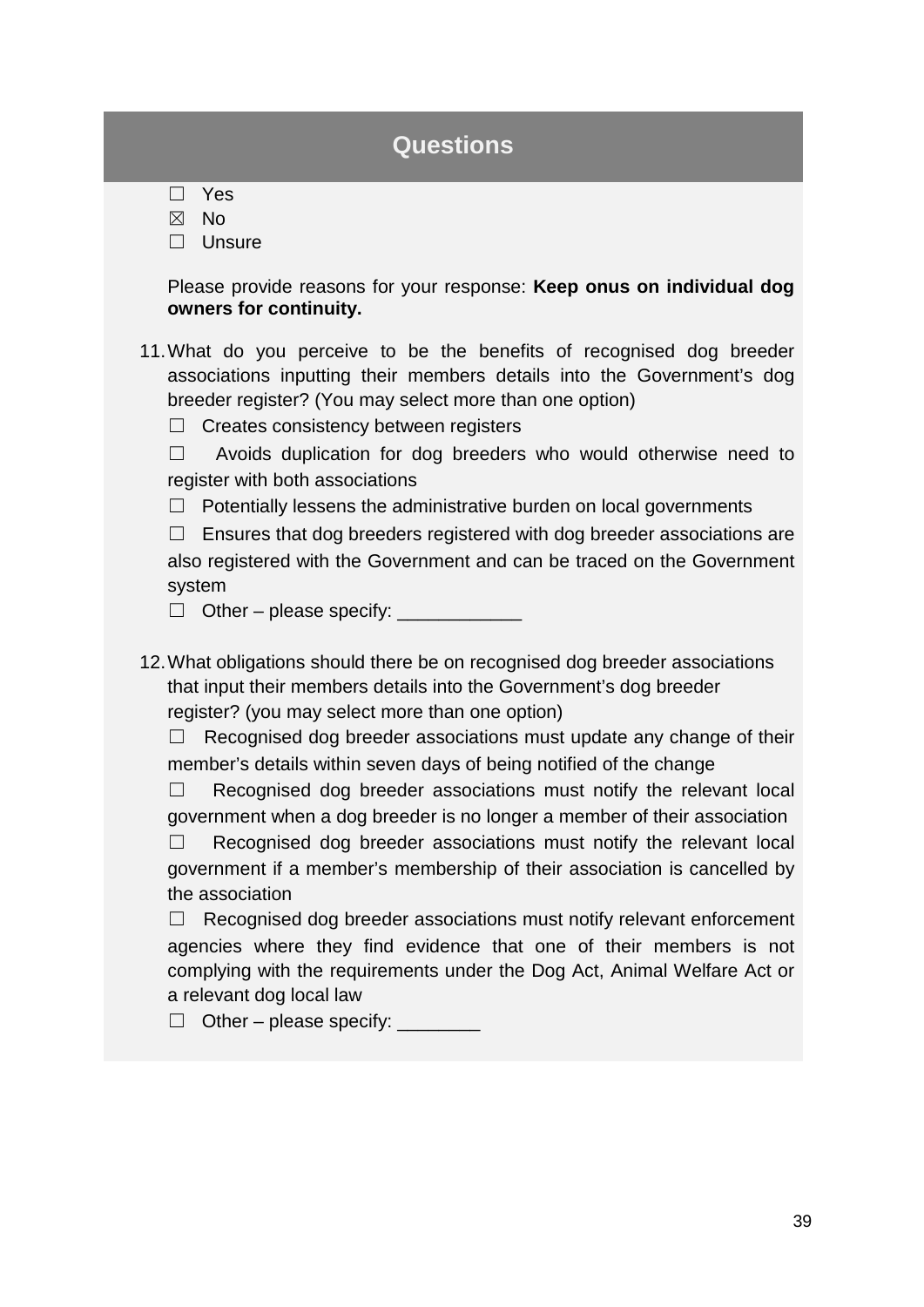### **4.12 Transferring a dog**

#### **Dog breeders and dog microchip information**

Under the new centralised registration system, every owner that registers a dog will be issued with a 'dog owner number' that is unique to the owner. Effectively, every dog owner will have an identification number.

A dog breeder will be required to record their details and their unique 'dog owner number' alongside the microchip details of every puppy bred from their dog/s. This will ensure that the breeder's details are permanently recorded for each dog.

Microchip implanters will be required to provide the following information to the microchip company:

- Information on the dog breeder that owns and bred the dog's mother:
	- o Their 'dog owner number'
	- o Their name, address and contact details
- If known, information on the dog breeder that owns the dog's fathers:
	- o Their 'dog owner number'
	- o Their name, address and contact details

Microchip database companies will be required to record and retain this information alongside the microchip information of a dog.

#### **Providing information when transferring a dog**

Any person who sells, gives away, transfers or advertises a dog will be required to provide their 'dog owner number' and the dog's microchip number. Both numbers must be provided in any advertisement that advertises dogs or puppies for sale.

This will assist in tracking a dog, and identifying where a dog has come from.

Furthermore, if the person selling, giving away, transferring or advertising a dog claims to have bred the dog, a consumer can verify if they are a registered breeder on the centralised registration system by searching the 'dog owner number' provided by the breeder.

Consumers will be educated about only sourcing dogs from dog owners that provide their dog owner number and the dog's microchip number. This will help members of the public source dogs and puppies from registered dog breeders that can be identified and held accountable.

If a person has not bred a dog and transfers a dog, they must still provide their dog owner number and the dog's microchip number, to ensure authorities can identify and trace where a dog has been sourced from.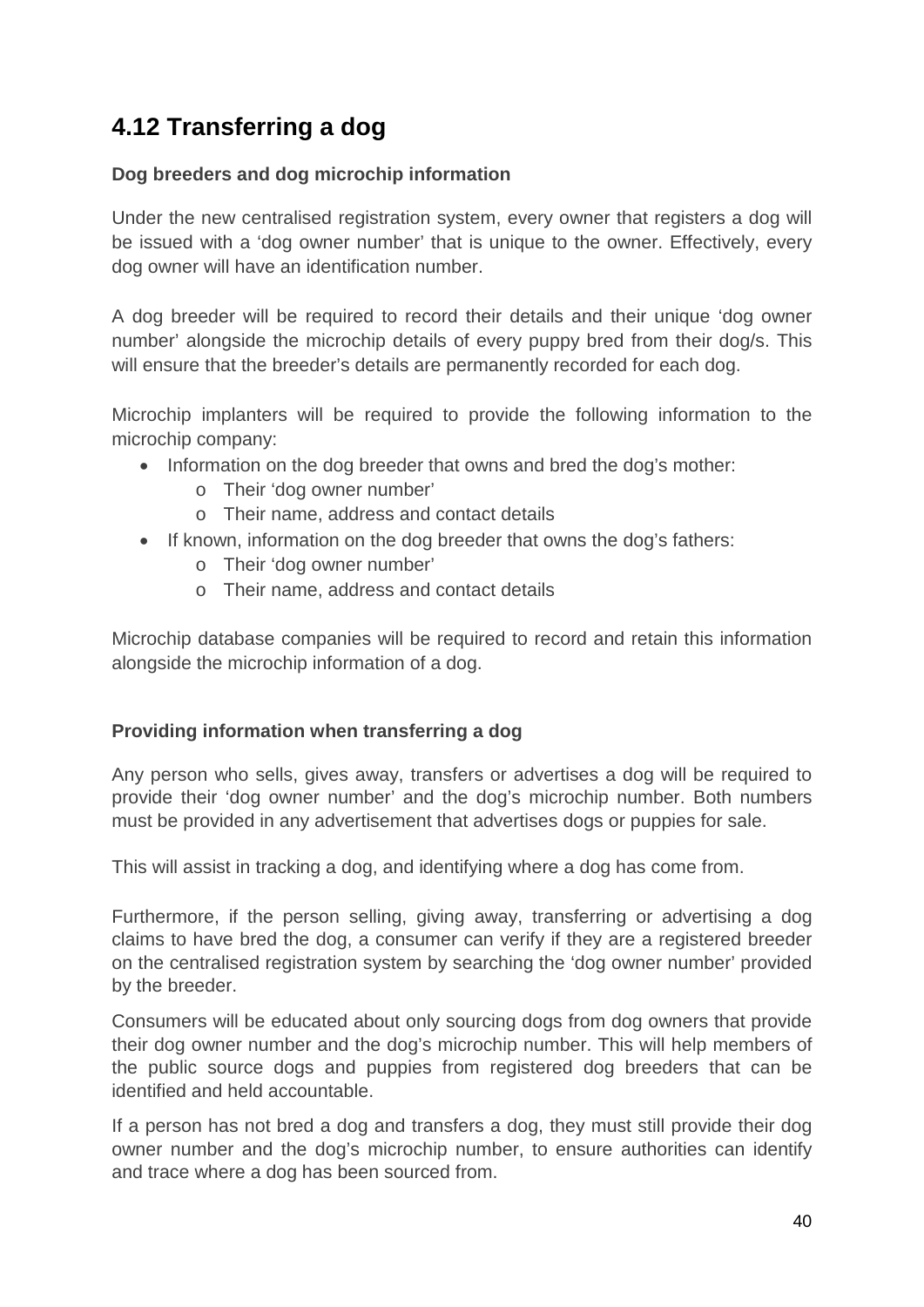To monitor compliance with this requirement, members of the public will be encouraged to report non-compliant advertisements to an enforcement agency.

### **Questions**

- 13.Are there other ways to monitor or ensure dog advertisements comply with the requirement to provide both the dog owner number and dog's microchip number? Please specify:
- 14. What agency could be responsible for prosecuting dog owners and breeders that do not comply with the transfer and advertisement requirements?
	- ☒ Department of Local Government, Sport and Cultural Industries
	- $\boxtimes$  Department of Primary Industries and Regional Development
	- ☒ Consumer Protection WA
	- ☐ RSPCA
	- □ Unsure
	- ☒ Other please specify: **Independent dog association, similar to Dogs SA**
- 15.What is your agency's capacity (considering benefits, issues and costs) to enforce these requirements?
	- $\Box$  Full capacity
	- ☒ Some capacity
	- ☐ Limited capacity
	- ☐ No capacity

#### **Jurisdictional issues**

Dog breeders and dog owners outside of WA are not subject to the requirement to have a dog owner number. If they sell, advertise or transfer a dog to a person in WA, they will not be able to comply with the requirement to provide a dog owner number.

If the transaction occurs outside of WA, then the transaction is not subject to WA law and the requirement to provide such details.

If the transaction occurs within WA, then this will be an issue.

For dog breeders and dog owners that reside outside the State and need a dog owner number to advertise and transfer dogs in WA, they will still need to apply for an 'interstate dog owner number'. Such applications will need to be made to a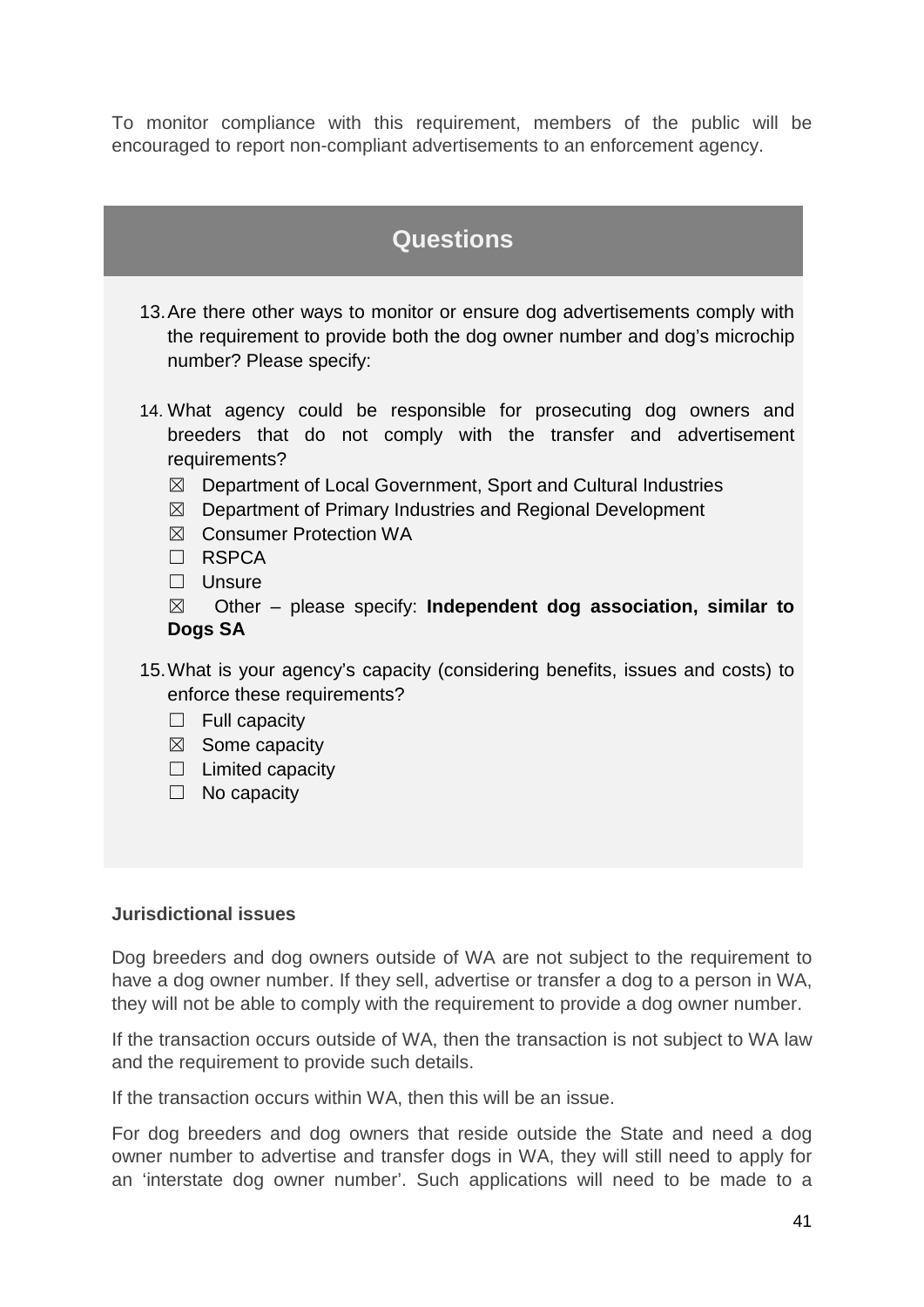central agency, most likely the Government Department responsible for administering the Dog Act.

Online advertisements posted online outside of WA, but that are shown and advertised within WA also present a unique issue with enforcing the requirements. These issues are under consideration by the Department.

### **4.13 Enforcement**

Local governments will be required to enforce the requirement that dog breeders, and owners of dogs that are not de-sexed unless they are exempt, are registered.

Enforcement will involve:

- Processing dog breeder applications;
- Cancelling dog breeder registrations where non-compliance with the dog breeder conditions is discovered;
- Investigating dog breeding by unregistered dog breeders;
- Prosecuting or fining an unregistered dog breeder.

The expectation is that local governments will investigate non-compliance with the dog breeder requirements upon complaint. This could include inspecting premises to determine compliance with the Dog Act, including whether a dog owner is breeding dogs without being registered, or keeping more than the number of dogs allowed on their premises. It is not proposed that this will include investigating compliance with the mandatory standards for dog breeding, housing, husbandry, transport and sale as the standards are not being introduced under the Dog Act.

Economic modelling will be undertaken to assess the costs that local governments will incur as a result of enforcing these requirements.

### **Questions**

- 8. To ensure dog breeders are complying with the requirements under the Dog Act, would your local government prefer to:
	- $\boxtimes$  investigate non-compliance upon complaint
	- $\boxtimes$  undertake a regular inspection regime
	- ☐ unsure

(This will **not** include investigating compliance with the Mandatory Standards for Dog Breeding, Housing, Husbandry, Transport and Sale).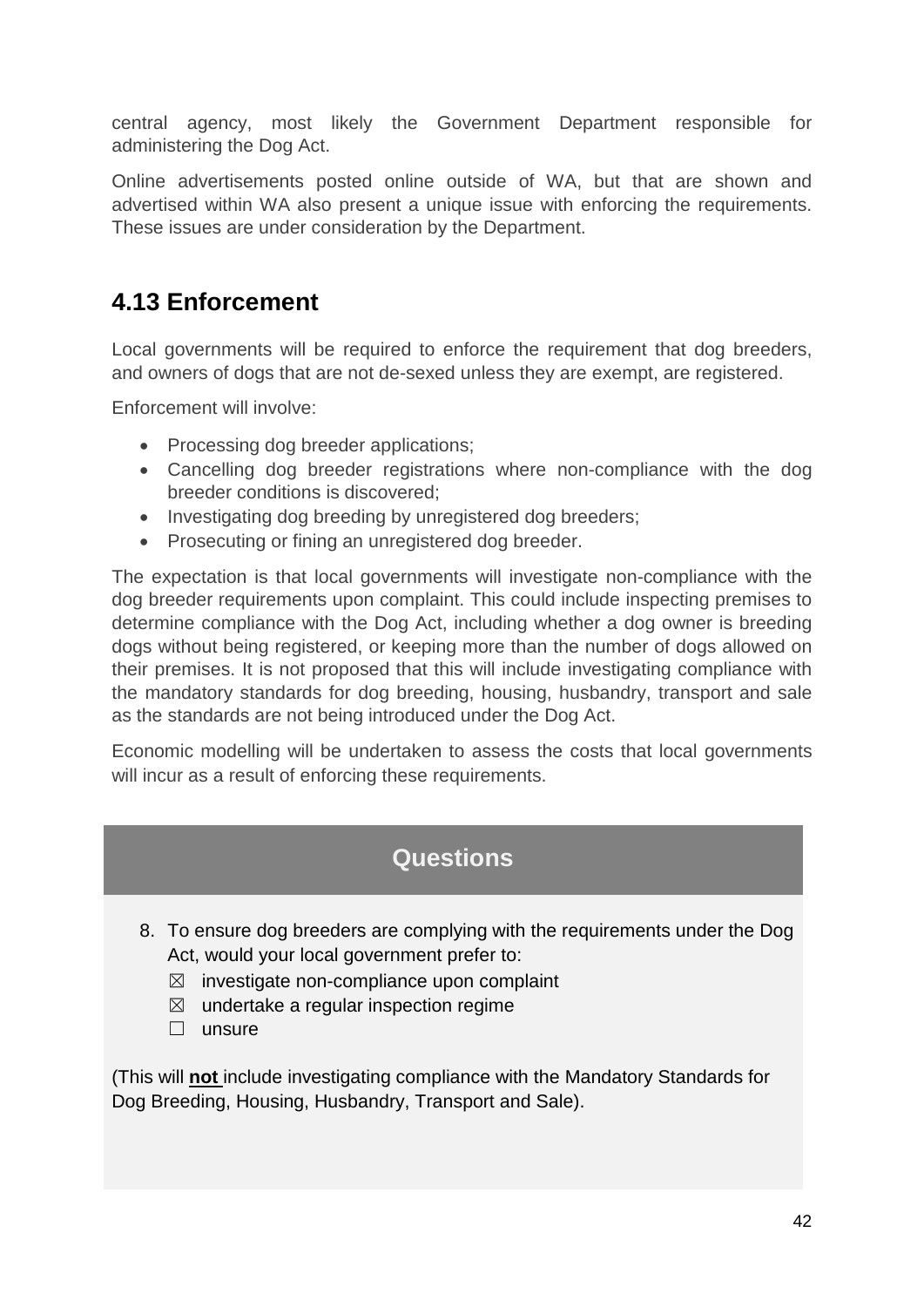| <b>Questions</b>                                                                                                          |
|---------------------------------------------------------------------------------------------------------------------------|
| 9. Are the current fines under the Dog Act sufficient to cover the cost of<br>investigating and enforcing non-compliance? |
| Yes<br>$\bowtie$                                                                                                          |
| No.                                                                                                                       |
| Unsure                                                                                                                    |

#### **Enabling enforcement**

The centralised registration system is intended to make it easier for local government authorities to identify dog owners and dog breeders across the State.

The centralised registration system could also assist in monitoring and enforcing the current and proposed requirements under the Dog Act.

The system could potentially be designed to generate reports to identify specific information for each local government such as:

- dog owners that have not renewed their dog registration, or annual dog breeder registration;
- dogs that are not de-sexed or that are exempt from de-sexing;
- the number of dogs kept on a single premises that exceeds the limit, or dog owner's that own more dogs than the limit on a single premises so they can be monitored for compliance.

### **Questions**

1. Please indicate what reports would assist local governments in enforcing the requirements under the Dog Act:

 $\boxtimes$  Dog owners that have not renewed their dog registration

 $\boxtimes$  Dog owners that have not renewed their annual dog breeder registration

 $\boxtimes$  Dogs that are not de-sexed

 $\boxtimes$  Premises where the number of dog exceeds the limit

 $\boxtimes$  Number of dogs owned by a dog owner that exceeds the limit that can be kept on a single premises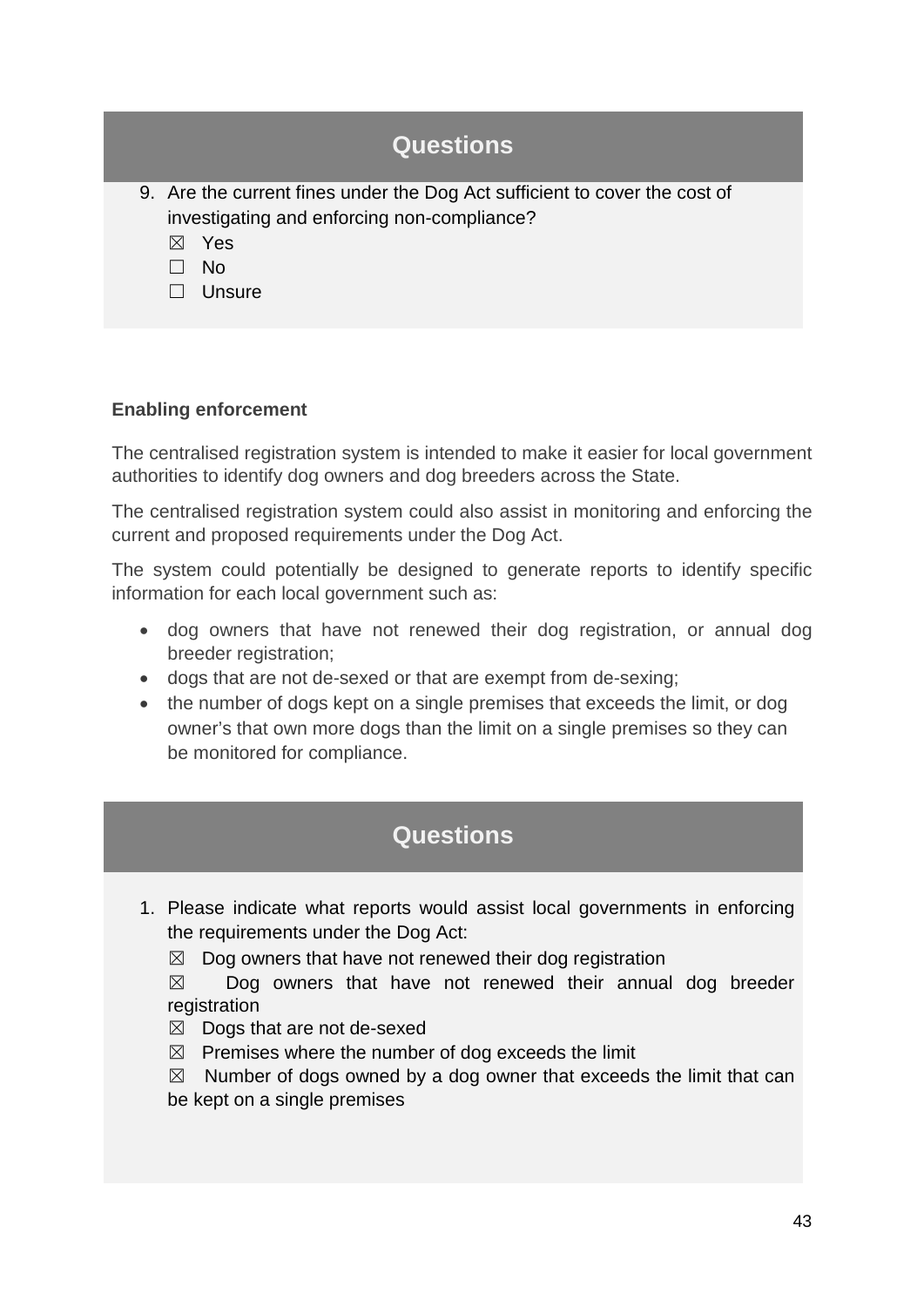2. What other reports would assist local governments to monitor and enforce the existing and proposed provisions under the Dog Act?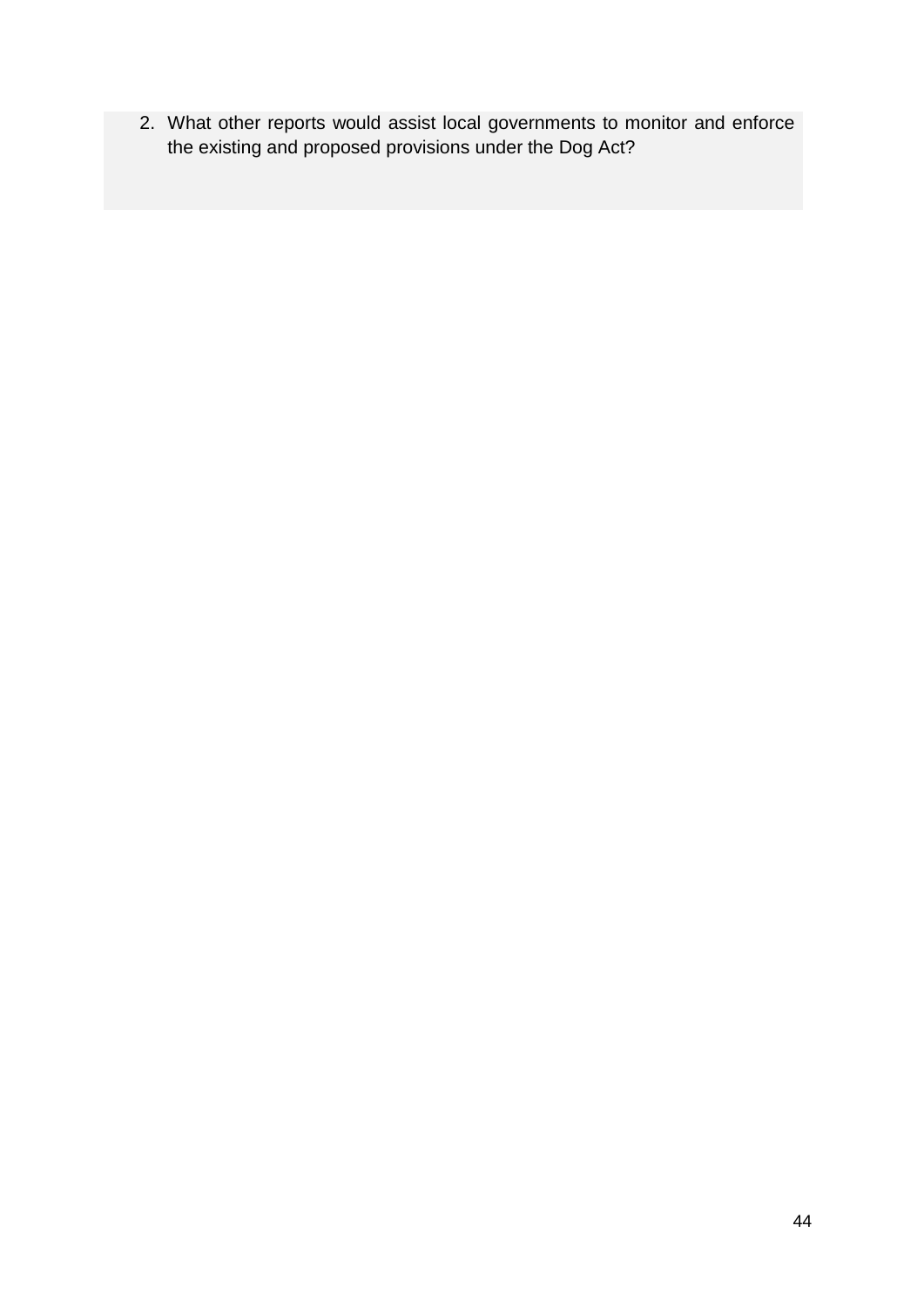# <span id="page-44-0"></span>Transitioning Pet Shops to Adoption Centres

### **5.1 Introduction**

As detailed in the Stop Puppy Farming Consultation Paper, it is intended to amend the *Dog Act 1976* (the Dog Act) so that pet shops will only be able to source puppies and dogs for sale from 'properly accredited' rescue organisations or shelters.

The areas of implementation on which further input is sought are:

- the accreditation of rescue organisations or shelters;
- the assessment of the health and behaviour of dogs;
- the period to transition pet shops to adoption centres;
- the arrangements that will need to be developed between pet shops and rescue organisations and shelters; and
- enforcement, including who will be responsible and how enforcement will be undertaken.

### **5.2 Objective**

The objective of transitioning pet shops to adoption centres is to help break the supply chain with puppy farms and to address the homeless dog problem.

Puppy farming….is a covert industry that relies on hiding the true circumstances of how puppies are raised from buyers. Because of this, puppy farmers rely on pet shops, online sales, newspapers, and markets to sell puppies.[4](#page-44-1)

Purchasing a dog from a pet shop means that the consumer is unable to trace, or know with any certainty, from where a dog was sourced. Restricting pet shops to only sourcing dogs from dog rescues and shelters will mean that a potential outlet for puppy farms is closed.

People looking to purchase or acquire a puppy will either need to purchase a puppy directly from the source (directly from a dog breeder) or purchase or adopt an abandoned or surrendered dog from a pet shop, dog rescue or shelter.

<span id="page-44-1"></span> <sup>4</sup> Page 3, Steering Committee Report - *Puppy Farming in Western Australia: why this trade needs to end and recommendations to achieve this*, November 2015, Appendix 1.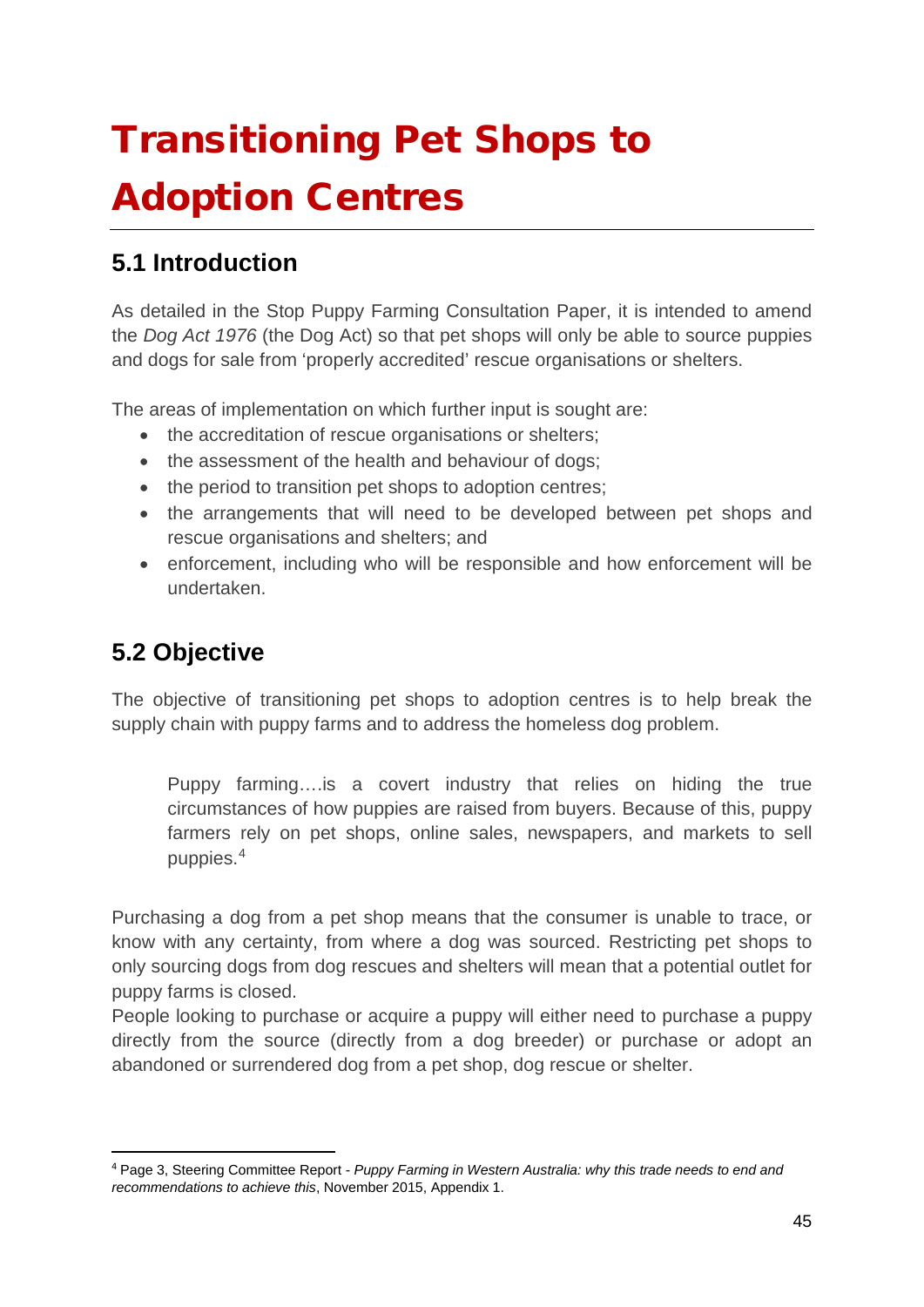Consumers will be educated about sourcing puppies only from dog breeders registered on the centralised database and will be encouraged to visit the dog breeder and view the conditions in which the puppy was bred and reared. This will ensure that consumers are not purchasing dogs from 'puppy farms', or at the very least will assist in tracing dogs to irresponsible breeders if issues with the puppy arise.

Consumers that purchase an abandoned or surrendered dog from a pet shop will assist in reducing the number of unwanted dogs that are either euthanised or kept at rescue or shelter facilities.

### **5.3 Accreditation of rescue organisations and shelters**

Under the new proposals, pet shops will only be able to source puppies and dogs for sale from 'properly accredited' rescue organisations or shelters. Dog rescue organisations and shelters will be accredited by the State Government.

| <b>Questions</b>                                                                                                                                                                                                                                                                                  |  |  |
|---------------------------------------------------------------------------------------------------------------------------------------------------------------------------------------------------------------------------------------------------------------------------------------------------|--|--|
| 1. Should accredited rescue organisations and shelters be monitored?<br>Yes<br>$\boxtimes$<br>$\Box$ No<br>$\Box$ Unsure<br>Depends on the following factors (please specify): __________<br>$\Box$                                                                                               |  |  |
| 2. How should they be monitored?<br>$\boxtimes$ Audits<br>$\boxtimes$ Inspections<br>$\Box$ Annual reporting<br>$\Box$ Unsure<br>$\Box$ Not applicable – they should not be monitored<br>□ Other: _________                                                                                       |  |  |
| 3. Do you believe your agency should have a role in accrediting rescue<br>organisations and shelters?<br>$\Box$ Yes<br>$\boxtimes$ No<br>$\Box$ Unsure<br>$\Box$ Depends on the following factors (please specify): $\Box$<br>Please specify reasons for your response: Should be centralised for |  |  |
|                                                                                                                                                                                                                                                                                                   |  |  |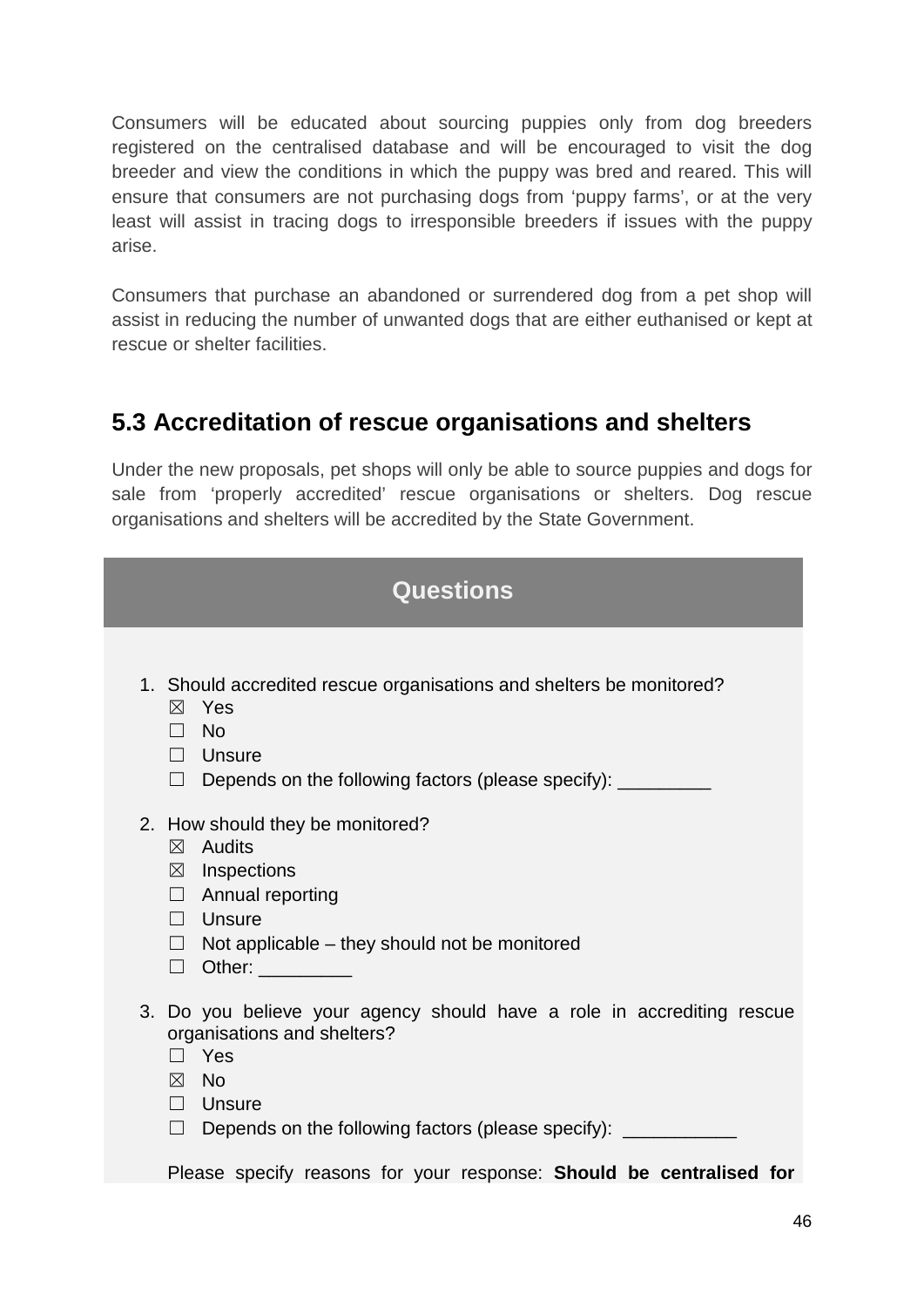#### **uniformity.**

4. If you answered yes, what would this role be?

### **5.4 Assessment of the health and behaviour of dogs**

The origins of dogs in rescue organisations and shelters is generally unknown. To provide confidence to potential new owners, it is intended that every dog supplied to a pet shop must pass a health and behavioural assessment. Pet shops will need to ensure that each dog has a health and behavioural certificate.

### **5.5 Transition period**

Pet shops will be gradually transitioned into adoption centres to allow time for pet shops to make arrangements with dog rescue organisations and shelters.

#### **Option 1 – Two year transition**

Under this option, pet shops will be transitioned within two years of the legislation coming into effect.

In the interim, pet shops will be able to source puppies and dogs as they currently do.

#### **Option 2 – Five-year transition**

Under this option, pet shops will be transitioned within five years.

| From date of amendment to the<br>Dog Act | Where pet shops can source dogs:                                                                                                                                   |
|------------------------------------------|--------------------------------------------------------------------------------------------------------------------------------------------------------------------|
| 0 to 2 years                             | Pet shops can source dogs from a dog<br>breeder registered as such on the<br>centralised database.                                                                 |
| 2 to 5 years                             | Pet shops selling dogs will be required to<br>source dogs from accredited dog rescues<br>and shelters, but can still also source<br>dogs from registered breeders. |
| 5 years onwards                          | Pet shops can only source dogs from<br>accredited dog rescues and shelters.                                                                                        |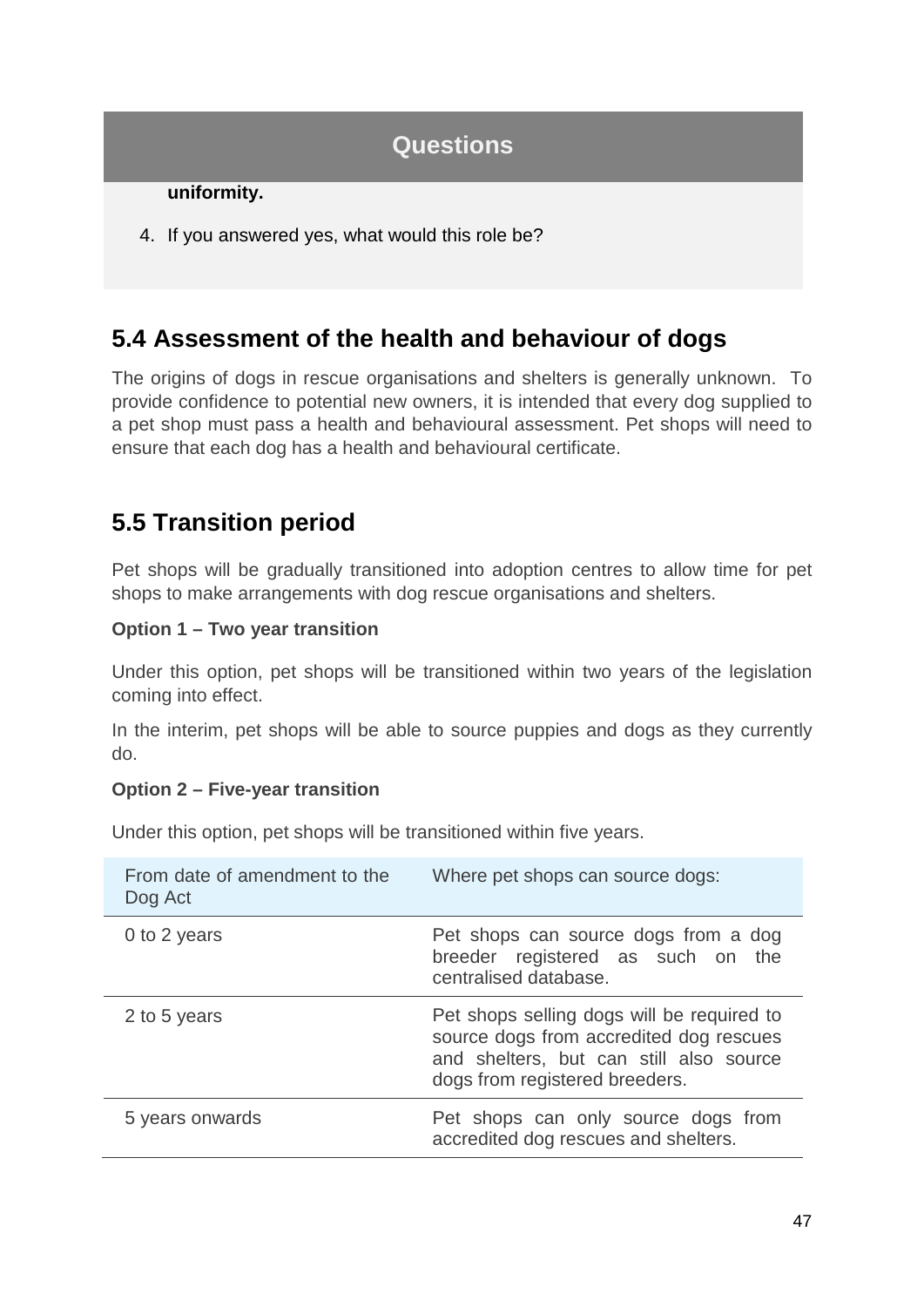### **5.6 Arrangements between pet shops and rescue organisations and shelters**

It is likely that pet shops will need to form arrangements with accredited dog rescue organisation and shelters to ensure the responsible supply of dogs.

Pet shops and rescue organisations have been asked to provide feedback on what those arrangements should cover, for example, where the dog will be housed.

### **5.7 Enforcement**

It is estimated that there are approximately 15 pet shops in Western Australia that sell puppies and dogs. After the transition period, pet shops will need to be monitored to ensure they are only sourcing dogs from accredited dog rescue organisations and shelters.

Furthermore, during the transition period pet shops would need to be monitored to ensure they are only sourcing dogs from registered dog breeders (following the introduction of dog breeder registration).

Pet shops could be monitored in a number of ways:

#### **Option 1 – Public monitoring**

Pet shops would be required to display a certificate confirming the source of the dog is from an accredited rescue organisation or shelter. The public could report pet shops to an enforcement agency that are not providing a certificate verifying the dog's source.

#### **Option 2 – Inspections**

An enforcement agency would be responsible for inspecting pet shops that sell dogs, whether randomly or periodically, and require the pet shop to provide information upon request.

#### **Option 3 – Audits**

Pet shops would be required to be audited by a particular enforcement agency, whether periodically or randomly.

#### **Option 4 – Audited and inspected upon complaint**

The enforcement agency would inspect and audit a pet shop only where concerns were raised about the pet shops compliance with the laws.